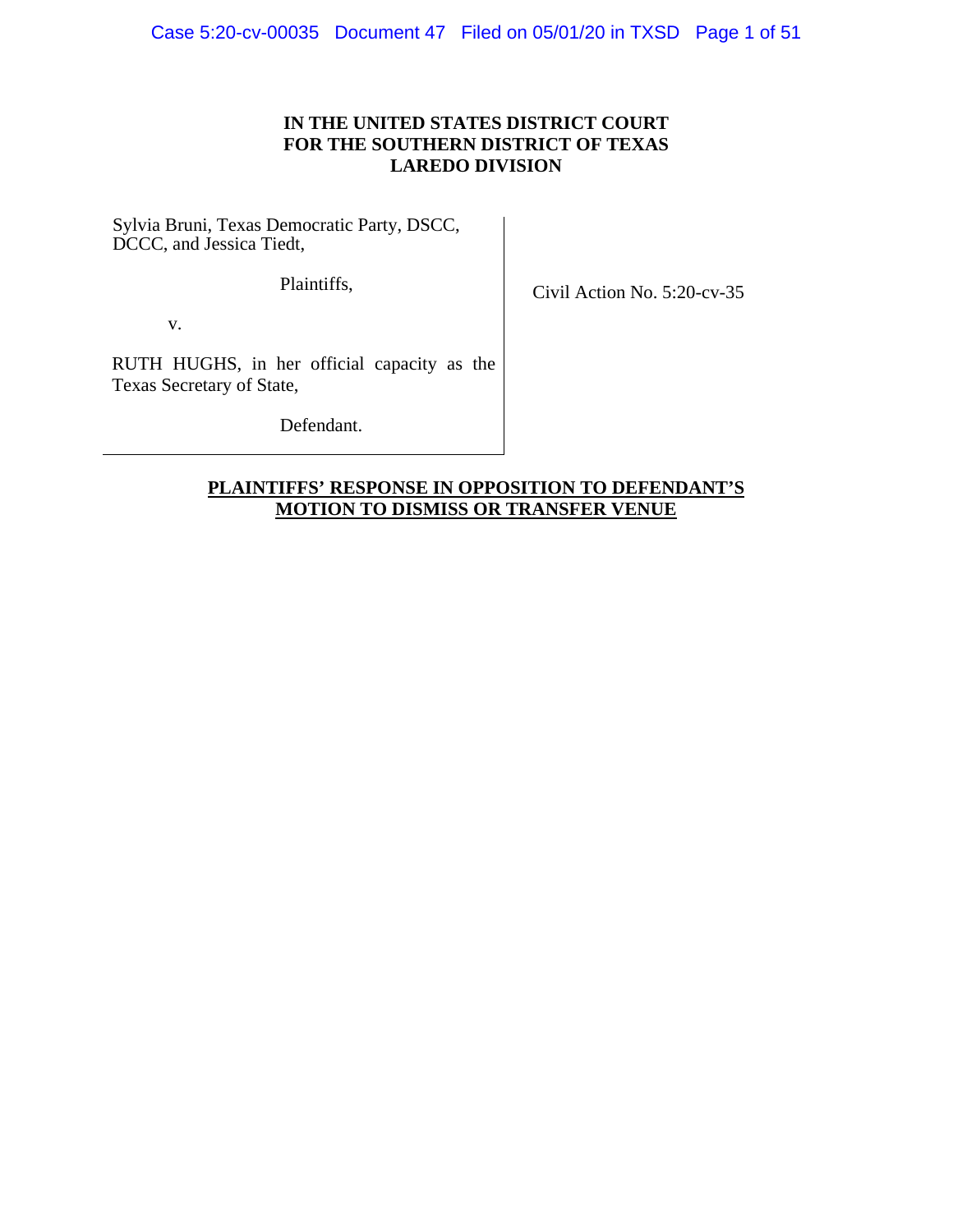## Case 5:20-cv-00035 Document 47 Filed on 05/01/20 in TXSD Page 2 of 51

## **TABLE OF CONTENTS**

| I.   |           |                                                                                                                                                            |  |
|------|-----------|------------------------------------------------------------------------------------------------------------------------------------------------------------|--|
|      | A.        |                                                                                                                                                            |  |
|      | <b>B.</b> |                                                                                                                                                            |  |
| Π.   |           | As Texas's Chief Election Officer, the Secretary is the proper defendant in this facial                                                                    |  |
|      | A.        | Controlling Fifth Circuit case law demands the conclusion that Plaintiffs' injuries                                                                        |  |
|      | <b>B.</b> | Under <i>Ex parte Young</i> , and given the VRA's abrogation of Texas's sovereign<br>immunity, the Eleventh Amendment poses no bar to Plaintiffs' claims 9 |  |
| III. |           | Plaintiffs will be injured by HB 25's violation of Texans' fundamental rights 10                                                                           |  |
|      | A.        |                                                                                                                                                            |  |
|      | <b>B.</b> |                                                                                                                                                            |  |
|      | C.        |                                                                                                                                                            |  |
| IV.  |           | Plaintiffs plausibly allege that HB 25 will unduly burden Texans' right to vote 19                                                                         |  |
|      | A.        |                                                                                                                                                            |  |
|      | <b>B.</b> | The interests identified by the Secretary do not justify HB 25's burdens.  22                                                                              |  |
| V.   |           | Plaintiffs plausibly allege that HB 25 will violate Section 2 of the VRA 25                                                                                |  |
|      | A.        | Plaintiffs' allegations easily satisfy the elements of a Section 2 claim.  25                                                                              |  |
|      | <b>B.</b> |                                                                                                                                                            |  |
| VI.  |           | Plaintiffs plausibly allege that HB 25 was intended to impede minority political                                                                           |  |
| VII. |           | Plaintiffs plausibly allege that HB 25 is the product of unconstitutional viewpoint                                                                        |  |
|      |           |                                                                                                                                                            |  |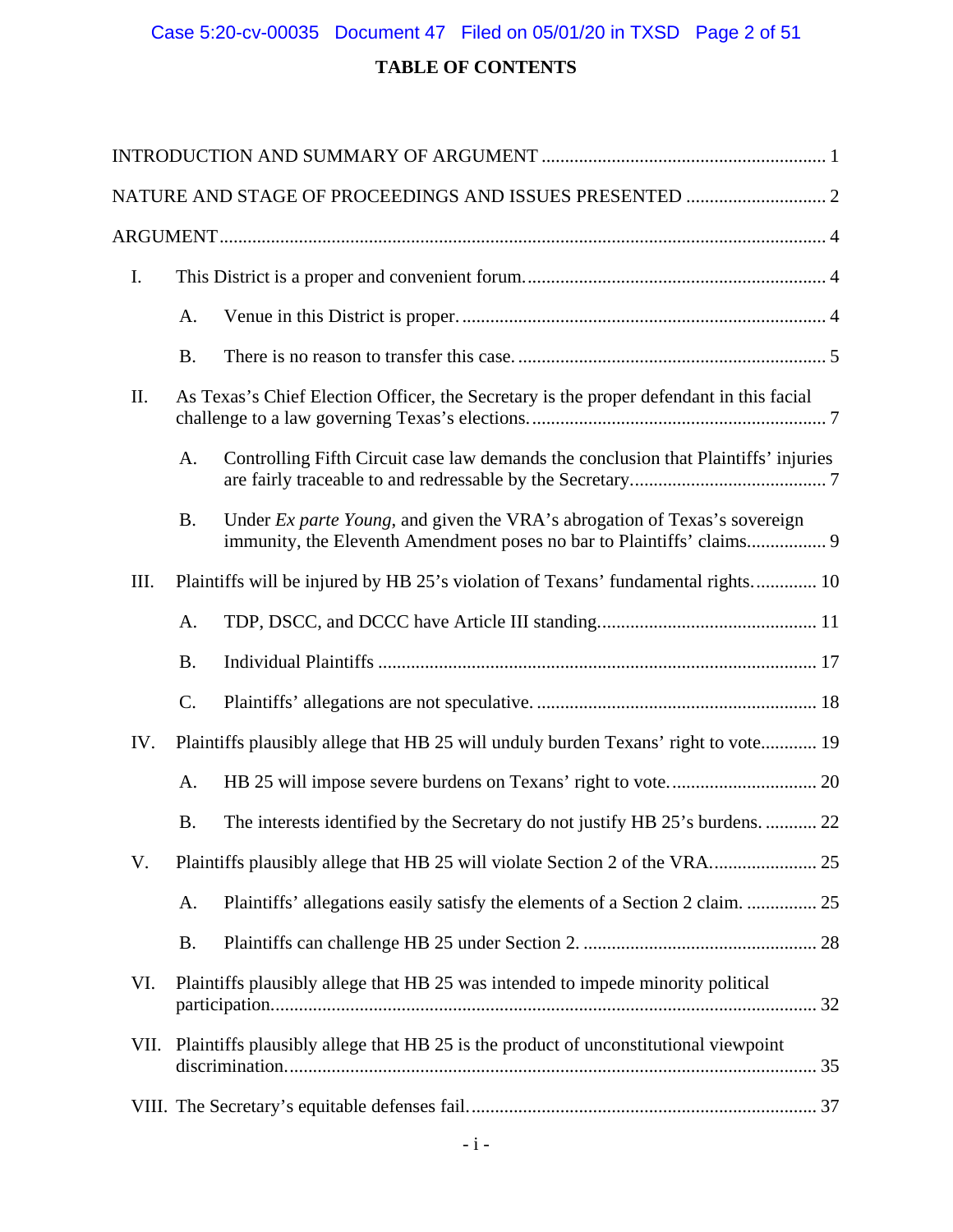Case 5:20-cv-00035 Document 47 Filed on 05/01/20 in TXSD Page 3 of 51

## **TABLE OF CONTENTS**

|--|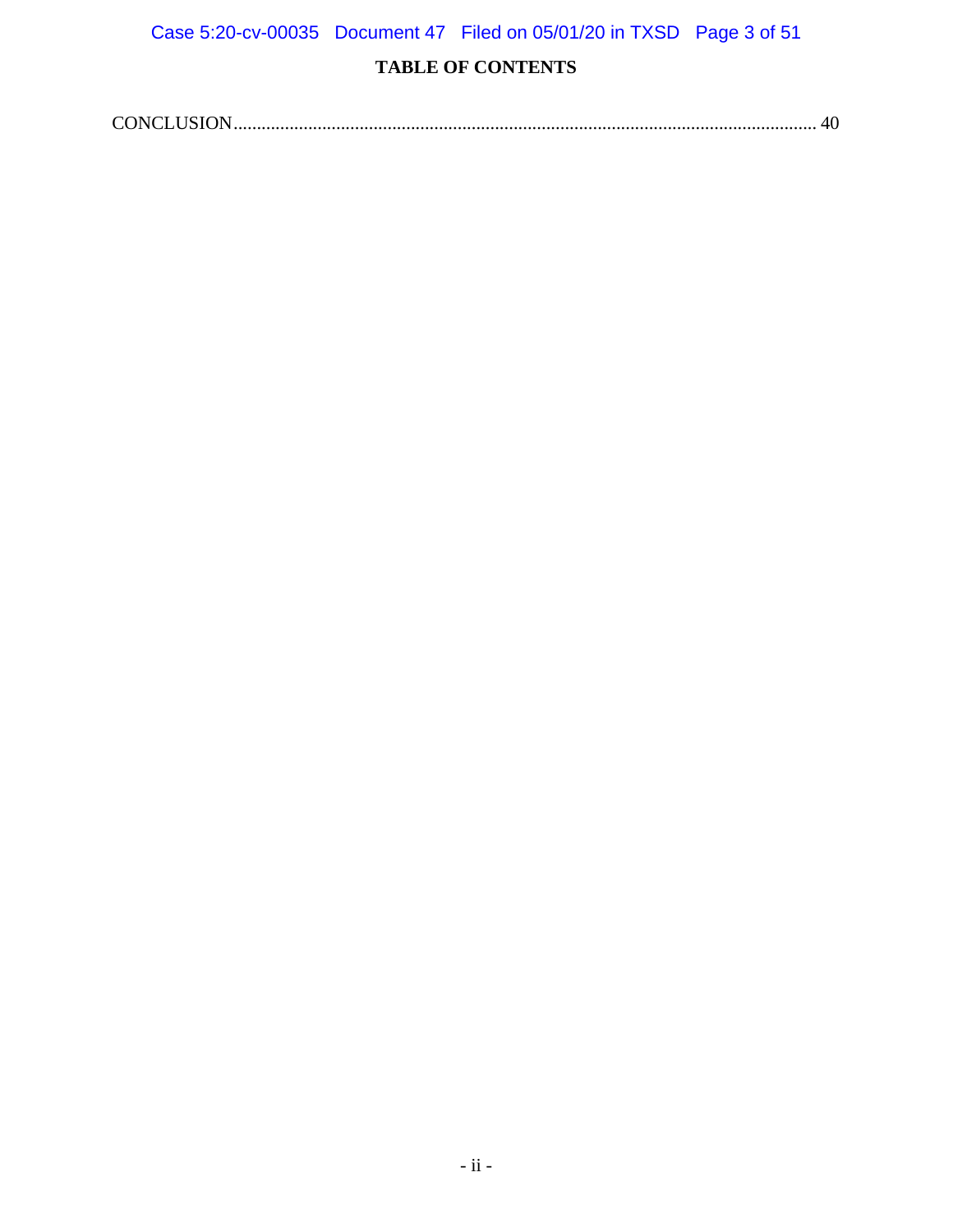## Case 5:20-cv-00035 Document 47 Filed on 05/01/20 in TXSD Page 4 of 51

| <b>CASES</b>                                                        | PAGES(S) |
|---------------------------------------------------------------------|----------|
| Air Evac EMS, Inc. v. Texas, Dep't of Ins., Div. of Workers' Comp., |          |
| Ala. Legislative Black Caucus v. Alabama,                           |          |
| Ala. State Conf. of NAACP v. Alabama,                               |          |
| Alexander v. Sandoval,                                              |          |
| Allee v. Medrano,                                                   |          |
| Anderson v. Celebrezze,                                             |          |
| Ass'n of Am. Physicians & Surgeons, Inc. v. Tex. Med. Bd.,          |          |
| Bounty-Full Entm't, Inc. v. Forever Blue Entm't Grp., Inc.,         |          |
| Buchanan v. Fed. Election Comm'n,                                   |          |
| Calloway v. Partners Nat'l Health Plans,                            |          |
| Carrington v. Rash,                                                 |          |
| Cherry Knoll, LLC v. Jones,                                         |          |
| Church of Scientology of Cal. v. Cazares,                           |          |
| Claimant ID 100235033 v. BP Expl. & Prod., Inc.,                    |          |
| Common Cause Ind. v. Marion Cty. Election Bd.,                      |          |
| Cottrell v. Alcon Labs.,                                            |          |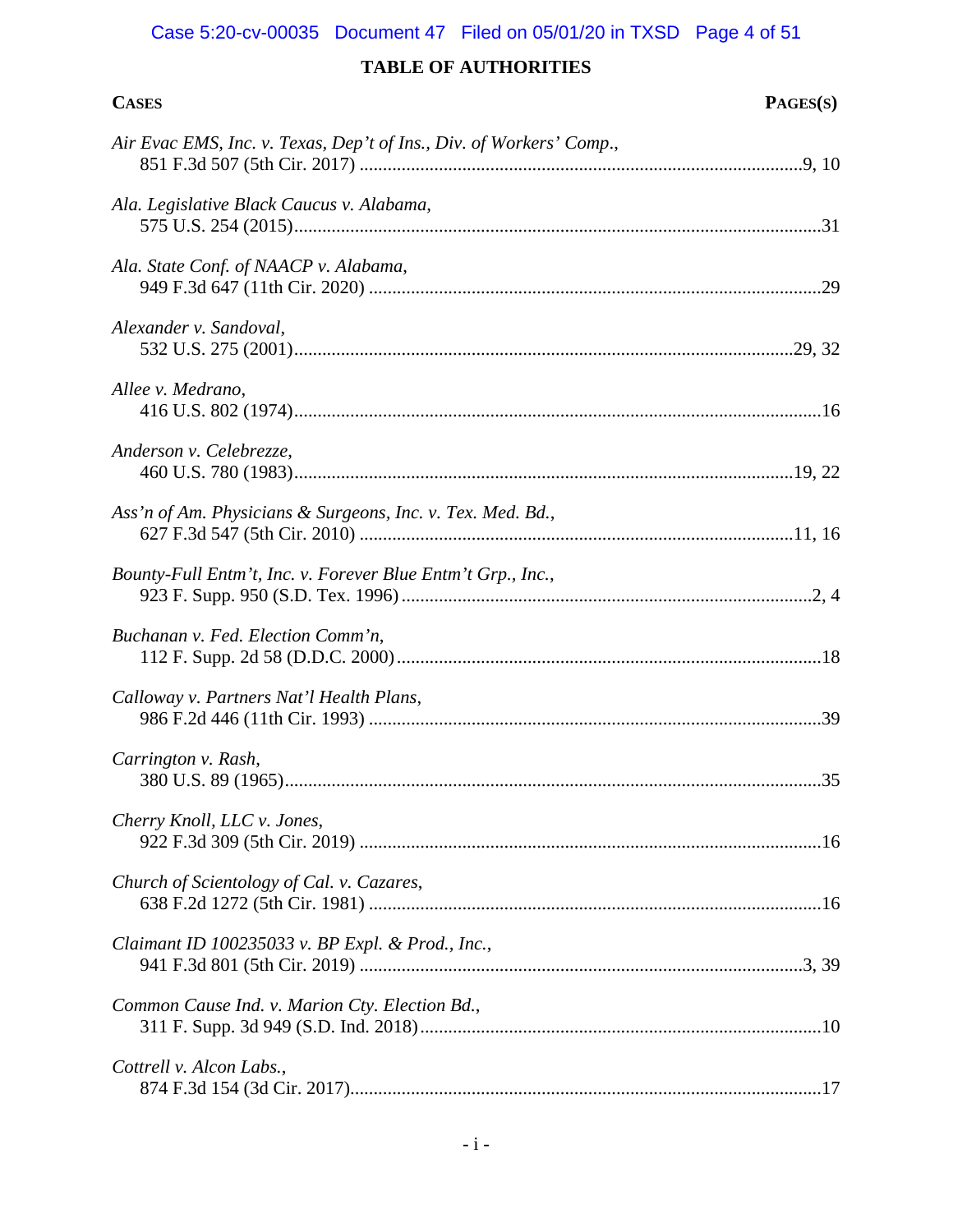| <b>CASES</b>                                                                                                                   | PAGES(S) |
|--------------------------------------------------------------------------------------------------------------------------------|----------|
| Crawford v. Marion County Election Board,                                                                                      |          |
| Crawford v. Marion Cty. Election Bd.,                                                                                          |          |
| Danos v. Jones,                                                                                                                |          |
| Democratic Nat'l Comm. v. Az. Sec'y of State's Office,<br>No. CV-16-01065-PHX-DLR, 2017 WL 3149914 (D. Ariz. July 25, 2017) 31 |          |
| Democratic Nat'l Comm. v. Bostelmann,<br>No. 20-cv-240-WMC, 2020 WL 1320819 (W.D. Wis. Mar. 20, 2020) 12, 15                   |          |
| Democratic Party of Ga., Inc. v. Crittenden,                                                                                   |          |
| Envt'l Def. Fund v. Marsh,                                                                                                     |          |
| Ex parte Young,                                                                                                                |          |
| Fla. Democratic Party v. Scott,                                                                                                |          |
| Frank v. Walker,                                                                                                               |          |
| Goodman v. McDonnell Douglas Corp.,                                                                                            |          |
| Gordon v. City of Houston, Tex.,                                                                                               |          |
| Hancock Cty. Bd. of Supervisors v. Ruhr,                                                                                       |          |
| Havens Realty Corp. v. Coleman,                                                                                                |          |
| Jacobson v. Fla. Sec'y of State,                                                                                               |          |
| Jacobson v. Lee,                                                                                                               |          |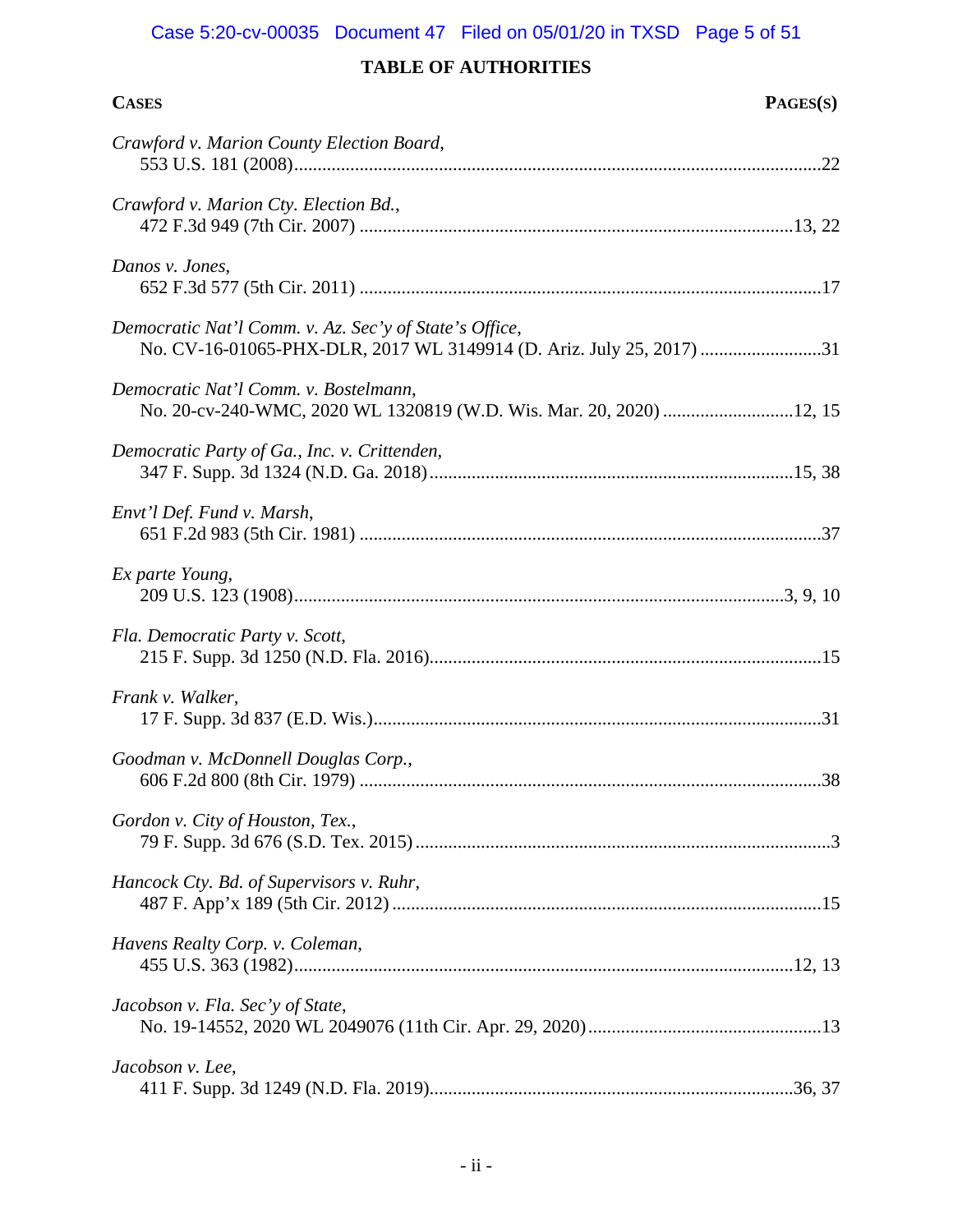# Case 5:20-cv-00035 Document 47 Filed on 05/01/20 in TXSD Page 6 of 51

| <b>CASES</b>                                      | PAGES(S) |
|---------------------------------------------------|----------|
| Jornaleros de Las Palmas v. City of League City,  |          |
| K.P. v. LeBlanc,                                  |          |
| Lane v. Halliburton,                              |          |
| Law v. Royal Palm Beach Colony, Inc.,             |          |
| League of Women Voters of N.C. v. North Carolina, |          |
| Leal v. McHugh,                                   |          |
| Lee v. Va. State Bd. of Elections,                |          |
| Lopez v. Merced Cty., Cal.,                       |          |
| Lucas v. Townsend,                                |          |
| LULAC Council No. 4434 v. Clements,               |          |
| LULAC v. Perry,                                   |          |
| MacPhail v. Oceaneering Int'l, Inc.,              |          |
| Marks v. United States,                           |          |
| Matter of Bohart,                                 |          |
| Mich. State A. Philip Randolph Inst. v. Johnson,  |          |
| Mich. State A. Philip Randolph Inst. v. Johnson,  |          |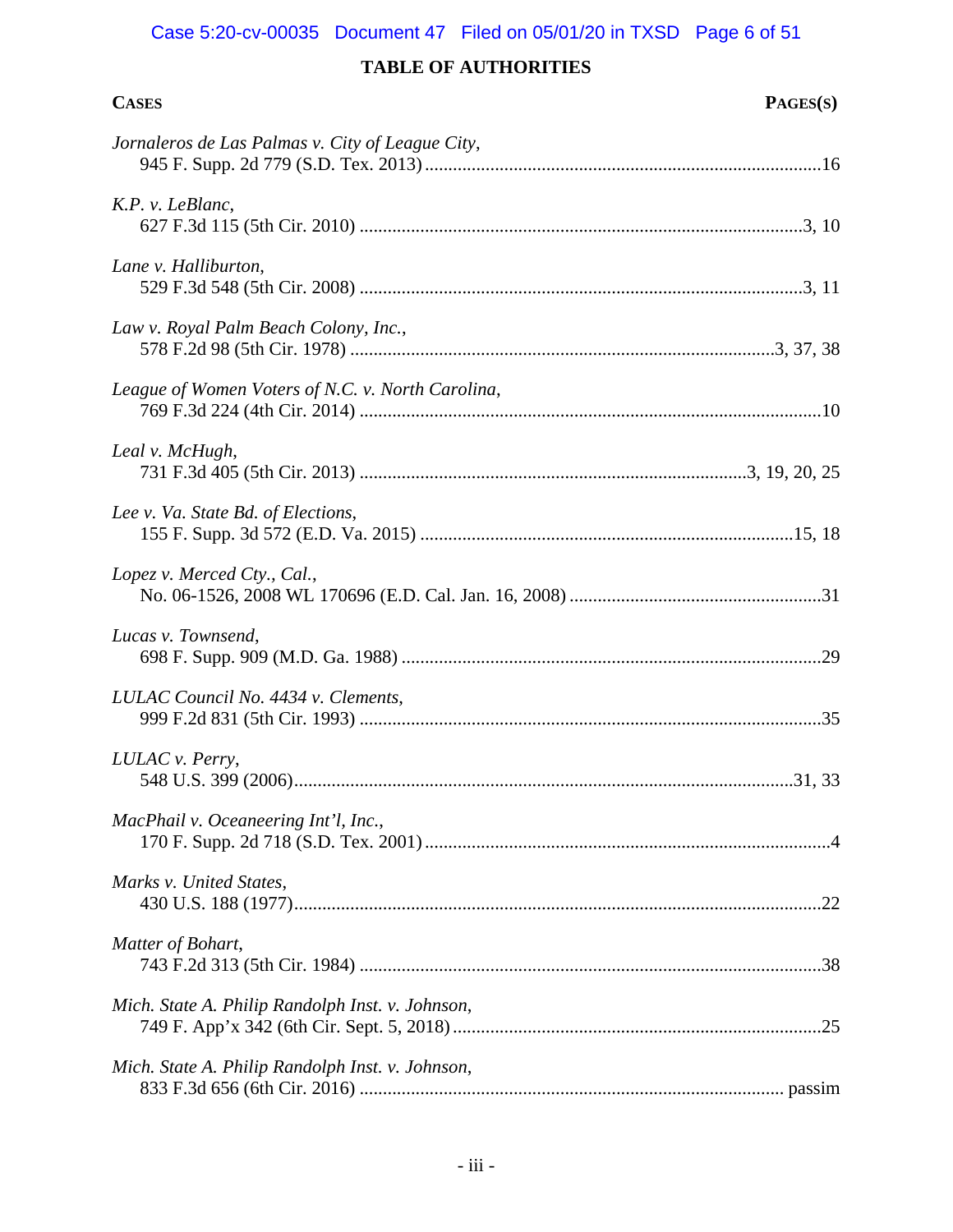# Case 5:20-cv-00035 Document 47 Filed on 05/01/20 in TXSD Page 7 of 51

| <b>CASES</b>                                              | PAGES(S) |
|-----------------------------------------------------------|----------|
| Mich. State A. Philip Randolph Inst. v. Johnson,          |          |
| Milliken v. Bradley,                                      |          |
| Mitsubishi Motors Corp. v. Soler Chrysler-Plymouth, Inc., |          |
| Morse v. Republican Party of Va.,                         |          |
| Murphree v. Winter,                                       |          |
| N.C. State Conf. of NAACP v. McCrory,                     |          |
| NAACP State Conf. of Pa. v. Cortés,                       |          |
| NAACP v. City of Kyle,                                    |          |
| Nat'l Council of La Raza v. Cegavske,                     |          |
| $O'$ Donnell v. Harris Cty.,                              |          |
| OCA-Greater Houston v. Texas,                             |          |
| Okpalobi v. Foster,                                       |          |
| One Wis. Inst., Inc. v. Nichol,                           |          |
| One Wis. Inst., Inc. v. Nichol,                           |          |
| Pension Advisory Grp., Ltd. v. Country Life Ins. Co.,     |          |
| Perez v. Abbott,                                          |          |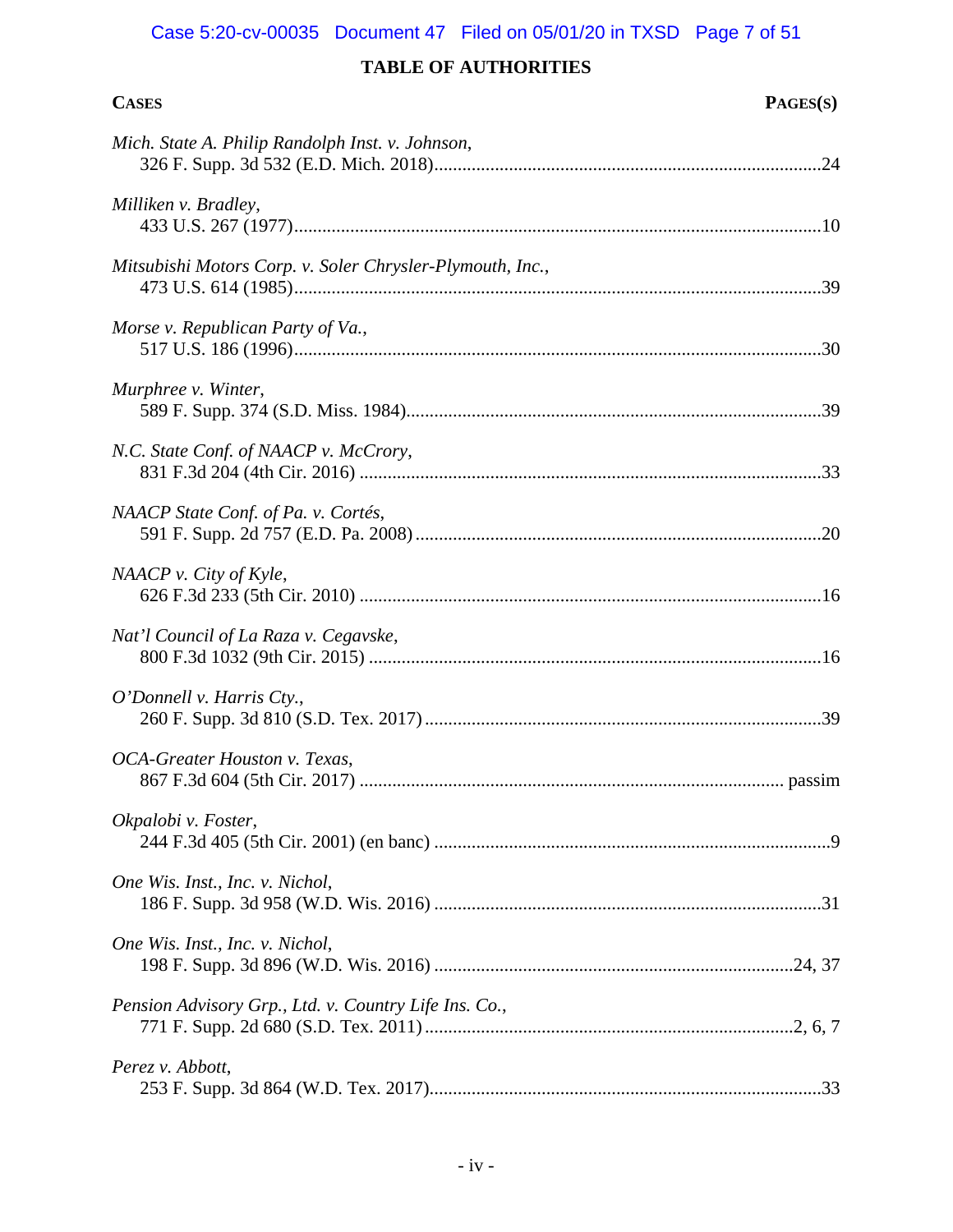# Case 5:20-cv-00035 Document 47 Filed on 05/01/20 in TXSD Page 8 of 51

| <b>CASES</b>                                                           | PAGES(S) |
|------------------------------------------------------------------------|----------|
| Peter Letterese & Assocs., Inc. v. World Inst. of Scientology Enters., |          |
| Powers v. Ohio,                                                        |          |
| Reynolds v. Sims,                                                      |          |
| Rosenberger v. Rector & Visitors of Univ. of Va.,                      |          |
| Rucho v. Common Cause,                                                 |          |
| S. Tex. Neon Sign Co., Inc. v. Ixtapa, Inc.,                           |          |
| Sandusky Cty. Democratic Party v. Blackwell,                           |          |
| Soltysik v. Padilla,                                                   |          |
| Sw. Voter Registration Educ. Project v. Shelley,                       |          |
| Stewart v. Blackwell,                                                  |          |
| Summers v. Earth Island Institute,                                     |          |
| Tex. Democratic Party v. Benkiser,                                     |          |
| Texas v. United States,                                                |          |
| Thomas ex rel. D.M.T. v. School Bd. St. Martin Parish,                 |          |
| Thornburg v. Gingles,                                                  |          |
| Udeobong v. Hawkins,                                                   |          |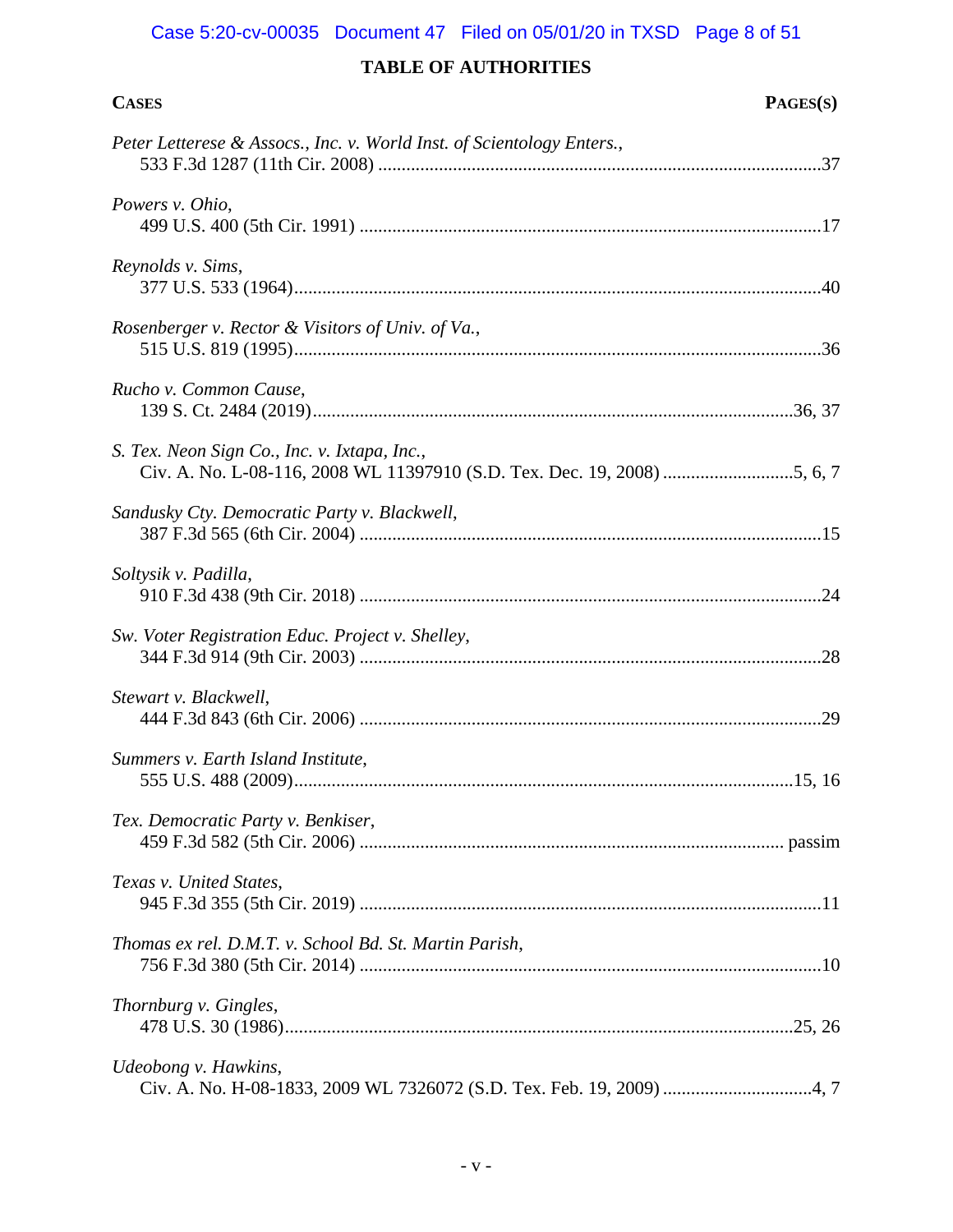## Case 5:20-cv-00035 Document 47 Filed on 05/01/20 in TXSD Page 9 of 51

| <b>CASES</b>                                                        | PAGES(S) |
|---------------------------------------------------------------------|----------|
| United States v. Students Challenging Regulatory Agency Procedures, |          |
| Veasey v. Abbott,                                                   |          |
| Veasey v. Perry,                                                    |          |
| Verizon Md., Inc. v. Pub. Serv. Comm'n of Md.,                      |          |
| Vill. of Arlington Heights v. Metro. Hous. Dev. Corp.,              |          |
| Westwego Citizens for Better Govt. v. City of Westwego,             |          |
| <b>STATUTES</b>                                                     |          |
|                                                                     |          |
|                                                                     |          |
|                                                                     |          |
|                                                                     |          |
|                                                                     |          |
|                                                                     |          |
| <b>OTHER AUTHORITIES</b>                                            |          |
|                                                                     |          |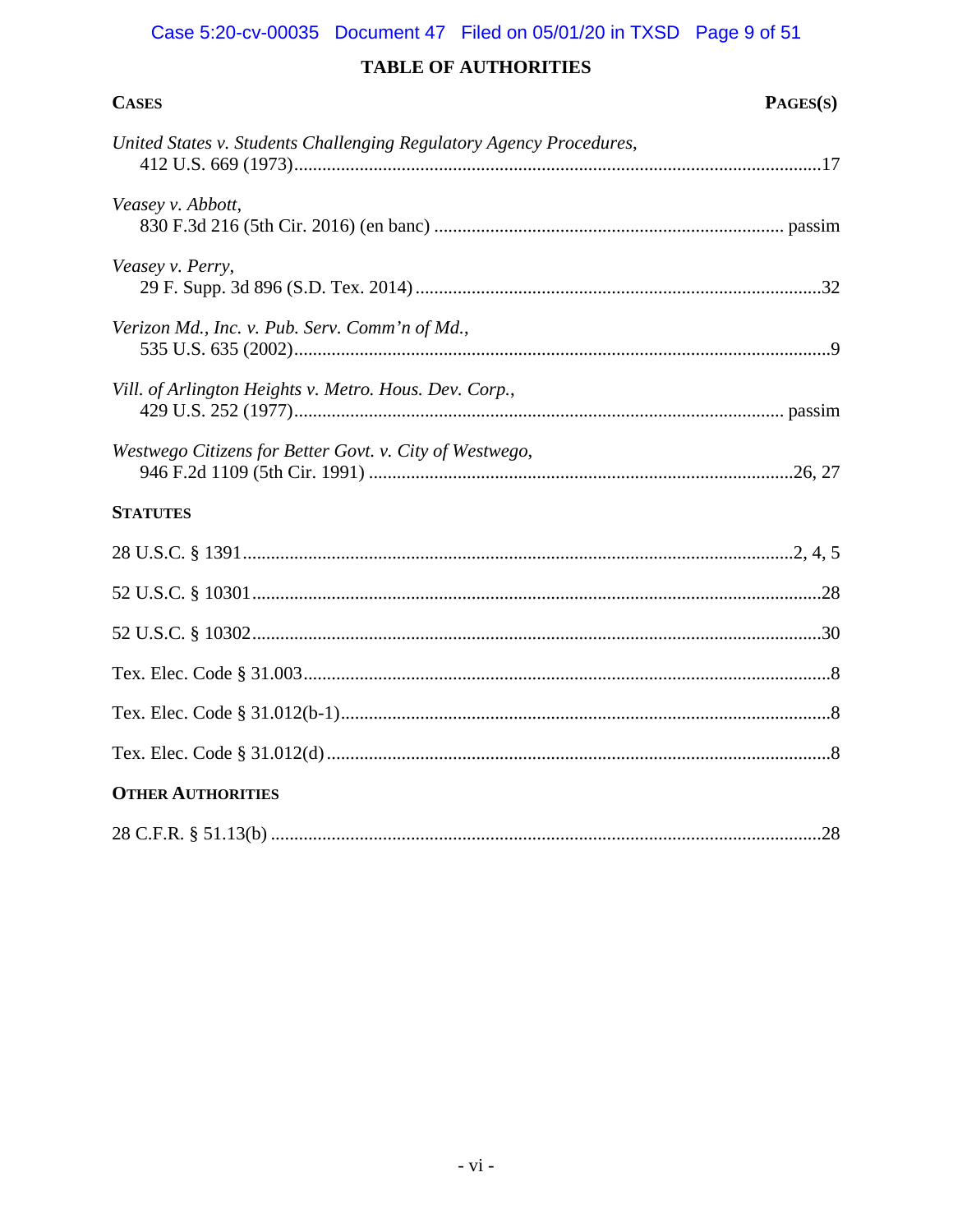## **INTRODUCTION AND SUMMARY OF ARGUMENT**

<span id="page-9-0"></span>Texas's choice to eliminate straight-ticket voting ("STV") through HB 25 is a calculated effort to push back against a rising tide of minority electoral strength. And if allowed to take effect, it will achieve that goal. HB 25 is poised to force more than 5.6 million Texans who used STV in the prior federal election—a significantly disproportionate number of whom are African American and Hispanic—to shift from an efficient form of voting to having to make individual selections on each ballot item. This poses a serious problem in Texas, where ballots can reach lengths of as many as 100 items. As each of those voters takes significantly longer to complete their ballot in the voting booth, the lines at polling places will increase exponentially. This effect will be worst in the most populous areas of the State, where African American and Hispanic voters disproportionately live. And aside from causing long lines, eliminating STV will increase the number of incomplete ballots submitted by Texas voters, particularly African Americans and Hispanics. HB 25 offers nothing to mitigate any of these effects.

The justifications for HB 25 offered by the Legislature, and now the Secretary, are clear pretext. HB 25 will do nothing to make voters more "informed" or consider candidates' qualifications any more than they would have when STV was available. Ballots in Texas include no information other than candidates' names and party affiliation. Forcing voters to briefly look at, and make individual selections in, each item on their ballots has no connection to whether those voters engage in research *prior* to coming to the voting booth.

The Secretary's 40-page Motion to Dismiss throws everything at the wall, hoping something just might stick. And while none of her arguments are ultimately persuasive, several lack even a modicum of legal or factual support. Venue is clearly proper in this District, where HB 25's effects will violate a swath of voters' fundamental rights, directly injuring Plaintiffs Bruni, Texas Democratic Party ("TDP"), DSCC, and DCCC. In asking to transfer this case, the Secretary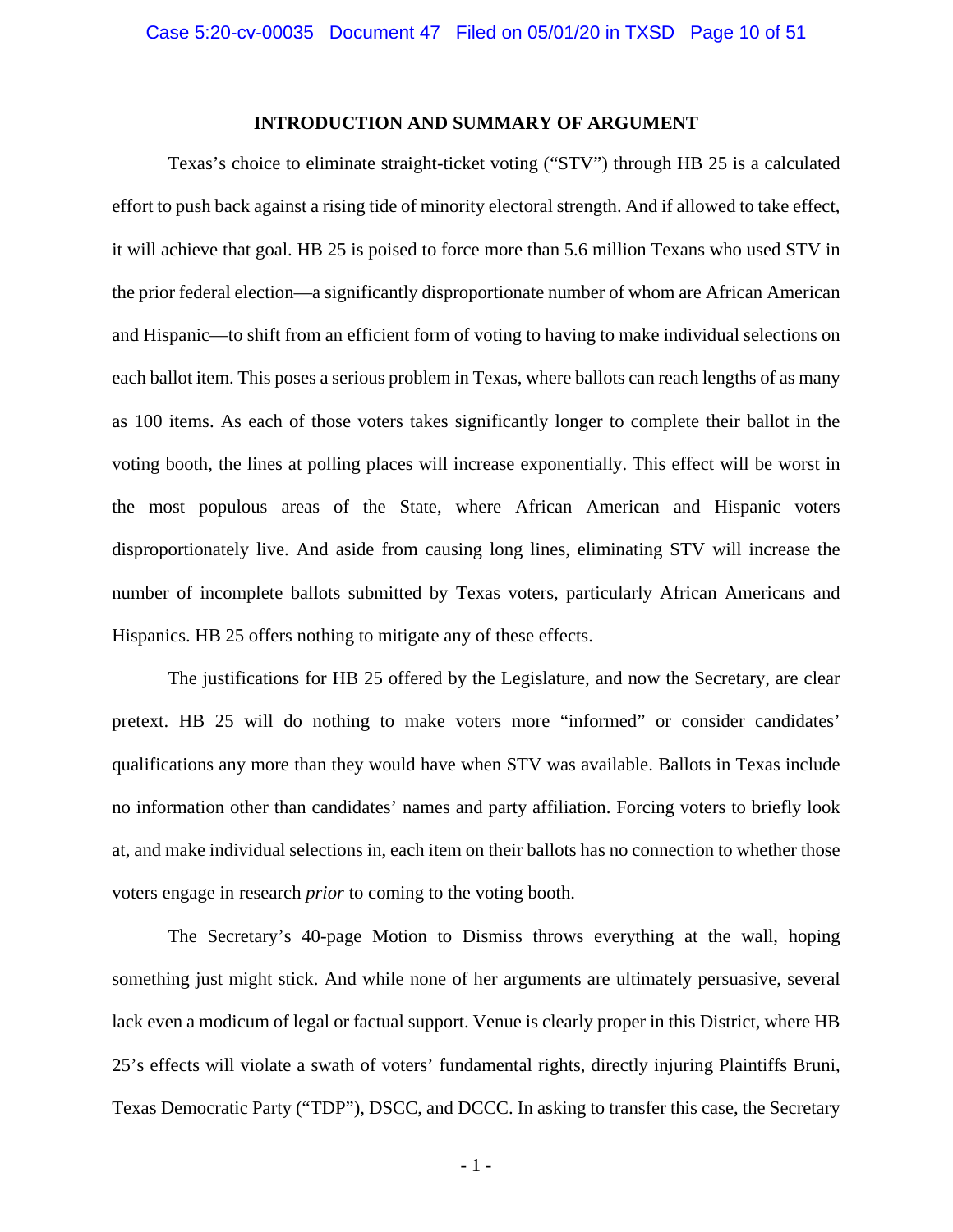## Case 5:20-cv-00035 Document 47 Filed on 05/01/20 in TXSD Page 11 of 51

utterly fails to prove that the Western District of Texas is a "clearly more convenient" venue than this District. Controlling Fifth Circuit precedent compels the conclusion that the Secretary is the proper defendant in this suit and that sovereign immunity poses no bar. The Amended Complaint sets forth detailed allegations sufficiently demonstrating each Plaintiff's standing and stating plausible claims under each cause of action. And the Secretary's affirmative defenses cannot apply in this case. The Court should deny the Secretary's Motion.

## <span id="page-10-0"></span>**NATURE AND STAGE OF PROCEEDINGS AND ISSUES PRESENTED**

Plaintiffs filed their Amended Complaint on March 27, 2020. ECF No. 16 ("AC"). On

April 10, 2020, the Secretary filed the instant Motion to Dismiss. ECF No. 32 ("Mot."). The

Motion presents the following issues:

1. Is venue proper in the Southern District of Texas?

Yes. HB 25 will injure Plaintiff Bruni, a resident of this District, as well as a vast number of voters within this District who are members and constituents of Plaintiffs TDP, DSCC, and DCCC.

<span id="page-10-4"></span><span id="page-10-1"></span>Standard: "[T]he defendant has the burden to demonstrate affirmatively that the plaintiff filed the lawsuit in an improper venue." *Bounty-Full Entm't, Inc. v. Forever Blue Entm't Grp., Inc.*, 923 F. Supp. 950, 957 (S.D. Tex. 1996). Venue is proper in any district where "a substantial part of the events . . . giving rise to the claim" will occur. 28 U.S.C.  $§$  1391(b)(2).

2. Should the Court override the Plaintiffs' choice of venue by transferring this case to the Western District of Texas?

No. None of the relevant factors suggest the Western District of Texas is more convenient than this District, let alone "clearly" so.

<span id="page-10-3"></span>Standard: To warrant transfer, the Secretary must prove the Western District is "clearly more convenient" than this District, considering "private" and "public" factors. *Pension Advisory Grp., Ltd. v. Country Life Ins. Co.*, 771 F. Supp. 2d 680, 709 (S.D. Tex. 2011).

3. Do Plaintiffs have standing to sue the Secretary?

<span id="page-10-2"></span>Yes. "The facial invalidity of a Texas election statute is, without question, fairly traceable to and redressable by the State itself and its Secretary of State." *OCA-Greater Houston v. Texas*, 867 F.3d 604, 613 (5th Cir. 2017).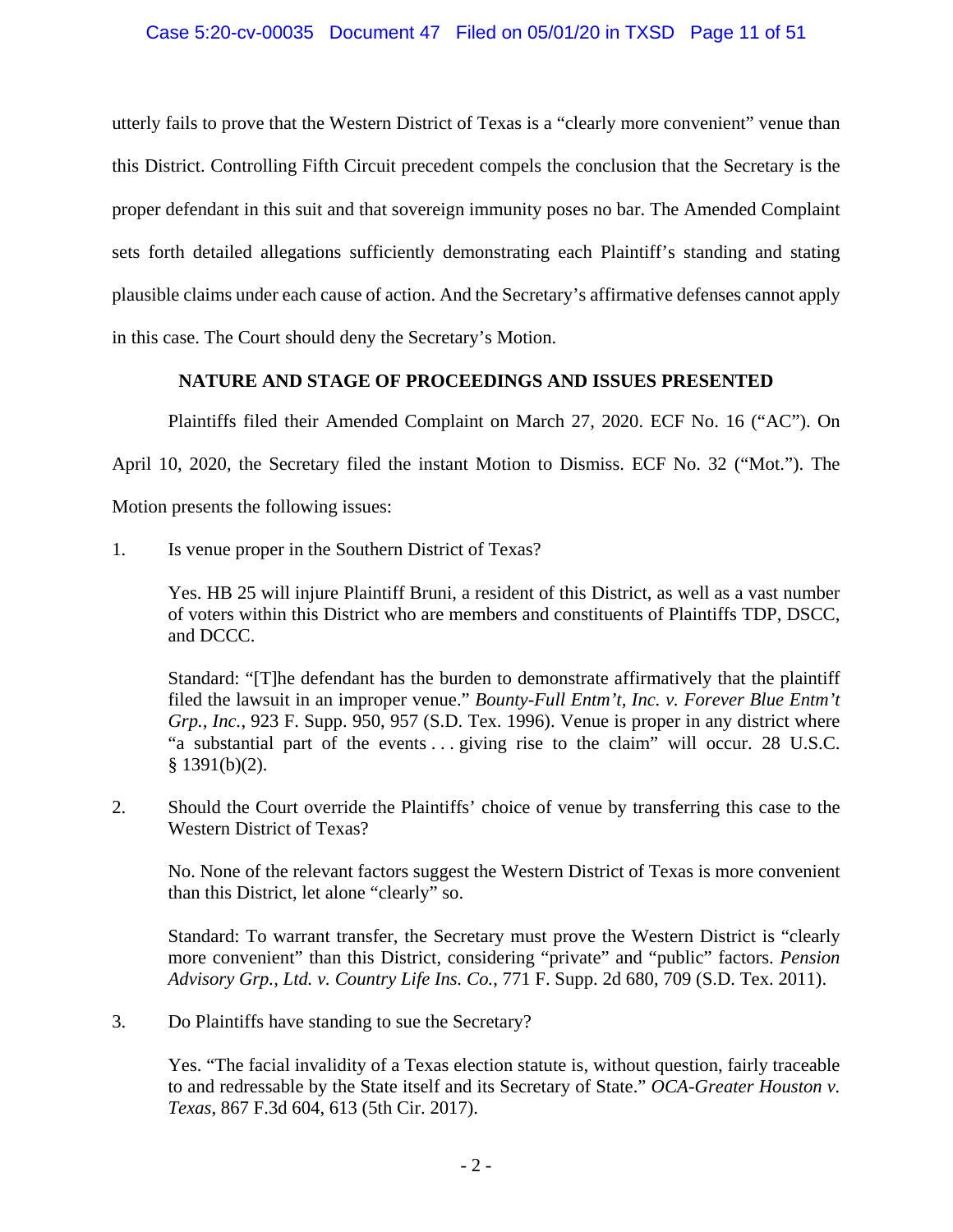<span id="page-11-2"></span>Standard: Plaintiffs have standing to sue the Secretary so long as their injury is "fairly traceable to" and "redress[able]" by the Secretary. *Gordon v. City of Houston, Tex.*, 79 F. Supp. 3d 676, 680-81 (S.D. Tex. 2015).

4. Does sovereign immunity bar this suit?

<span id="page-11-1"></span>No. *Ex parte Young* applies, and the Voting Rights Act ("VRA") abrogated Texas's sovereign immunity.

<span id="page-11-3"></span>Standard: Sovereign immunity poses no bar to a plaintiff who (1) seeks prospective injunctive relief (2) against a state actor who has "some connection" to the challenged law's implementation. *K.P. v. LeBlanc*, 627 F.3d 115, 124-25 (5th Cir. 2010).

5. Do Plaintiffs allege injury sufficient to support standing?

Yes. The Secretary's facial attack to Plaintiffs' standing fails.

<span id="page-11-4"></span>Standard: To obtain dismissal in her facial attack on Plaintiffs' standing allegations, the Secretary must prove "that it is beyond doubt that [no] plaintiff can<sup>[]</sup> prove a plausible set of facts that support" standing. *Lane v. Halliburton*, 529 F.3d 548, 557 (5th Cir. 2008).

6. Do Plaintiffs plausibly allege HB 25 violates the First, Fourteenth, and Fifteenth Amendments, as well as Section 2 of the VRA?

Yes. Plaintiffs state a plausible claim for each cause of action they assert.

<span id="page-11-6"></span>Standard: Dismissal under Rule 12(b)(6), which is "viewed with disfavor and is rarely granted," "is appropriate only if the complaint fails to plead enough facts to state a claim to relief that is plausible on its face." *Leal v. McHugh*, 731 F.3d 405, 410 (5th Cir. 2013). In reviewing the pleadings, the Court must take Plaintiffs' "facts as true . . . and the inferences drawn therefrom, in the light most favorable to" Plaintiffs. *Id.* at 413.

7. Has the Secretary satisfied her burden as to her affirmative defenses?

No. Neither laches nor the unclean-hands doctrine can apply in this suit; even if they could, the Secretary has not met her burden under either doctrine.

<span id="page-11-5"></span><span id="page-11-0"></span>Standard: Laches requires the Secretary to prove "inexcusable delay causing undue prejudice to the party against whom the claim is asserted." *Law v. Royal Palm Beach Colony, Inc.*, 578 F.2d 98, 101 (5th Cir. 1978). At a minimum, the unclean-hands doctrine requires the Secretary to prove (1) "a direct relationship" between a plaintiff's "inequitable conduct" and "the proceeding in which the doctrine is invoked," and (2) that the Secretary "has personally been injured by the plaintiff's conduct." *Claimant ID 100235033 v. BP Expl. & Prod., Inc.*, 941 F.3d 801, 812 (5th Cir. 2019).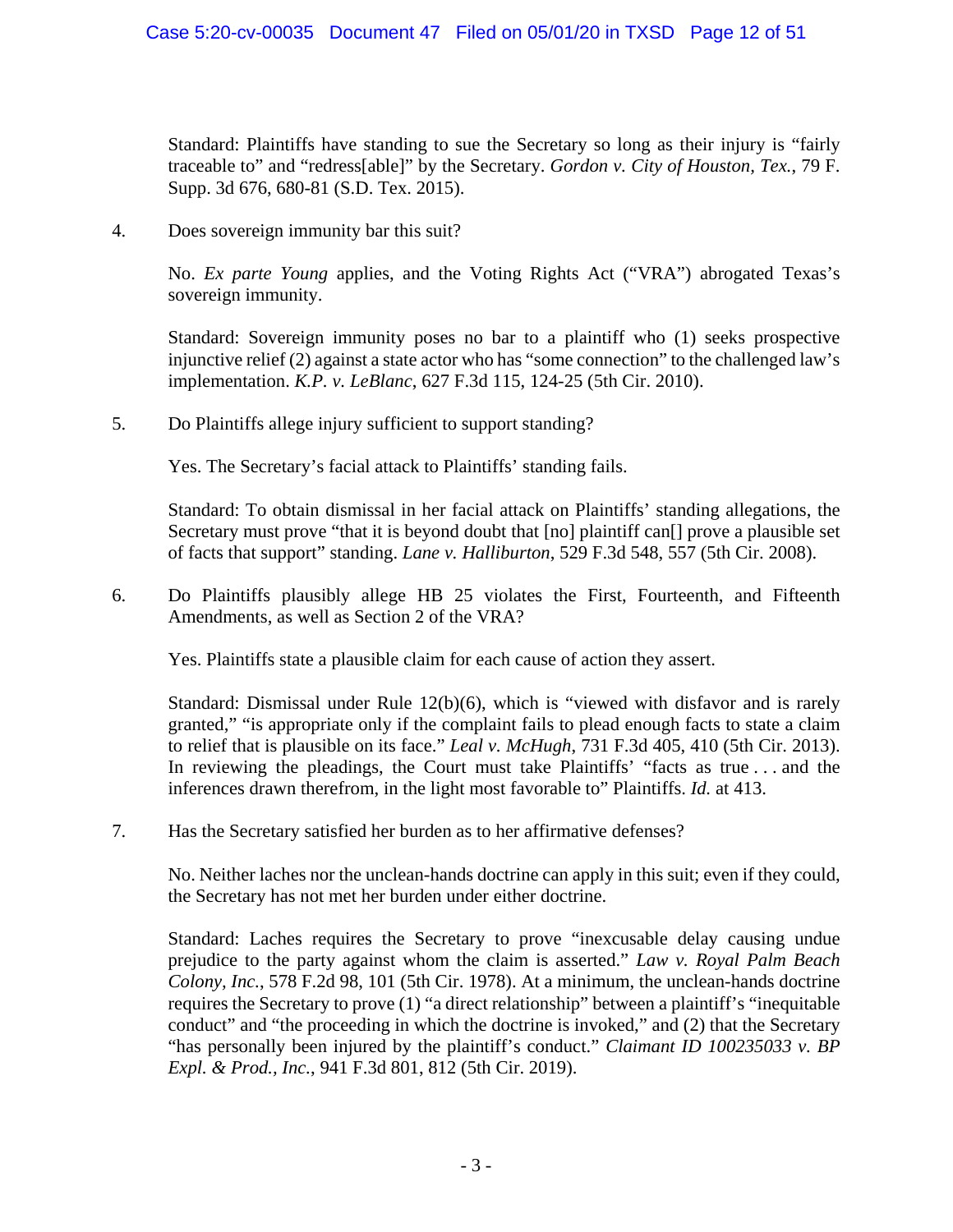### <span id="page-12-6"></span>**ARGUMENT**

## <span id="page-12-2"></span><span id="page-12-1"></span><span id="page-12-0"></span>**I. This District is a proper and convenient forum.**

### **A. Venue in this District is proper.**

<span id="page-12-5"></span>Venue is proper because "a substantial part of the events . . . giving rise to [Plaintiffs'] claim[s]" will occur within the Southern District of Texas. 28 U.S.C. § 1391(b)(2). In 1990, Congress "liberalized" § 1391(b)(2) by altering its prior focus on "*the* judicial district" in which such events occurred or will occur, to "*a* judicial district" in which such events occurred or will occur. *Udeobong v. Hawkins*, Civ. A. No. H-08-1833, 2009 WL 7326072, at \*1-2 (S.D. Tex. Feb. 19, 2009). In doing so, Congress clarified that a given case will often have "more than one proper venue." *Id.* For this reason, courts in this District and several other circuit courts reject the Eighth Circuit case law relied on by the Secretary, Mot. at 6 (citing *Woodke v. Dahm*, 70 F.3d 983, 985 (8th Cir. 1995)), because it approaches the venue inquiry far too narrowly. *Udeobong*, 2009 WL 7326072, at \*2 (collecting cases).

<span id="page-12-3"></span>Contrary to the Secretary's contention, Mot. at 6, "[w]hen moving to dismiss for lack of proper venue pursuant to Rule  $12(b)(3) \ldots$ , the defendant has the burden to demonstrate affirmatively that the plaintiff filed the lawsuit in an improper venue." *Bounty-Full*, 923 F. Supp. at 957; *MacPhail v. Oceaneering Int'l, Inc.*, 170 F. Supp. 2d 718, 720 (S.D. Tex. 2001) (same).

<span id="page-12-4"></span>Particularly in cases involving constitutional challenges, venue is appropriate in districts where the defendant's conduct will cause injury. "The Supreme Court has explained that § 1983 actions are similar to personal injury torts," for which "venue is proper where the alleged injury occurred" (or, in a case seeking injunctive relief against future injury, *will* occur). *Udeobong*, 2009 WL 7326072, at  $*2$ . As a result, "when challenging the actions of state government officials, proper venue lies both at the government's offices *and* where the effects of the decision are felt." *Id.* The Secretary's contrary approach, which considers only where she "maintain[s] an office,"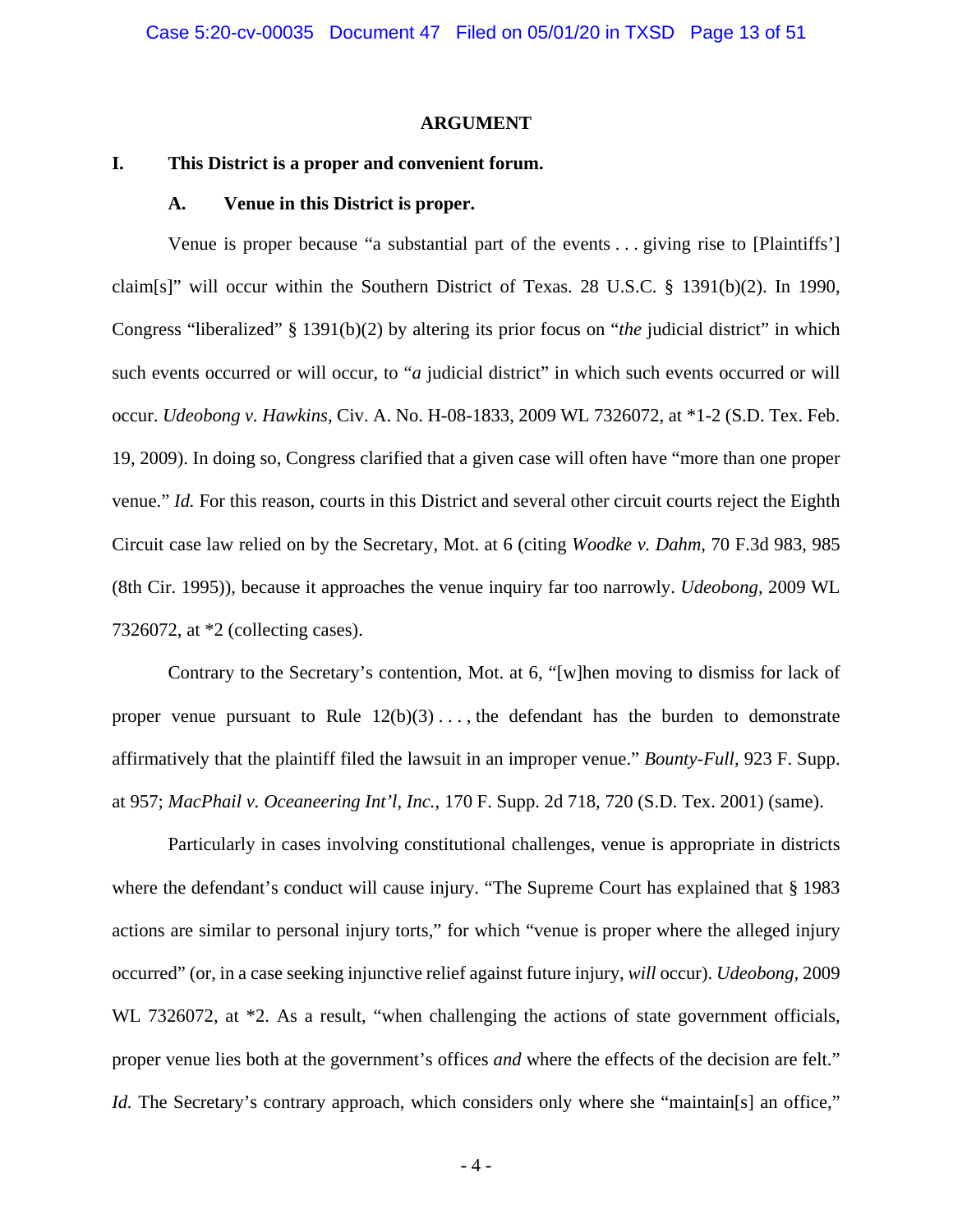<span id="page-13-2"></span>Mot. at 7, render § 1391(b)(2) superfluous, as § 1391(b)(1) already sets forth a separate basis for venue in "a judicial district in which any defendant resides." It would also produce the plainly incorrect result that no suit challenging a statewide election law could be litigated anywhere but the Western District. The sheer number of such cases that have been litigated outside the Western District confirm the falsity of this unsupported theory. *E.g.*, *Lopez v. Abbott*, Civ. A. No. 2:16-cv-303 (S.D. Tex.) (statewide election of judges); *Veasey v. Abbott*, No. 2:13-cv-193 (S.D. Tex.) (statewide voter ID law); *Voting for Am., Inc. v. Andrade*, No. 3:12-cv-44 (S.D. Tex.) (statewide registration law); *Session v. Perry*, No. 2:03-cv-354 (E.D. Tex.) (statewide redistricting plan); *Vera v. Bush*, No. 4:94-cv-277 (S.D. Tex.) (statewide redistricting plan); *Cotham v. Garza*, No. 4:94 cv-4033 (S.D. Tex.) (statewide law restricting what may be brought into voting booths).

HB 25 will cause substantial injuries in this District, making it a proper venue for this case. HB 25 will violate the fundamental rights of voters throughout this District, which covers a fourth of the State, including a vast number of Plaintiffs TDP, DSCC, and DCCC's members and constituents. AC ¶¶ 55-65. In fact, some of the highest rates of STV use, the longest polling place lines, and the lengthiest ballots exist in the Southern District. *Id.* ¶¶ 28, 32, 34, 42-44. HB 25's effects will be most devastating in those areas. HB 25 will also directly impede Ms. Bruni, acting in her capacity as the Chair of the Webb County Democratic Party, from turning out Webb County voters who support Democratic candidates*. Id.* ¶ 20.

### <span id="page-13-1"></span>**B. There is no reason to transfer this case.**

<span id="page-13-0"></span>The Secretary has not satisfied her burden of "clearly demonstrat[ing]" the Court should override Plaintiffs' choice of venue. *S. Tex. Neon Sign Co., Inc. v. Ixtapa, Inc.*, Civ. A. No. L-08- 116, 2008 WL 11397910, at \*1-2 (S.D. Tex. Dec. 19, 2008). None of the "private factors" governing this analysis support the Secretary's transfer motion. *Id.* at \*2. First, the "sources of proof" for Plaintiffs' claims exist throughout the State, not just in Austin. The vast majority of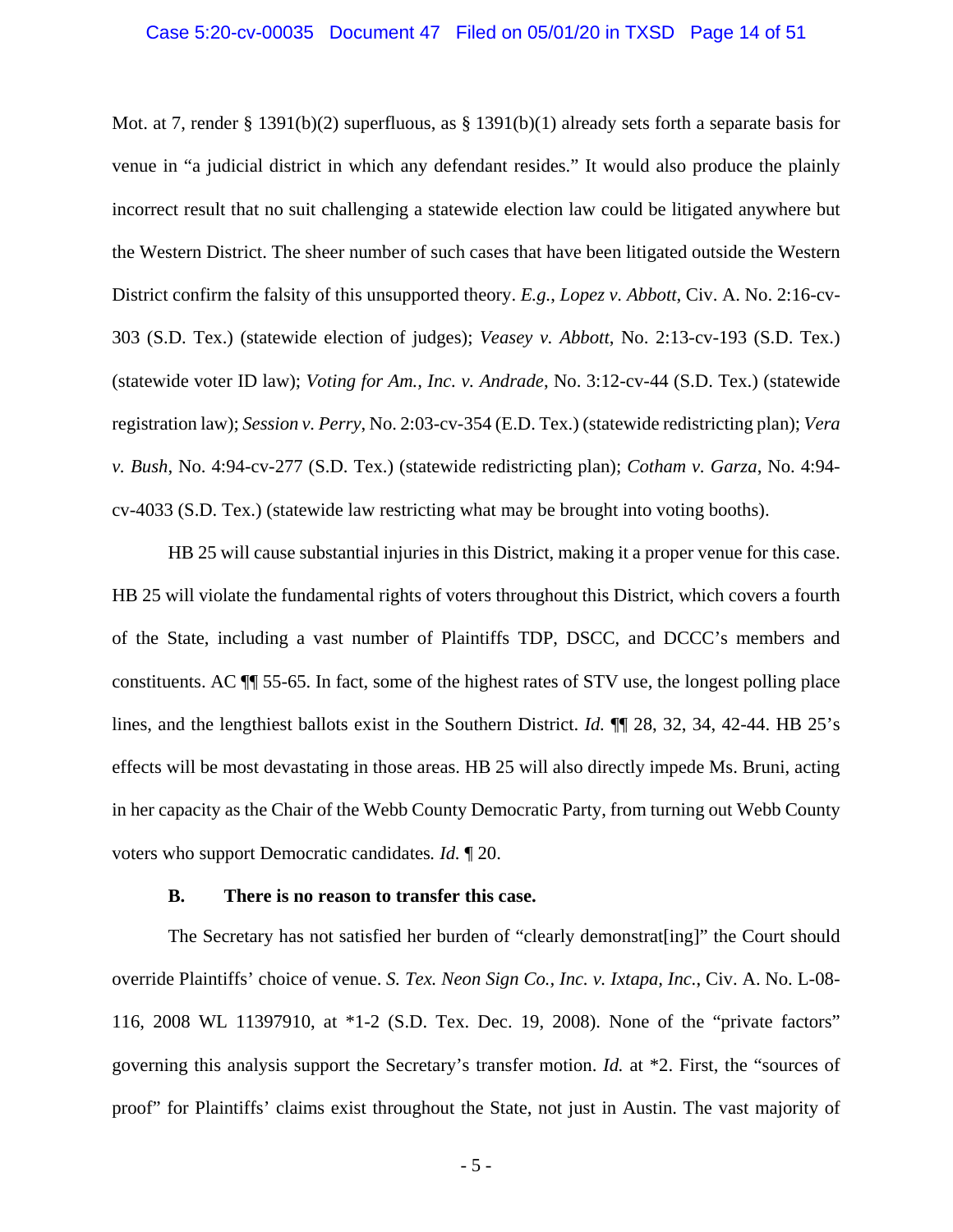### Case 5:20-cv-00035 Document 47 Filed on 05/01/20 in TXSD Page 15 of 51

<span id="page-14-2"></span><span id="page-14-0"></span>Plaintiffs' claims rely on the *effect* of HB 25, the evidence of which comes from counties throughout the State, including the Southern District. AC ¶¶ 28, 32, 34, 42- 44. While a portion of Plaintiffs' claims may require calling legislators to testify regarding their intent, the Secretary's unsupported claim that "[l]egislators are more likely to be found . . . in the Western District," Mot. at 8, is false. Texas Legislators are distributed throughout the State and come to Austin only "less than five months out of every two years." *Veasey v. Abbott*, 830 F.3d 216, 238 (5th Cir. 2016) (en banc). The Secretary has not even tried to meet her burden of "do[ing] more than make a general allegation that certain key witnesses are needed, [and] specifically identify the key witnesses and outline the substance of their testimony." *Pension Advisory*, 771 F. Supp. 2d at 710 (quoting *Hupp v. Siroflex of Am., Inc.*, 848 F. Supp. 744, 749 (S.D. Tex. 1994)). Nor could she. For example, neither Representative Simmons,  $\frac{1}{1}$  $\frac{1}{1}$  $\frac{1}{1}$  HB 25's author and chief proponent, nor Senator Kelly Hancock,<sup>[2](#page-14-4)</sup> who introduced HB 25 in the Senate, live in the Western District. *See* AC ¶ 39; ECF No. 29-1 ("Pls.' PI Mot.") at 32-39. For these same reasons, the next two private factors—the Court's "compulsory process to secure the attendance of witnesses" and the "cost of attendance for willing witnesses"—is no more convenient in the Western District than it is here. *Neon Sign*, 2008 WL 11397910, at \*3-4. Particularly with respect to the Court's compulsory process, the Secretary has not "established with any certainty" that "compulsory process may be necessary to secure certain witnesses." *Pension Advisory*, 771 F. Supp. 2d. at 711. There are no "other practice problems that make trial of [this] case easy, expeditious, and inexpensive." *Id.*

<span id="page-14-1"></span>The Secretary does not even seriously argue that the public factors support her transfer motion. Her only argument, pertaining to the first factor dealing with court "congestion," is that

<span id="page-14-3"></span><sup>&</sup>lt;sup>1</sup> Rep. Ron Simmons, Tex. State Directory, [https://www.txdirectory.com/online/person/?id=](https://www.txdirectory.com/online/person/?id=44686&office=26619) [44686&office=26619.](https://www.txdirectory.com/online/person/?id=44686&office=26619)<br><sup>2</sup> Sen. Kelly Hancock, Tex. Senate, [https://senate.texas.gov/member.php?d=9.](https://senate.texas.gov/member.php?d=9)

<span id="page-14-4"></span>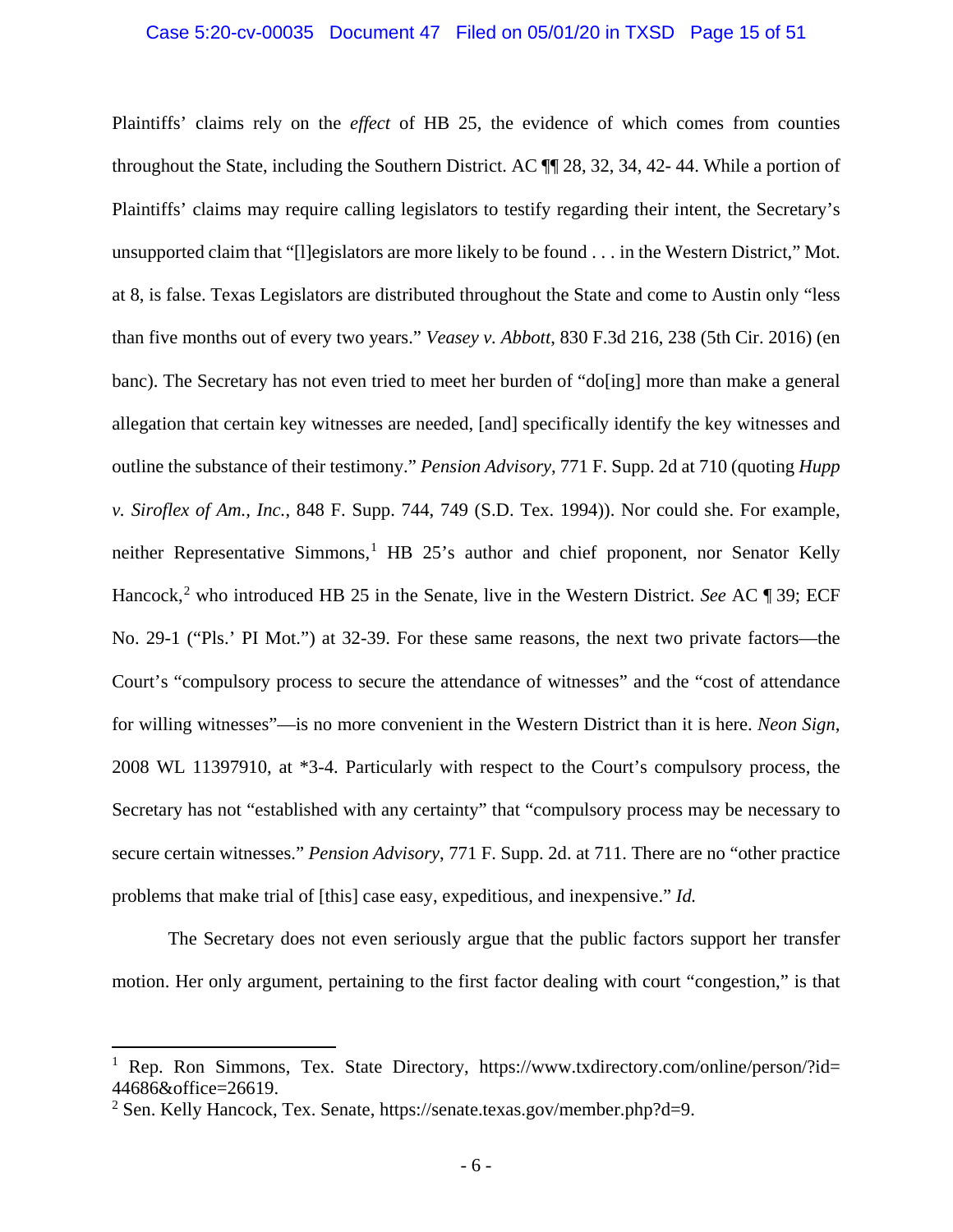### <span id="page-15-2"></span>Case 5:20-cv-00035 Document 47 Filed on 05/01/20 in TXSD Page 16 of 51

this District has "more pending cases" than the Western District. Mot. at 8. But that argument says nothing about whether there is a "backlog of cases in this Court," *Pension Advisory Grp.*, 771 F. Supp. 2d at 711, and ignores the fact that more judges sit in this District than the Western District.

<span id="page-15-4"></span>As to the remaining public factors, the Secretary's failure to offer any argument amounts to waiver. In any event, those factors do not support transfer. This District has as much of a "local interest" in adjudicating this case as the Western District, because HB 25's "alleged constitutional violations" will occur in both. *Udeobong*, 2009 WL 7326072, at \*5. There is no reason to believe this Court is less familiar with federal civil rights law, and there are no conflict-of-law concerns. *Neon Sign*, 2008 WL 11397910, at \*4.

<span id="page-15-3"></span>Finally, that two voting rights cases are pending before Judge Yeakel in the Western District, Mot. at 8-9, surely does not mean any voting rights case filed in the State of Texas must be transferred there. The cases cited by the Secretary—which involve the order of candidates listed on ballots and limitations on temporary polling locations—have nothing to do with Plaintiffs' claims that HB 25 will drastically increase polling-place line lengths and ballot roll-off. And to the extent the Secretary has offered in those cases the same garden-variety Rule 12 arguments she presents here, *see* Mot. at 9, there is no reason to believe this Court is less familiar with the governing law than any other federal court.

Because the Western District is "not clearly more convenient than the venue chosen by the plaintiff[s], the plaintiff[s'] choice should be respected." *Pension Advisory*, 771 F. Supp. 2d at 712.

## <span id="page-15-1"></span><span id="page-15-0"></span>**II. As Texas's Chief Election Officer, the Secretary is the proper defendant in this facial challenge to a law governing Texas's elections.**

## **A. Controlling Fifth Circuit case law demands the conclusion that Plaintiffs' injuries are fairly traceable to and redressable by the Secretary.**

The Secretary's effort to evade this litigation by renouncing her central role in Texas's elections is foreclosed by controlling Fifth Circuit precedent. "The facial invalidity of a Texas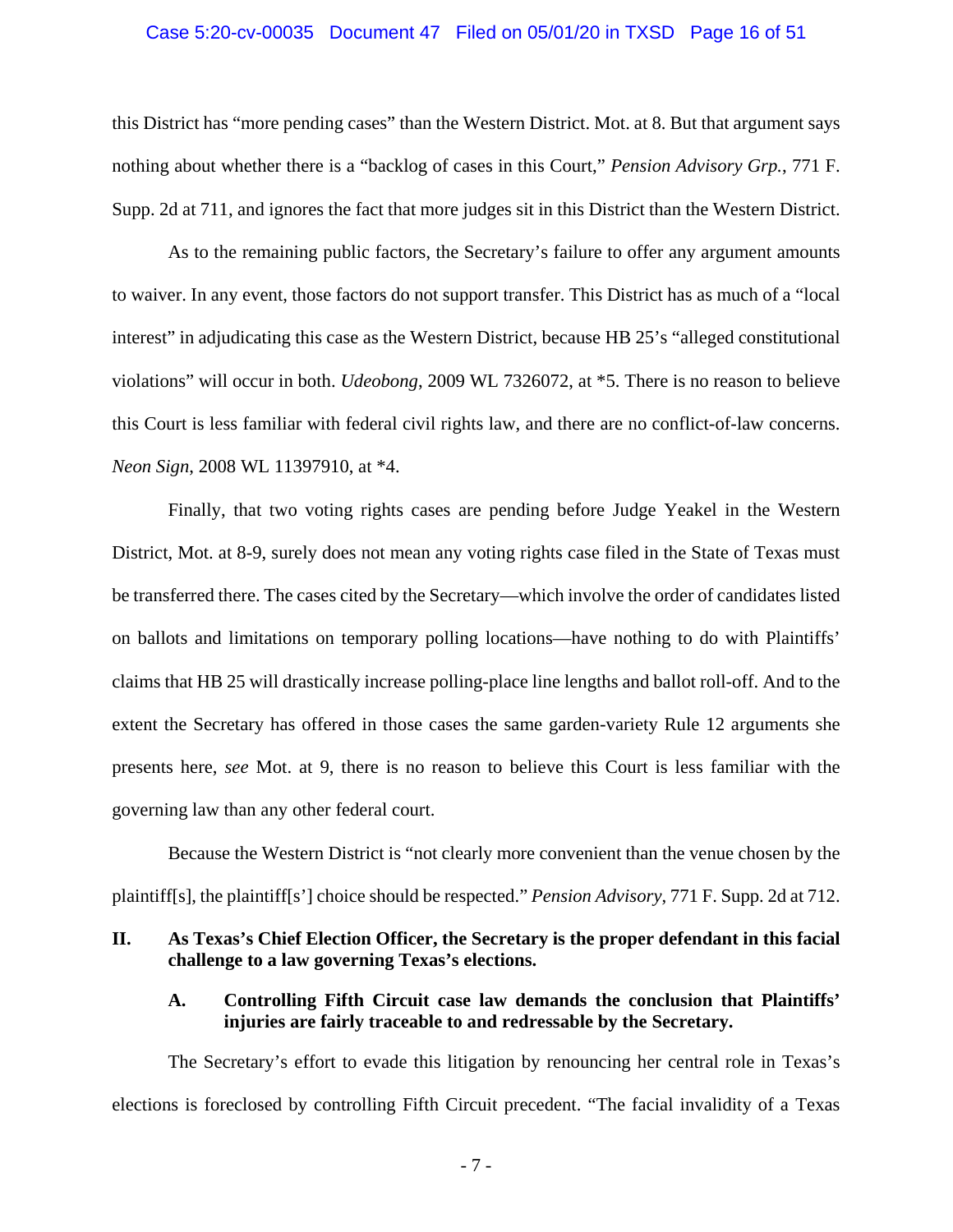### Case 5:20-cv-00035 Document 47 Filed on 05/01/20 in TXSD Page 17 of 51

election statute is, without question, fairly traceable to and redressable by the State itself and its Secretary of State, who serves as the 'chief election officer of the state.'" *OCA*, 867 F.3d at 613 (quoting Tex. Elec. Code  $\S 31.001(a)$ ). Here, Plaintiffs bring a facial challenge to a generally applicable Texas election statute. Under *OCA*'s clear holding, Plaintiffs' injuries are "fairly traceable to and redressable by" the Secretary. *Id.*

<span id="page-16-0"></span>Aside from *OCA*'s clear instruction, the indistinguishable facts of that case make clear that the Secretary's argument on this issue is meritless. In *OCA*, plaintiff challenged a Texas law prohibiting counties from allowing unregistered individuals to interpret local election officials' communications with voters. 867 F.3d at 607-08. The Secretary argued that plaintiff's claims lied not with the Secretary, but instead with the local officials who implemented that law. *Id.* at 612- 13. The Fifth Circuit disagreed. Because the Secretary is Texas's Chief Election Officer and is required to "obtain and maintain uniformity in the application, operation, and interpretation of" Texas's Election Code, Tex. Elec. Code § 31.003, the Secretary was positioned to redress the plaintiffs' injuries caused by a generally applicable election law. *OCA*, 867 F.3d at 613. Here, Plaintiffs challenge a law prohibiting Texas's counties from including STV on their ballots. The Secretary offers the *exact same* argument offered in *OCA*: Plaintiffs' claims lie not with her, but instead the "local officials [who] will implement" HB 25. Mot. at 9. *OCA* forecloses this argument. If anything, the Secretary has even more involvement here than the law challenged in *OCA*: the Secretary is obligated to implement HB 25 by "adopt[ing] rules and establish[ing] procedures" for the elimination of STV, Tex. Elec. Code § 31.012(d), and, come September 1, 2020, she is responsible for instructing county election administrators "that STV has been eliminated pursuant to H.B. 25," Tex. Elec. Code § 31.012(b-1). In *OCA*, the Secretary played no such role at all.

The Secretary does not even attempt to distinguish *OCA*. Mot. at 13 n.19. She instead points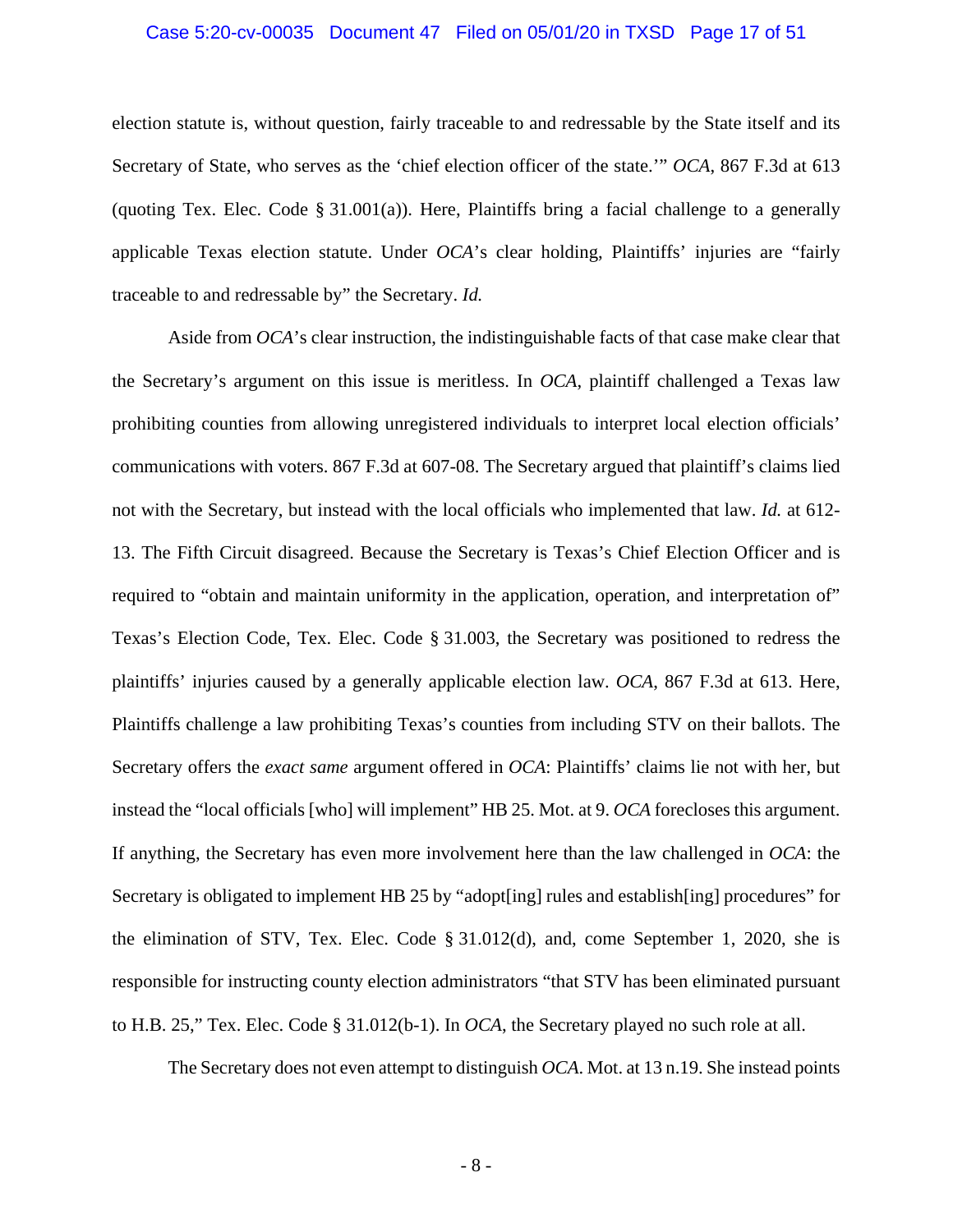### Case 5:20-cv-00035 Document 47 Filed on 05/01/20 in TXSD Page 18 of 51

<span id="page-17-3"></span>to *Okpalobi*, Mot. at 13, which, as *OCA* itself explains, 867 F.3d at 613-14, has no application in a challenge to an election law. *Okpalobi* involved a law providing unlimited liability against doctors in suits by patients for damages caused by abortion procedures. *Okpalobi v. Foster*, 244 F.3d 405, 409 (5th Cir. 2001) (en banc). The court concluded plaintiffs' injuries were caused by those private suits, not state officials who had no "enforcement connection to the challenged statute." *Id.* at 427 & n.35. As *OCA* explains, *Okpalobi* has no application in a challenge to Texas's election laws because the Secretary, who is "the 'chief election officer of the state' and is instructed by statute to 'obtain and maintain uniformity in [such laws'] application, operation, and interpretation,'" sufficiently implements those laws to render her the proper defendant. 867 F.3d at 613-14 (quoting Tex. Elec. Code §§ 31.001(a), 31.003).

## <span id="page-17-4"></span><span id="page-17-2"></span><span id="page-17-1"></span><span id="page-17-0"></span>**B. Under** *Ex parte Young***, and given the VRA's abrogation of Texas's sovereign immunity, the Eleventh Amendment poses no bar to Plaintiffs' claims.**

For the same reasons the Secretary is a proper defendant in this suit, the *Ex parte Young* exception to sovereign immunity applies. *Ex parte Young* permits Plaintiffs' claims against the Secretary so long as: (1) the "complaint alleges an ongoing violation of federal law and seeks relief properly characterized as prospective," *Verizon Md., Inc. v. Pub. Serv. Comm'n of Md.*, 535 U.S. 635, 645 (2002), and (2) the Secretary has "'some connection' to the state law's enforcement." *Air Evac EMS, Inc. v. Texas, Dep't of Ins., Div. of Workers' Comp*., 851 F.3d 507, 517 (5th Cir. 2017) (quoting *Ex parte Young*, 209 U.S. 123, 157 (1908)). As to the first inquiry, there can be no question Plaintiffs allege that HB 25 will violate their rights under federal law and seek a prospective injunction against HB 25's enforcement.

As for the second inquiry, the Secretary has much more than just "some connection" to HB 25's enforcement. "Enforcement" in this context means only that the Secretary has some "responsibilities" in HB 25's implementation or that she "effectively ensures that the [statutory]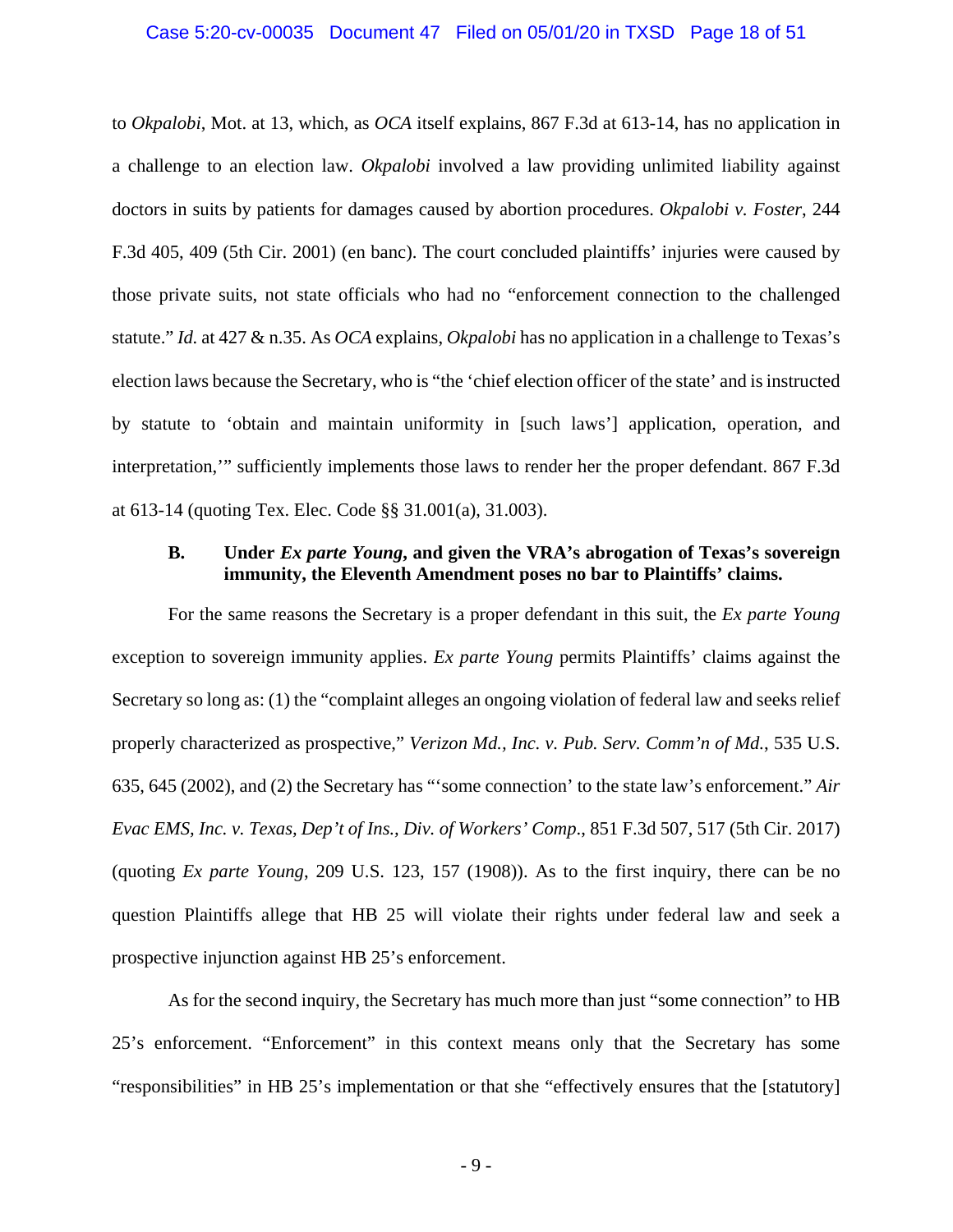## <span id="page-18-4"></span><span id="page-18-1"></span>Case 5:20-cv-00035 Document 47 Filed on 05/01/20 in TXSD Page 19 of 51

scheme is enforced." *Air Evac EMS*, 851 F.3d at 519; *K.P.*, 627 F.3d at 124-25. Whether this connection "arises out of the general law, or is specially created by the [challenged] act itself, is not material so long as it exists." *K.P.*, 627 F.3d at 124. Here, the Secretary holds clearly defined responsibilities in HB 25's implementation. She must "obtain and maintain uniformity" in HB 25's "application, operation, and interpretation"; she must "adopt rules and establish procedures" to effectuate its elimination of STV; and when HB 25 takes effect, she must instruct counties and voters that STV may no longer be included on Texas's ballots. Tex. Elec. Code §§ 31.003, 31.012(b-1), 31.012(d).

<span id="page-18-5"></span>The Secretary's argument regarding mandatory injunctions, Mot. at 12, is irrelevant. Plaintiffs seek a prohibitory, not mandatory, injunction: they ask the Court to maintain the status quo by preventing HB 25's elimination of STV, which Texas has had for a century. *League of Women Voters of N.C. v. North Carolina*, 769 F.3d 224, 236 (4th Cir. 2014) (prohibitory injunctions "maintain the status quo"). The Secretary does not even attempt to explain how complying with such an injunction would require her to take any "affirmative action." Mot. 12.<sup>[3](#page-18-8)</sup>

Finally, the Fifth Circuit has squarely held that the VRA abrogates sovereign immunity. *OCA*, 867 F.3d at 614. The Eleventh Amendment thus poses no bar to Plaintiffs' VRA claim.

## <span id="page-18-0"></span>**III. Plaintiffs will be injured by HB 25's violation of Texans' fundamental rights.**

<span id="page-18-7"></span><span id="page-18-6"></span>HB 25 will cause each of the five Plaintiffs concrete and particularized injuries. Because

<span id="page-18-8"></span><span id="page-18-3"></span><span id="page-18-2"></span> $3 \text{ In any event, the Secretary's argument is wrong, as demonstrated by the long line of cases.}$ applying *Ex parte Young* to impose mandatory injunctions. *See, e.g.*, *Milliken v. Bradley*, 433 U.S. 267, 288-90 (1977) (holding *Ex parte Young* permitted forcing State to remediate harms caused by prior constitutional violations); *Thomas ex rel. D.M.T. v. School Bd. St. Martin Parish*, 756 F.3d 380, 387-88 (5th Cir. 2014) (noting school board "remained subject to affirmative obligations" by permanent injunction issued by court in 1974 to remedy constitutional harms); *Common Cause Ind. v. Marion Cty. Election Bd.*, 311 F. Supp. 3d 949, 977 (S.D. Ind. 2018), *vacated on mootness grounds*, 925 F.3d 928 (7th Cir. 2019) (issuing injunction requiring county election board to establish satellite early voting centers for general election).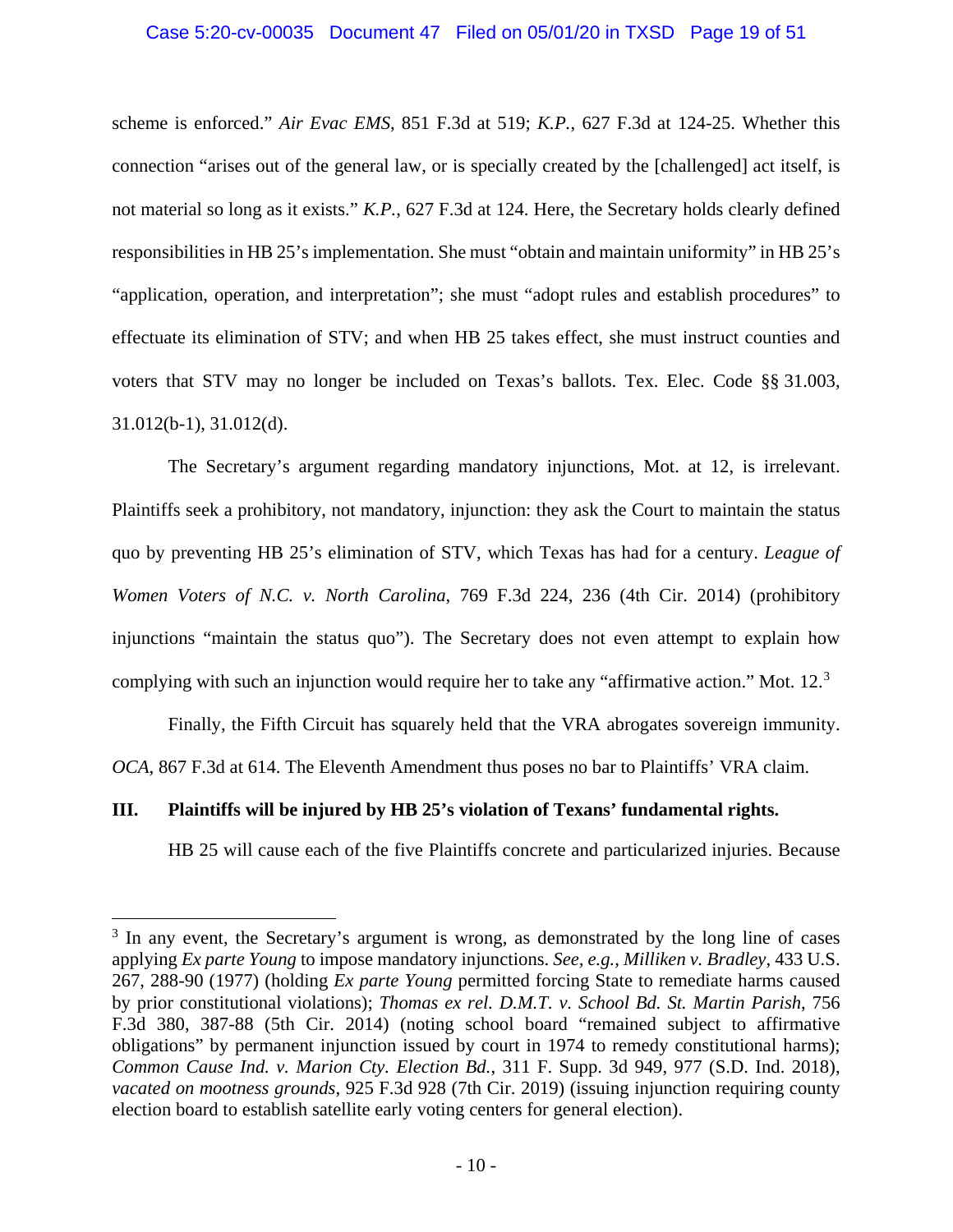### Case 5:20-cv-00035 Document 47 Filed on 05/01/20 in TXSD Page 20 of 51

<span id="page-19-4"></span>Plaintiffs all seek the same injunctive relief, however, only one needs standing to support the Court's jurisdiction. *Texas v. United States*, 945 F.3d 355, 377–78 (5th Cir. 2019).

Because the Secretary offers only a facial challenge to Plaintiffs' standing, the Court treats this motion the same as one under Rule 12(b)(6), "accept[ing] as true all material allegations of the complaint and . . . constru[ing] the complaint in favor of the complaining party." *Ass'n of Am. Physicians & Surgeons, Inc. v. Tex. Med. Bd.*, 627 F.3d 547, 550 (5th Cir. 2010) (internal quotation marks omitted). The Court may dismiss for lack of standing only if "it is beyond doubt that [no] plaintiff can[] prove a plausible set of facts that establish" their standing. *Lane*, 529 F.3d at 557.

## <span id="page-19-3"></span><span id="page-19-1"></span>**A. TDP, DSCC, and DCCC have Article III standing.**

<span id="page-19-0"></span>Plaintiffs TDP, DSCC, and DCCC (the "Organizational Plaintiffs") present classic examples of both organizational and associational standing. HB 25 will directly harm the Organizational Plaintiffs by frustrating their missions of turning out voters and electing Democrats. That harm will force these plaintiffs to divert resources away from existing projects and towards efforts to ensure voters are not disenfranchised by the long lines HB 25 creates as well as communicating with and educating voters about HB 25 to ensure they fully complete their ballots. HB 25 will also directly injure the Organizational Plaintiffs by harming their candidates' electoral prospects. The Organizational Plaintiffs also have standing to sue on behalf of their members, whose rights HB 25 will directly violate. Tellingly, the Secretary fails to identify a single case where such allegations by a political party or committee were insufficient in a challenge to a voting restriction to confer standing.

## <span id="page-19-2"></span>**1. Direct Organizational Standing**

The Organizational Plaintiffs have sufficiently pled multiple forms of direct organizational injury. First, they have pled (1) a diversion of organizational resources to identify and counteract HB 25's unlawful action, and (2) frustration of their missions. *Havens Realty Corp. v. Coleman*,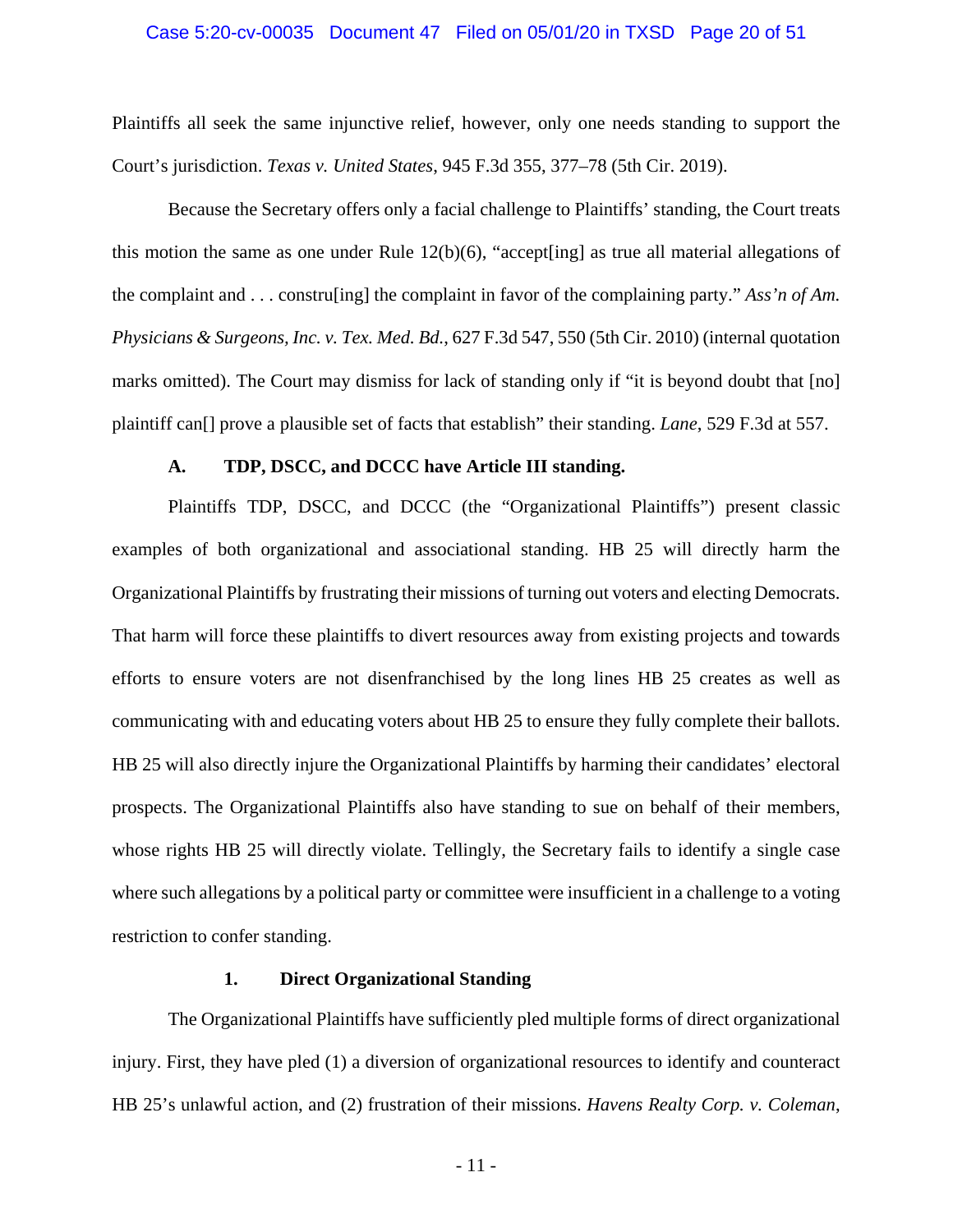### Case 5:20-cv-00035 Document 47 Filed on 05/01/20 in TXSD Page 21 of 51

455 U.S. 363, 379 (1982). Thisinjury need not be "large" or "substantial," and "it need not measure more than an identifiable trifle." *OCA*, 867 F.3d at 612 (quoting *Ass'n of Comm. Orgs. For Reform Now v. Fowler*, 178 F.3d 350, 358 (5th Cir. 1999)). And they need only show their interests will be "perceptibly impaired." *Id.* at 612 n.29.

HB 25 will impose severe burdens on Texas voters, especially Democrats, by subjecting them to unreasonably long polling-place lines and causing them to submit incomplete ballots. AC ¶¶ 55-65. This in turn will harm the Organizational Plaintiffs' basic mission, which is to turn out voters supportive of Democratic candidates and electing such candidates to office in Texas. *Id.* ¶¶ 21-23. HB 25 will force the Organizational Plaintiffs to divert resources away from their normal get-out-the-vote efforts, supporting individual campaigns, and developing programs benefiting Democratic Party candidates. *Id.* Those resources instead will be used to educate voters about HB 25's change in the law and provide assistance to voters who otherwise would be unable to withstand, or discouraged by, the unreasonably long polling-place lines HB 25 creates. *Id*.

<span id="page-20-0"></span>The Secretary's assertion that these allegations are insufficient again ignores controlling case law. Mot. at 17. At the pleadings stage, Plaintiffs need not provide detailed descriptions of the activities from which its funds will be diverted to combat the effects of HB 25. In *Havens Realty*, the Court held that plaintiffs' allegations, which stated only that defendants' "racial steering practices" frustrated their "efforts to assist equal access to housing through counseling and other referral service" by forcing them "to devote significant resources to identify and counteract the defendant[s'] racially discriminatory steering practices," were sufficient to withstand a motion to dismiss. 455 U.S. at 379; *see also Democratic Nat'l Comm. v. Bostelmann*, --- F. Supp. 3d ---, No. 20-cv-240-WMC, 2020 WL 1320819, at \*3 (W.D. Wis. Mar. 20, 2020) (finding complaint sufficiently pled organizational standing by alleging "the challenged provisions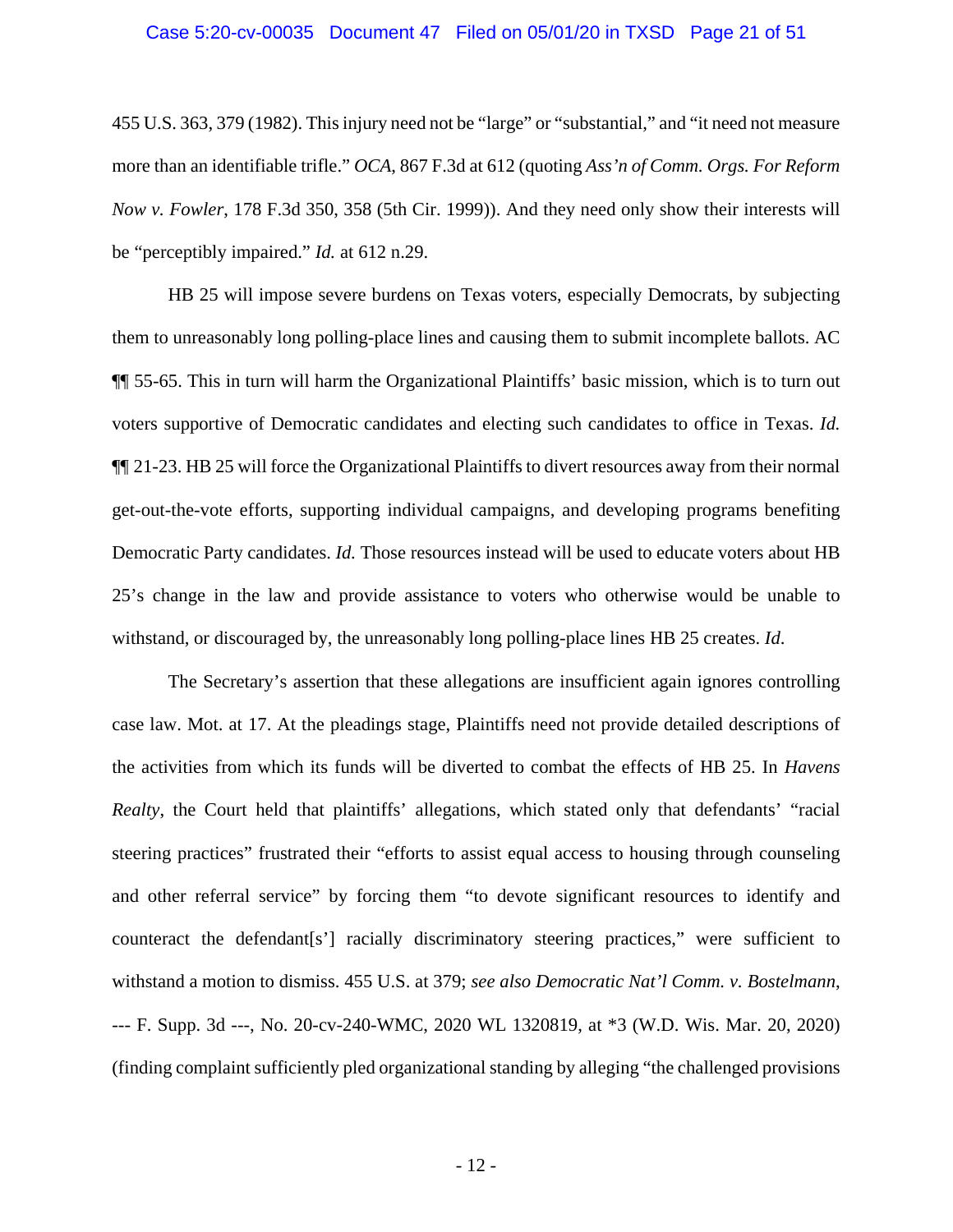## Case 5:20-cv-00035 Document 47 Filed on 05/01/20 in TXSD Page 22 of 51

will require [the state party] to expend additional resources to assist their members and constituents to overcome [alleged] burdens to exercise their right to vote"). [4](#page-21-4)

In any event, even cases from beyond the pleading stage demonstrate Plaintiffs' allegations are sufficient. In *OCA*, plaintiff's mission was "to promote civic participation and provide civic education, which it carrie[d] out through a 'Get Out the Vote' initiative." 867 F.3d at 609. Because the challenged law impeded "some" of the plaintiff's members from voting, plaintiff "redirected some of its efforts toward educating its members and other members of the public about" the challenged law. *Id.* at 609-10. The Fifth Circuit held this was clearly sufficient for purposes of organizational standing because these voter education efforts "consumed [plaintiff's] time and resources in a way they would not have been spent." *Id.* at 612. And the court rejected the exact argument the Secretary offers here, Mot. at 15, *i.e.*, that this reaction to the challenged law was merely a continuation of the plaintiff's normal operations. Thus, because HB 25 will cause the Organizational Plaintiffs to divert resources away from their normal programs to combat HB 25's effects, they have standing to challenge HB 25. *See also Crawford v. Marion Cty. Election Bd.*, 472 F.3d 949, 951 (7th Cir. 2007), *aff'd*, 553 U.S. 181 (2008) (state party had standing because ID law caused it to "devote resources to getting to the polls those of its supporters who would otherwise be discouraged by the new law from bothering to vote"); *Tex. Democratic Party v. Benkiser*, 459 F.3d 582, 586-87 (5th Cir. 2006) ("*TDP*") (holding TDP had standing to challenge state action based on identical diversion of resources theory).

<span id="page-21-3"></span><span id="page-21-2"></span><span id="page-21-1"></span><span id="page-21-0"></span>Second, HB 25 will independently injure the Organizational Plaintiffs by directly harming

<span id="page-21-4"></span> <sup>4</sup> Even the Eleventh Circuit's decision this week in *Jacobson v. Fla. Sec'y of State*, No. 19-14552, 2020 WL 2049076 (11th Cir. Apr. 29, 2020), which invents a far too heavy evidentiary burden for diversion of resources *at trial*, recognizes that the requirements on this issue are lower at the pleadings stage. *Id.* at \*8 (explaining the *Havens Realty* Court found plaintiffs' allegations "sufficient to establish standing at the pleading stage").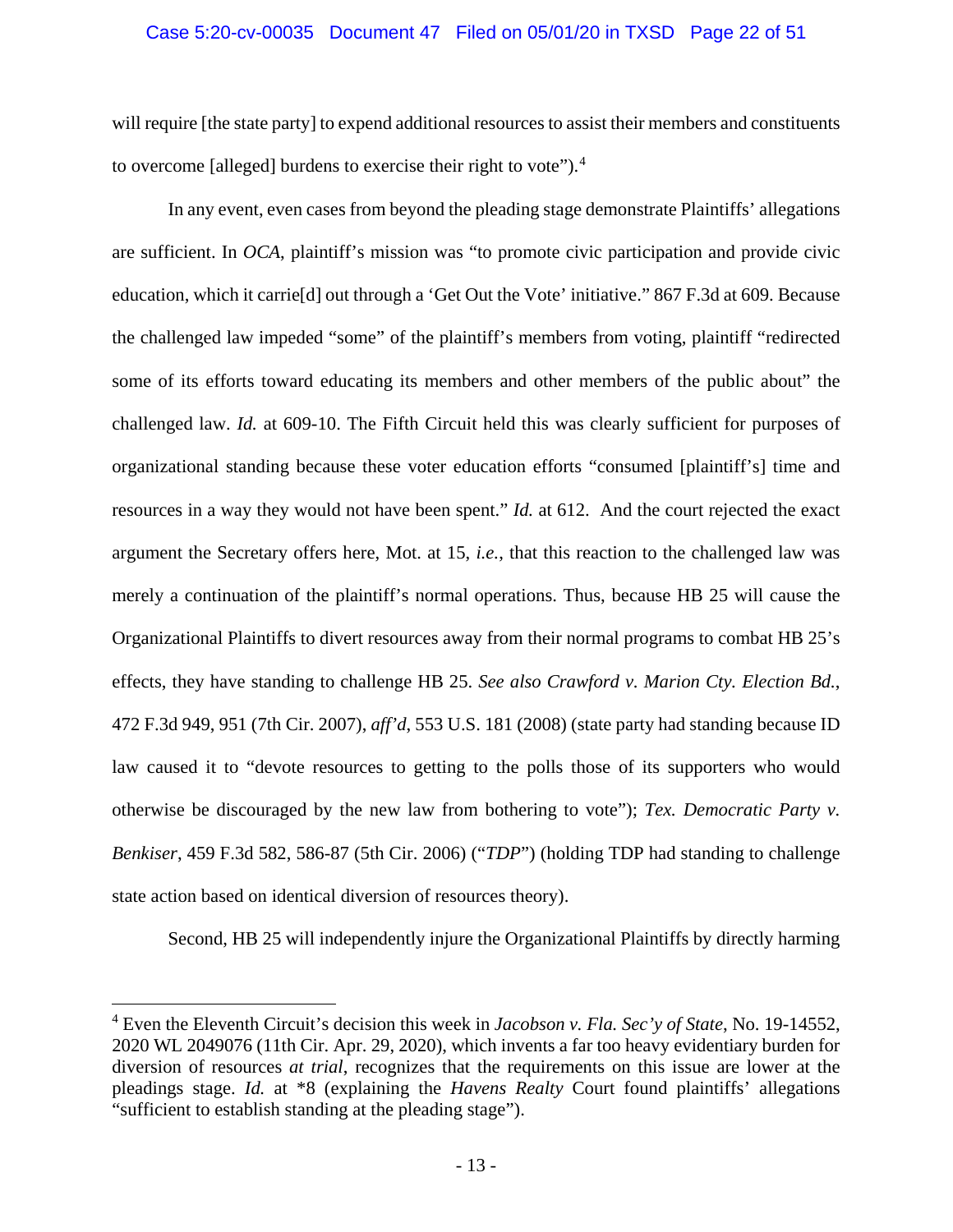### Case 5:20-cv-00035 Document 47 Filed on 05/01/20 in TXSD Page 23 of 51

their candidates' electoral prospects. The "threatened loss of power" flowing from an electoral defeat is "a concrete and particularized injury sufficient for standing purposes." *TDP*, 459 F.3d at 587. A "political party's interest in a candidate's success is not merely an ideological interest," but instead a threat to the party's ability to "direct the machinery of government toward the party's interests." *Id.* Here, Plaintiffs allege HB 25 will have a disproportionate effect on African American and Hispanic Texans, who overwhelmingly support the Democratic Party. AC  $\P$  55-65. Indeed, this was exactly HB 25's purpose. *Infra* Sections VI-VII. This specifically alleged disproportionate effect will harm the electoral prospects of the Organizational Plaintiffs' candidates, causing them injury "sufficient for standing purposes." *TDP*, 459 F.3d at 587.

## **2. Associational Standing**

The Organizational Plaintiffs also possess associational standing to challenge HB 25 on behalf of their members and constituents, who include Democratic candidates and the voters that support them. AC ¶¶ 21-23. Each plaintiff easily satisfies the doctrine's three elements: (1) their "members would independently meet the Article III standing requirements"; (2) the voting rights interests at stake are "germane" to each organization's purpose; and (3) "neither the claim[s] asserted nor the relief requested requires participation of individual members." *TDP*, 459 F.3d at 587 (quoting *Hunt v. Wash. State Apple Advert. Comm'n*, 432 U.S. 333, 343 (1977)). First, there can be no question that the Organizational Plaintiffs' members and constituents—Democratic candidates and voters throughout Texas, a substantial proportion of whom are African American and Hispanic—can challenge HB 25 based on the voting-rights injuries alleged in the Amended Complaint. *See id.* at 587-88. Second, "the goal of a political party is to gain control of government by getting its candidates elected." *Id.* at 588. That mission is germane to this suit, which challenges a law that will impede Democrats' ability to cast votes. And third, "nothing requires the participation" of Democratic candidates or the voters that support them, whose interests "are fully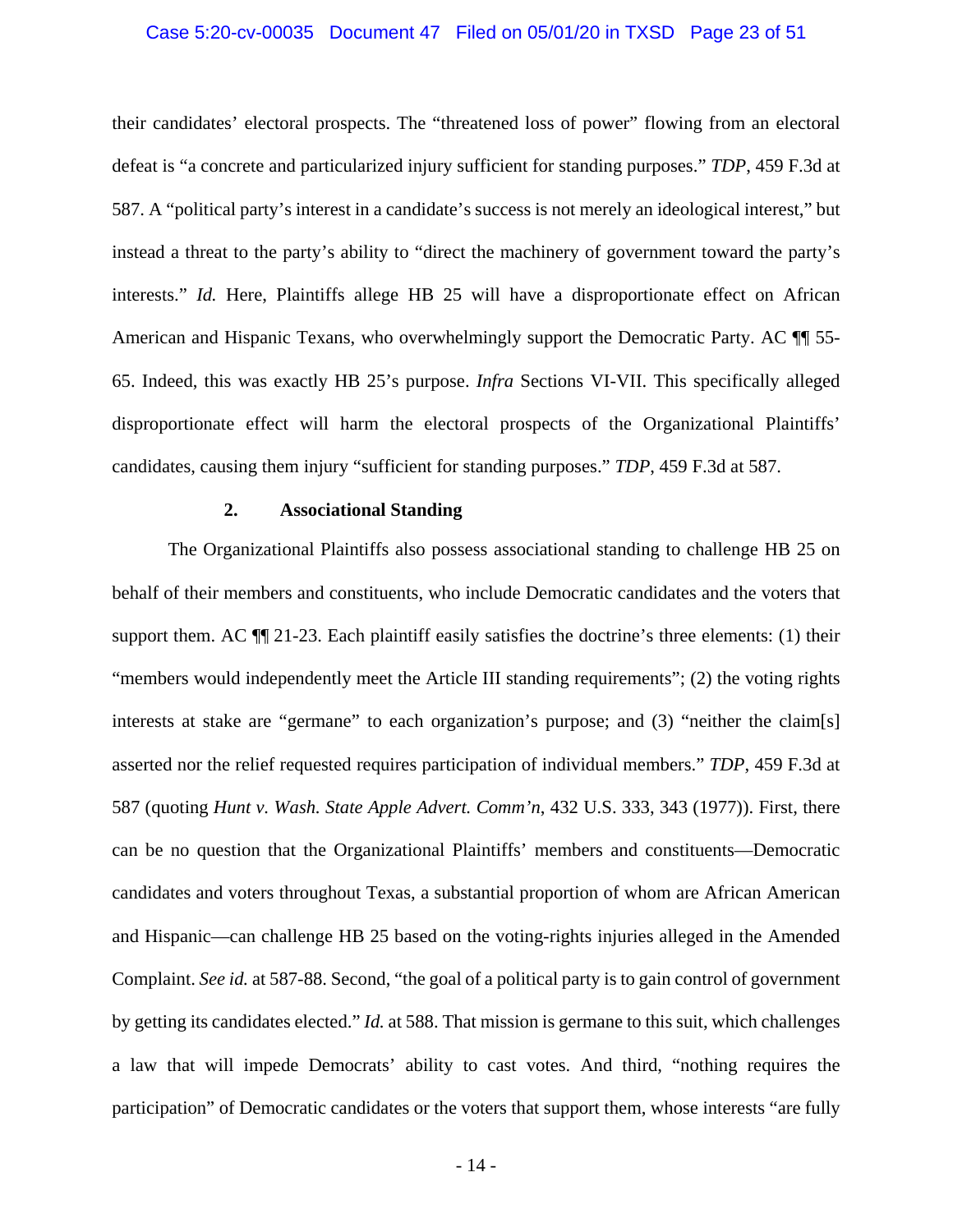represented by the TDP," *id.*, as well as DSCC and DCCC.

<span id="page-23-6"></span><span id="page-23-3"></span><span id="page-23-2"></span>The Secretary's assertion that the Amended Complaint must "identif[y] [] specific members," Mot. at 16, has no legal basis. "[N]o precedent hold[s] that an association must set forth the name of a particular member in its complaint in order to survive a Rule 12(b)(1) motion to dismiss based on lack of associational standing." *Hancock Cty. Bd. of Supervisors v. Ruhr*, 487 F. App'x 189, 198 (5th Cir. 2012). This is particularly so in the voting rights context. "[P]olitical parties have standing to assert, at least, the rights of its members who will vote in an upcoming election," even when they "c[an] not identify *specific* voters that would be affected; it is sufficient that some inevitably would." *Fla. Democratic Party v. Scott*, 215 F. Supp. 3d 1250, 1254 (N.D. Fla. 2016); *see also Sandusky Cty. Democratic Party v. Blackwell*, 387 F.3d 565, 574 (6th Cir. 2004) (holding it was unnecessary for state party to "identify specific voters" impacted by challenged law); *Democratic Party of Ga., Inc. v. Crittenden*, 347 F. Supp. 3d 1324, 1337 (N.D. Ga. 2018) (state party had standing to sue on behalf of its "tens of thousands" of unidentified voter members because it was "extremely unlikely" the challenged provisions would "not affect a single Democratic Party member"); *Lee v. Va. State Bd. of Elections*, 155 F. Supp. 3d 572, 578 (E.D. Va. 2015) (finding *Summers* did not require state party to identify harmed members in its complaint). For the same reason, the Secretary is wrong to suggest Plaintiffs must also allege their membership structure at the pleadings stage. *Bostelmann*, 2020 WL 1320819, at \*3 (finding state party had associational standing based only on allegation that it was a "membership organization" and the challenged laws "place[d] undue burdens on [its] members' right to vote").

<span id="page-23-8"></span><span id="page-23-7"></span><span id="page-23-5"></span><span id="page-23-4"></span><span id="page-23-1"></span><span id="page-23-0"></span>The error in the Secretary's argument is demonstrated by her citations, without explanation, to *Summers v. Earth Island Institute*, 555 U.S. 488, 499 (2009), and *NAACP v. City of Kyle*, 626 F.3d 233, 237 (5th Cir. 2010). Mot. at 16. Neither case involved the sufficiency of pleadings;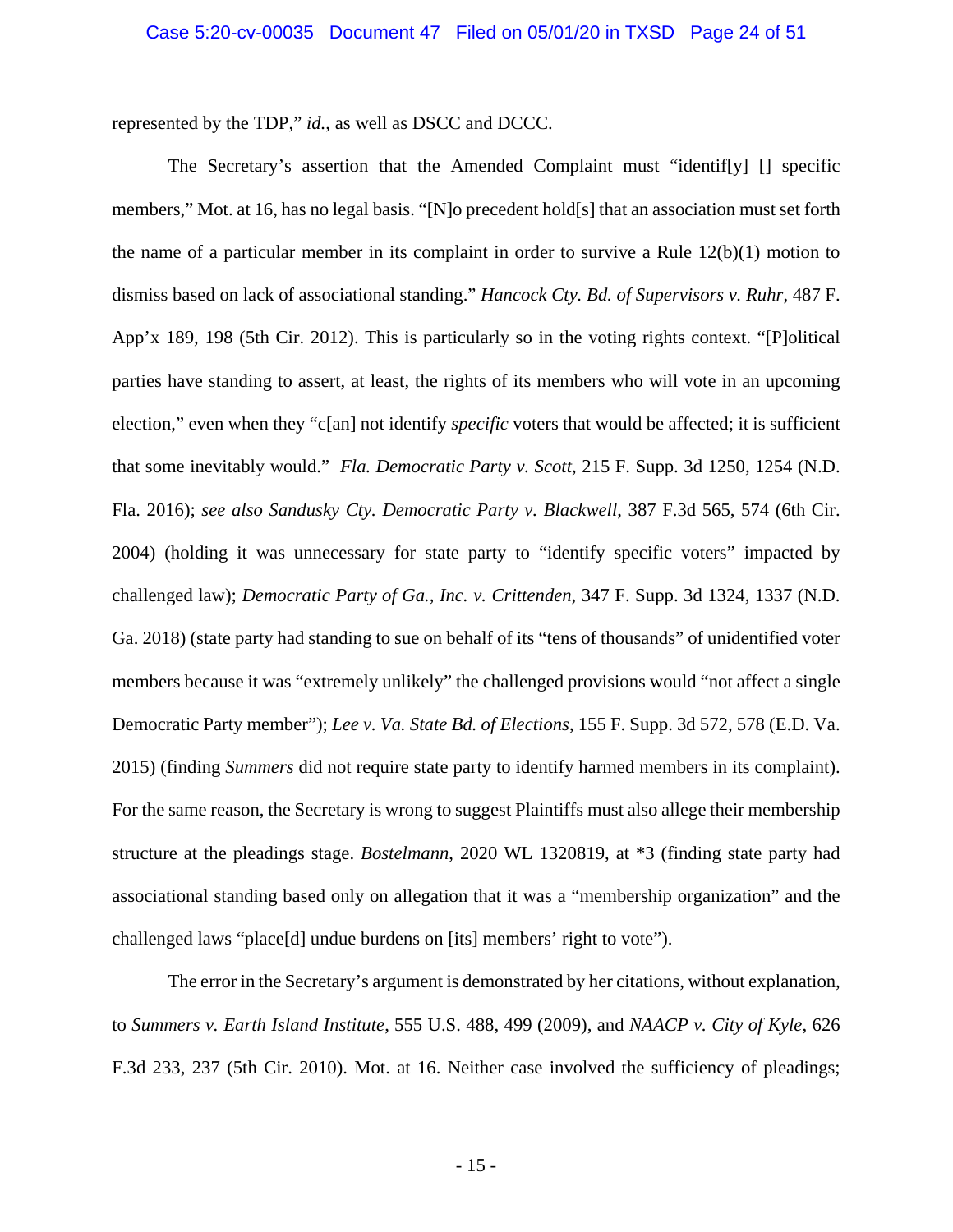## Case 5:20-cv-00035 Document 47 Filed on 05/01/20 in TXSD Page 25 of 51

<span id="page-24-5"></span>rather, they discussed what must be proven at *trial*. Moreover, the Secretary's broad interpretation of *Summers* is incorrect: "[w]here it is relatively clear," like here, "that one or more members have been or will be adversely affected by a defendant's action, and where the defendant need not know the identity of a particular members to understand and respond to an organization's claim of injury, [] no purpose [is] to be served by requiring an organization to identify by name the member of members injured." *Nat'l Council of La Raza v. Cegavske*, 800 F.3d 1032, 1041 (9th Cir. 2015). Here, the Organizational Plaintiffs have millions of members and constituents throughout the State of Texas. To agree with the Secretary that *none* of those individuals will be injured by HB 25's broad statewide impact would require the Court to dispense with "common sense," which it cannot do. *Cherry Knoll, LLC v. Jones*, 922 F.3d 309, 316 (5th Cir. 2019).

<span id="page-24-2"></span>In any event, Plaintiffs have identified three such members. *See* ECF No. 19-6 at Pages 7- 14 of 14. These voters have already been forced to wait in long lines at the polls, even with the availability of STV. *Id.* HB 25 will exponentially and unjustifiably increase that burden, violating their fundamental rights.

## <span id="page-24-4"></span><span id="page-24-1"></span><span id="page-24-0"></span>**3. The Secretary's "statutory standing" argument is baseless.**

<span id="page-24-3"></span>The Secretary's position that organizations are barred from suing under Section 1983, Mot. at 17-19, contradicts settled and controlling law. The Fifth Circuit has long held that organizations may assert Section 1983 claims under an associational-standing theory. *Ass'n of Am. Physicians & Surgeons*, 627 F.3d at 551 (group had standing to assert § 1983 claims on behalf of members); *Church of Scientology of Cal. v. Cazares*, 638 F.2d 1272, 1279 (5th Cir. 1981); *see also Allee v. Medrano*, 416 U.S. 802, 819 n.13 (1974); *Jornaleros de Las Palmas v. City of League City*, 945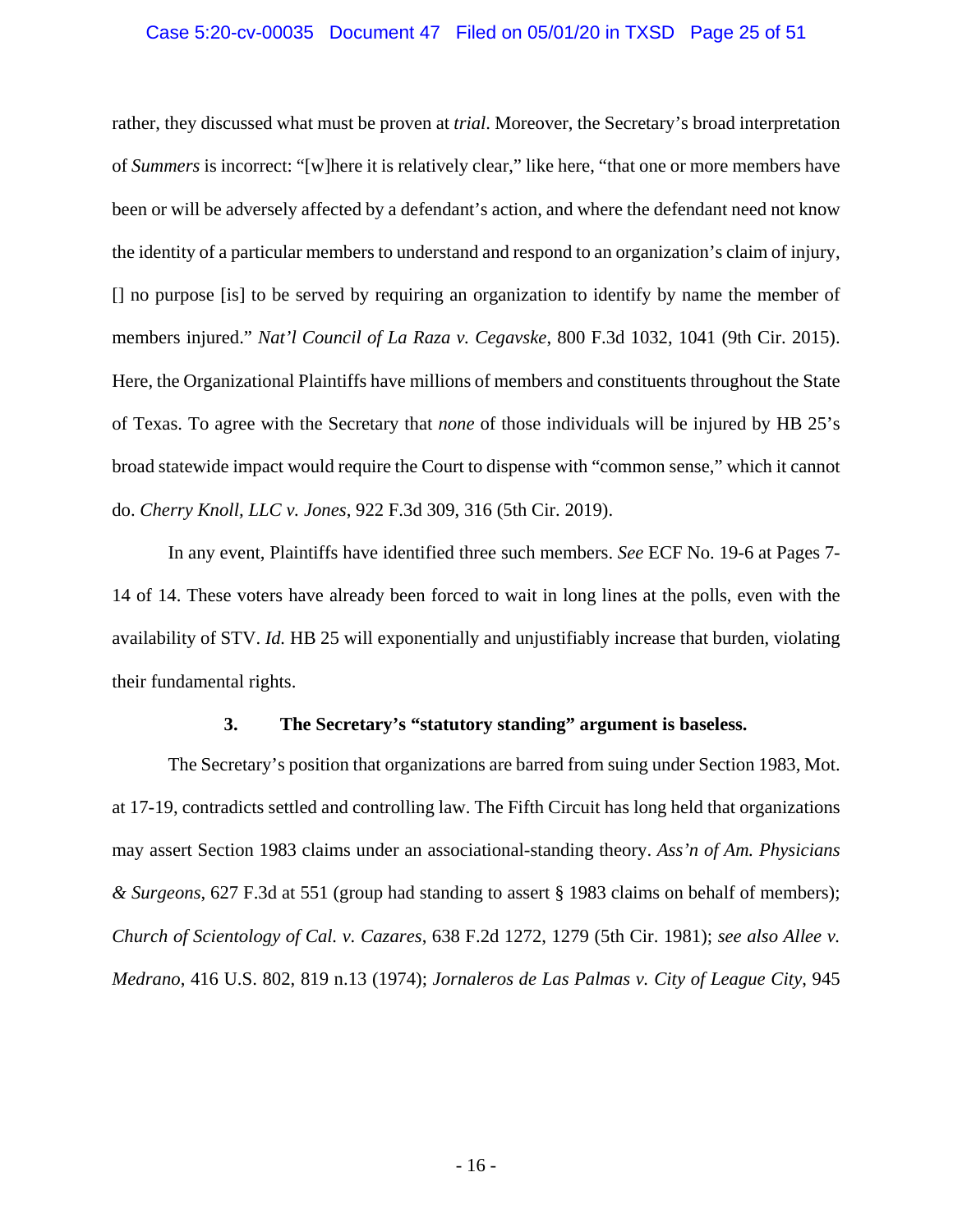F. Supp. 2d 779, 800 (S.D. Tex. 2013).<sup>[5](#page-25-5)</sup>

## <span id="page-25-4"></span>**B. Individual Plaintiffs**

<span id="page-25-0"></span>HB 25 will also directly injury Plaintiffs Sylvia Bruni and Jessica Tiedt. The injury-in-fact requirement is meant "to distinguish a person with a direct stake in the outcome of a litigation even though small—from a person with a mere interest in the problem." *United States v. Students Challenging Regulatory Agency Procedures (SCRAP)*, 412 U.S. 669, 690 n.14 (1973). This element "is 'very generous' to claimants, demanding only that the claimant 'allege<sup>[]</sup> some specific, identifiable trifle of injury.'" *Cottrell v. Alcon Labs.*, 874 F.3d 154, 162 (3d Cir. 2017) (quoting *Bowman v. Wilson*, 672 F.2d 1145, 1151 (3d Cir. 1982)) (citations omitted). Ms. Bruni and Ms. Tiedt each allege direct injury caused by HB 25 by way of their current positions.

<span id="page-25-1"></span>Ms. Bruni is the chair of the Democratic Party of Webb County, and Ms. Tiedt is a candidate for Texas State House of Representatives District 20. AC ¶¶ 20, 24. HB 25 will directly harm both because it will lead to increased polling place lines and decreased turnout among voters who would otherwise vote for Ms. Tiedt and other candidates for whom Ms. Tiedt and Ms. Bruni campaign and fundraise. *Id.* Because of HB 25, many voters will fail to make a selection in every race on the ballot, especially for candidates in races that appear further down the ballot. *Id.* Ms. Tiedt, who is a down-ballot candidate herself, will be directly injured by decreased turnout among her likely voters and by voters who fail to vote in her race due to HB 25. HB 25 will thus directly harm Ms. Tiedt's ability to win her race and require her to divert resources to counteract its impact.

<span id="page-25-5"></span><span id="page-25-3"></span><span id="page-25-2"></span><sup>&</sup>lt;sup>5</sup> The Secretary's argument confuses associational standing with third-party standing, a completely different doctrine. Mot. at 17. Her reliance on *Danos v. Jones*, 652 F.3d 577 (5th Cir. 2011), demonstrates this mistake. *Danos* involved a case considering the standing of an *individual* seeking to assert a claim on behalf another individual. That attempt invoked the "third-party standing" doctrine, which in certain circumstances allows an individual to assert a claim on behalf of another individual when the two share a close relationship and the second is hindered from asserting the suit on her own behalf. *Powers v. Ohio*, 499 U.S. 400, 410-11 (5th Cir. 1991). That doctrine has no application here.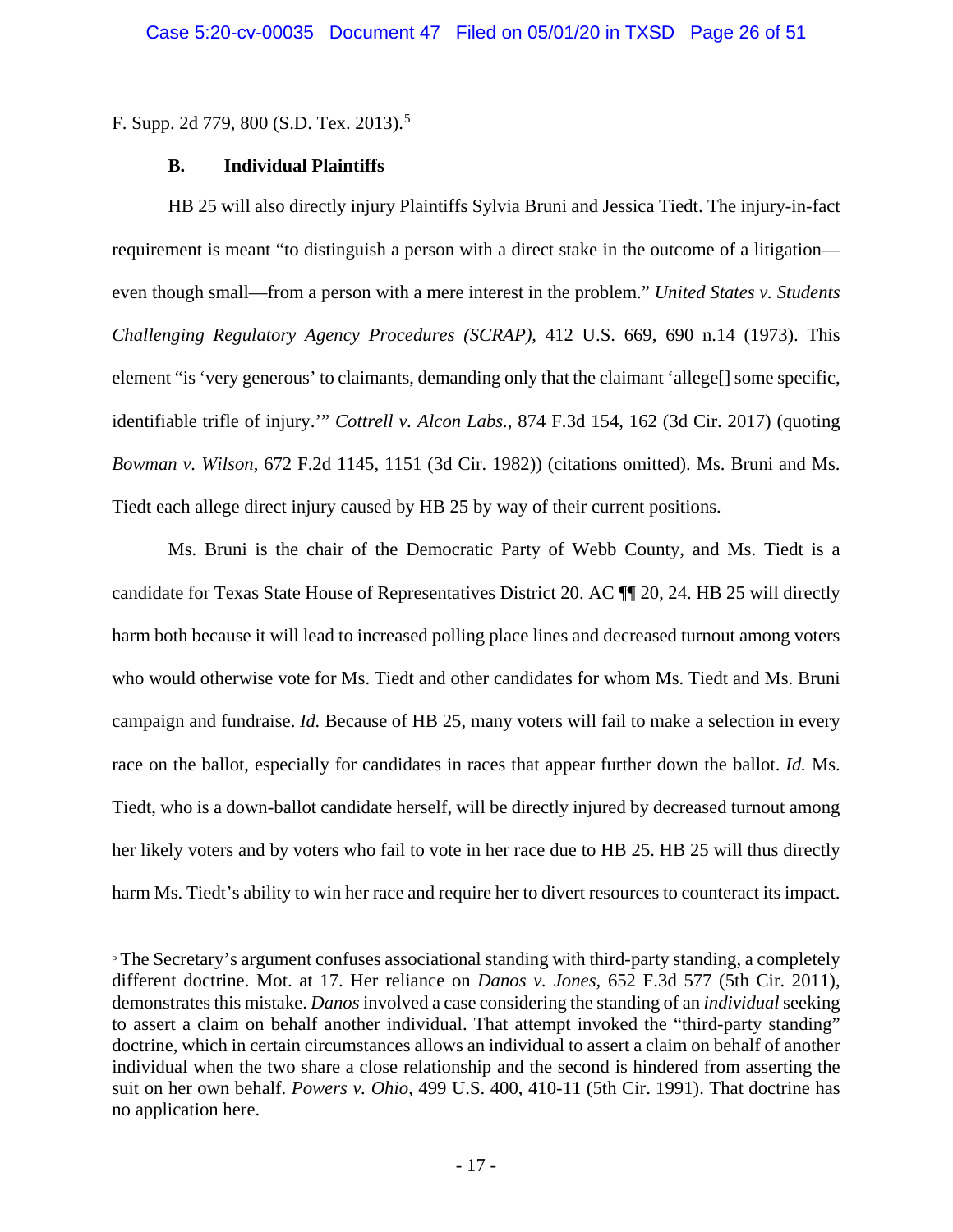### Case 5:20-cv-00035 Document 47 Filed on 05/01/20 in TXSD Page 27 of 51

<span id="page-26-1"></span>*See Buchanan v. Fed. Election Comm'n*, 112 F. Supp. 2d 58, 63 (D.D.C. 2000) ("[P]olitical actors may bring suit when they are competitively disadvantaged by government action."); *TDP*, 459 F.3d at 587 (holding a threat to electoral prospects and resulting campaign expenditures are "sufficient to give a candidate standing to protest the action causing the harm").

Both Ms. Bruni and Ms. Tiedt will also have to divert their time and resources to educate voters about HB 25's alteration of a longstanding voting procedure, as well as assist and encourage voters who otherwise would be discouraged from the polling-places lines that HB 25 will produce. AC ¶¶ 20, 24. This alleged diversion of resources is a separate injury that confers standing. In fact, these Plaintiffs' allegations are indistinguishable from those in *Lee*, in which the court found two individuals active in "voter registration, voter education, and Get-Out-The-Vote efforts" had standing by alleging Virginia's voter ID law would require them "to expend additional resources and effort," including "an educational component as well as the need to encourage voters to remain in line to cast[] their votes despite the time required." 155 F. Supp. 3d at 578-79.

### <span id="page-26-2"></span>**C. Plaintiffs' allegations are not speculative.**

<span id="page-26-0"></span>The Amended Complaint sets forth detailed allegations describing how HB 25 will injure Plaintiffs and their members and constituents. As explained in greater detail in the Sections that follow, Plaintiffs allege HB 25 will significantly increase the amount of time more than two-thirds of Texas voters will take to complete their ballots, which, in turn will cause a drastic increase in the amount of time Texans will have to wait in line to cast their votes and cause voter confusion. AC ¶¶ 55-58, 62-63. Indeed, Plaintiffs have already offered significant evidence of these effects. *See* ECF Nos. 19-5, 19-7. These effect will be most severe among African American and Hispanic voters, who use STV at a significantly higher rate, disproportionately live in higher-density areas with longer lines and longer ballots, and, on average, are less able to withstand the burdens of long lines. AC ¶¶ 59-62. Forcing Texas voters, particularly African American and Hispanic voters, to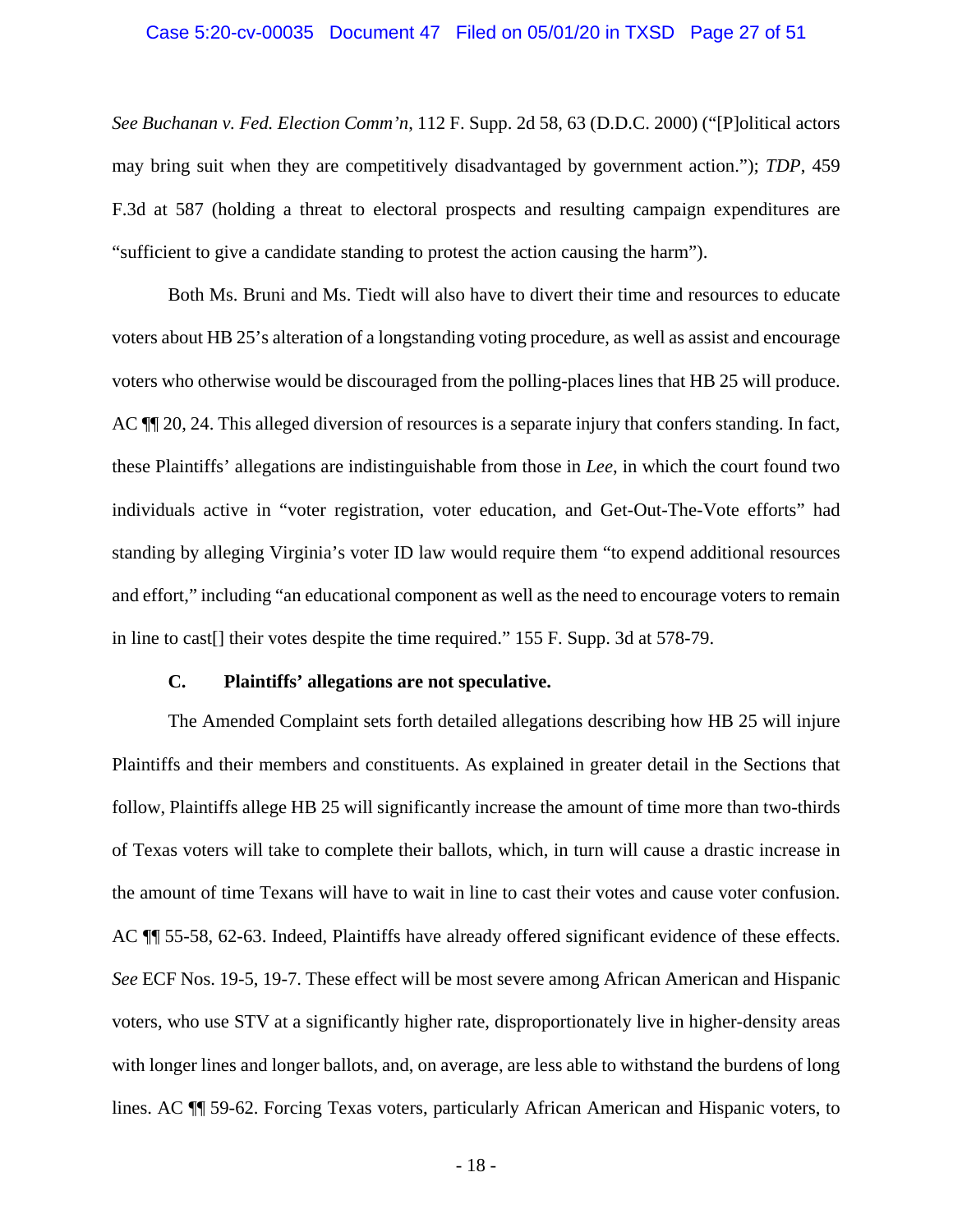### Case 5:20-cv-00035 Document 47 Filed on 05/01/20 in TXSD Page 28 of 51

make individual selections in each race on the ballot will also increase the amount of incomplete ballots submitted. *Id.* The Secretary's assertion that none of this will happen, Mot. at 14, simply raises a factual dispute that the parties must adjudicate. But, at bottom, these effects are far from speculative; they are the natural result of eliminating STV in Texas.

## <span id="page-27-0"></span>**IV. Plaintiffs plausibly allege that HB 25 will unduly burden Texans' right to vote.**

<span id="page-27-2"></span>To challenge Plaintiffs' *Anderson*-*Burdick* claim, the Secretary offers her own version of the facts. But in resolving this Rule  $12(b)(6)$  motion, the Court must accept the Amended Complaint's factual allegations "as true . . . and the inferences to be drawn therefrom, in the light most favorable to [Plaintiffs]." *Leal*, 731 F.3d at 413; *see also id.* (Rule 12(b)(6) motions are "viewed with disfavor and [] rarely granted"). The Amended Complaint's allegations, taken as true, demonstrate that HB 25 will impose severe burdens on Texas voters—particularly African American and Hispanic voters—through drastically longer polling-place lines and increased rolloff. And because HB 25 does not serve any of the interests identified by the Secretary, those interests do not justify the burdens that HB 25 imposes. As a result, HB 25 violates the First and Fourteenth Amendments. *See also* Pls.' PI Mot. at 3-16.

<span id="page-27-3"></span><span id="page-27-1"></span>The Secretary's insistence that HB 25 is lawful because some other States do not have STV is a red herring that violates *Anderson*-*Burdick*'s basic inquiry. *Anderson*-*Burdick*'s balancing test "cannot be resolved by any 'litmus-paper test' that will separate valid from invalid restrictions"; the "results of [the] evaluation will not be automatic" because "there is 'no substitute for the hard judgments that must be made.'" *Anderson v. Celebrezze*, 460 U.S. 780, 789-90 (1983) (quoting *Storer v. Brown*, 415 U.S. 724, 730 (1983)). It is therefore "not enough for [Texas] to simply rely on the lack of straight-party voting in other states; the necessary question is how [HB 25] interacts with other voting practices in [Texas], and the burdens this law places on voters who vote within [Texas's] electoral framework." *Mich. State A. Philip Randolph Inst. v. Johnson*, 833 F.3d 656,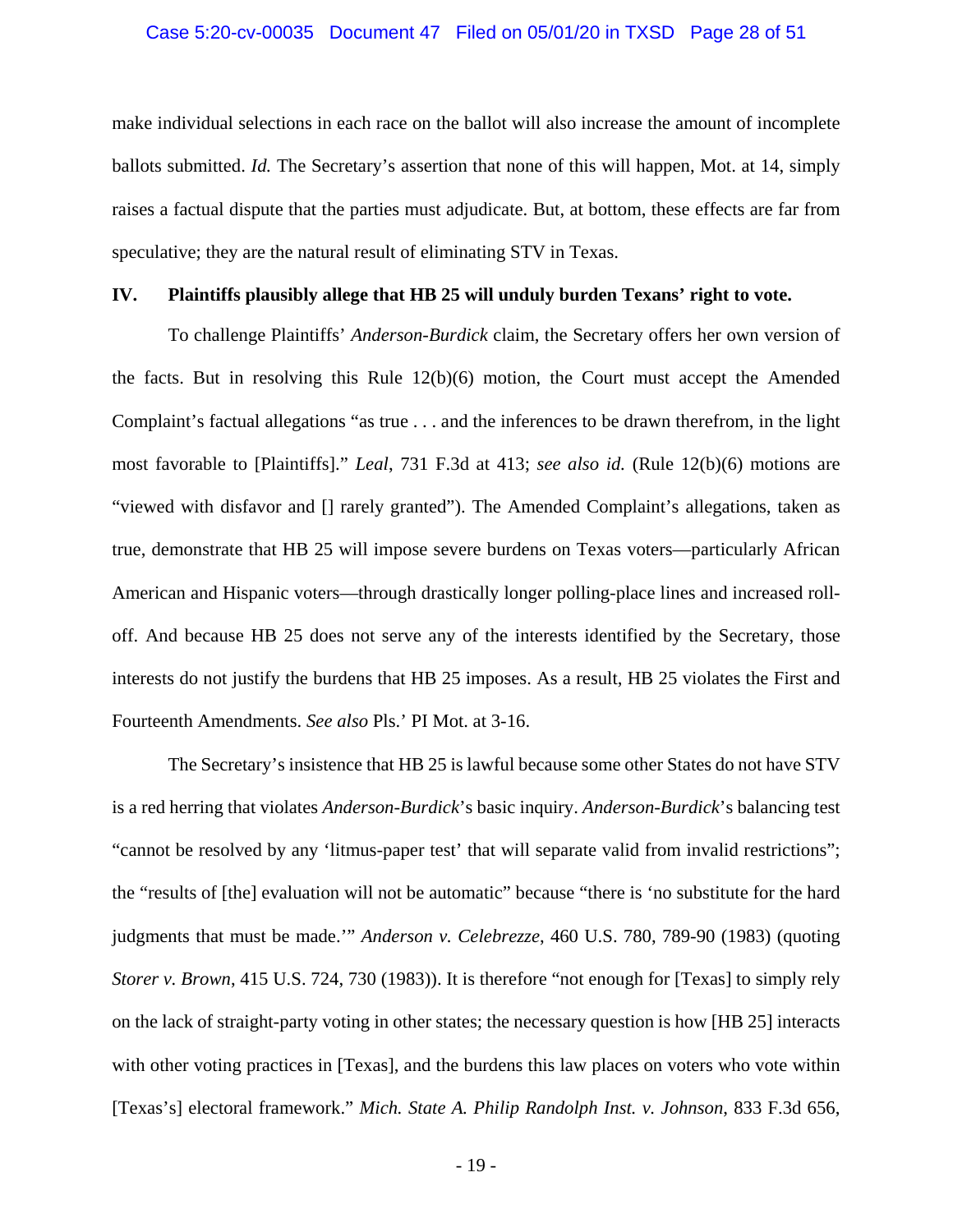## Case 5:20-cv-00035 Document 47 Filed on 05/01/20 in TXSD Page 29 of 51

665 (6th Cir. 2016). That is particularly so here, where Texas's abnormally long ballots will exponentially amplify the burdens that eliminating STV will have in *this* State.

## **A. HB 25 will impose severe burdens on Texans' right to vote.**

<span id="page-28-0"></span>HB 25's elimination of STV will cause unreasonably long lines at Texas's polls, which will impose a severe burden on Texans' right to vote. Removing STV in Texas will cause more than 5.6 million voters to switch from previously using STV to making individual selections on each ballot item, significantly increasing the amount of time each voter spends completing their ballot. AC  $\P$  3, 27.<sup>[6](#page-28-3)</sup> "By increasing the amount of time it takes for an individual voter to complete his or her ballot, [HB 25] will accordingly cause longer lines at polling places and increase the wait time to cast a vote." *Mich. State*, 833 F.3d at 663. And the sudden transition of *two-thirds* of Texas voters from efficiently casting ballots through STV to making individual choices in every single ballot item will drastically increase the amount of time voters wait in line, severely burdening their fundamental right to vote. *NAACP State Conf. of Pa. v. Cortés*, 591 F. Supp. 2d 757, 765 (E.D. Pa. 2008) ("[U]nacceptably long lines . . . unduly burden and thus deprive many citizens of their right to vote."). This burden will be all the worse given that Texans already encounter long lines at the polls. AC ¶¶ 5, 32-34.

<span id="page-28-2"></span>Contrary to the Secretary's suggestion, Mot. 20-21, other aspects of Texas's Election Code will not mitigate the long lines produced by HB 25. The fact that Texas already offers early voting does not resolve this issue: as the Amended Complaint explains, eliminating STV will exacerbate the long lines that Texans already encounter on Election Day *and* during early voting. AC ¶¶ 5, 32-33. Nor will Texas's vote-by-mail option mitigate the long lines HB 25 will produce, because

<span id="page-28-3"></span><span id="page-28-1"></span> <sup>6</sup> The Secretary asks the Court to infer that eliminating STV will have *no effect* on the amount of time voters spend in the voting booth. Mot. at 21. Aside from being illogical, such an inference against Plaintiffs' allegations violates Rule 12(b)(6)'s standard. *Leal*, 731 F.3d at 413.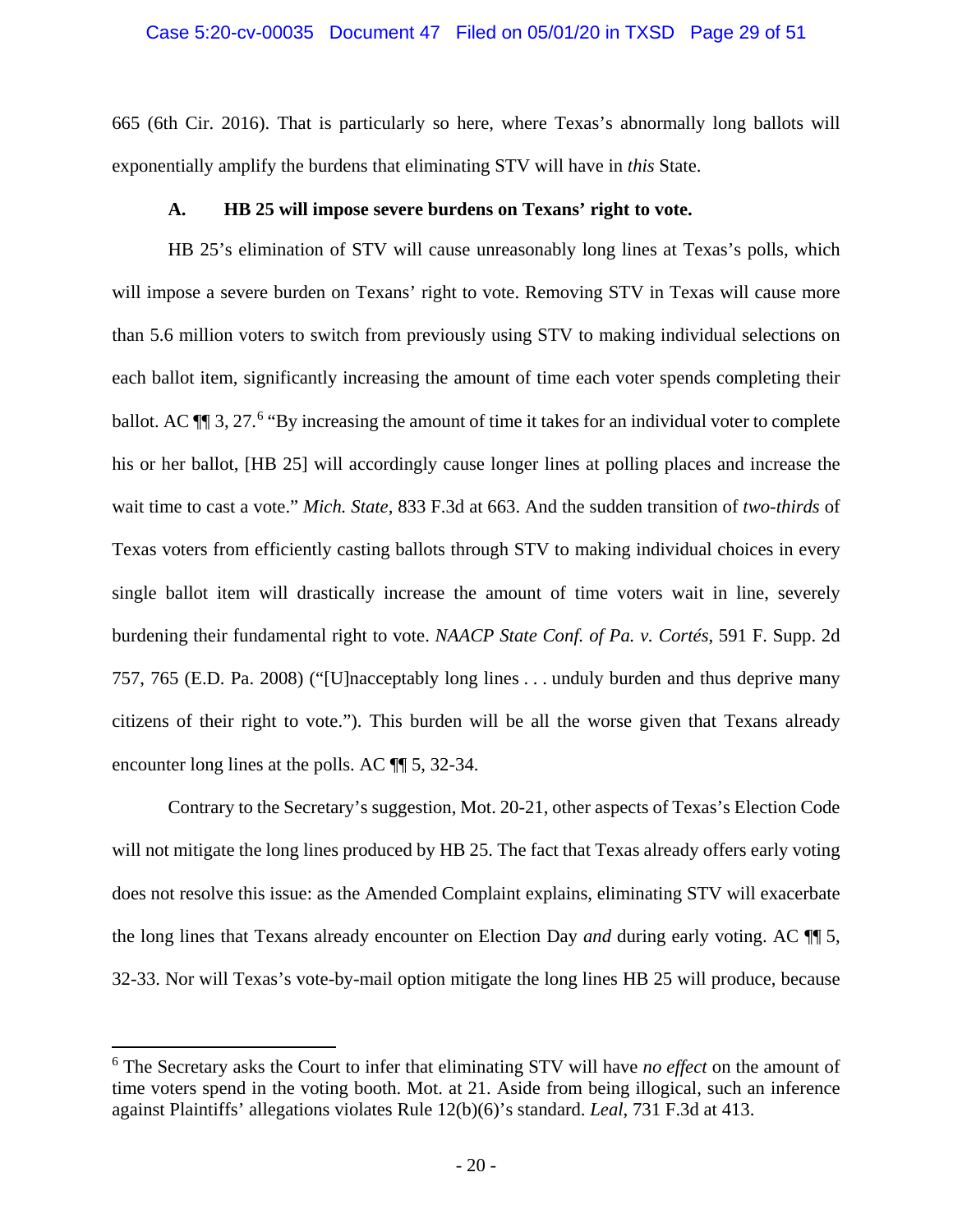### Case 5:20-cv-00035 Document 47 Filed on 05/01/20 in TXSD Page 30 of 51

Texas law allows only to a tiny fraction of Texans to vote by mail. *Id.* ¶ 35.

HB 25 will also cause more Texans to submit incomplete ballots. AC  $\P$  4, 29, 62. Eliminating STV will increase voter fatigue, particularly given Texas's lengthy ballots. *Id.* "Without the STV option, voters must take significantly more time to complete their ballots, which increases the risk of voter fatigue and roll-off." *Id.* ¶ 29. While the Secretary insists the opposite will occur, Mot. at 2, 4, 22-23, the Court must credit Plaintiffs' version of this factual dispute.

The long lines and increased roll-off produced by HB 25 will most severely burden African American and Hispanic voters. Because African American and Hispanic Texans use STV at a significantly higher rate than white Texans, AC ¶¶ 9, 40, 59, HB 25 will force a disproportionate number of minority voters to switch away from STV. And as has been the experience of other States, these minority communities that disproportionately rely on STV will see the greatest increase in line lengths. *Id.* ¶ 60. Moreover, because African American and Hispanic voters disproportionately live in the most densely populated areas of the State where ballots are the longest and polling-place lines are already unreasonably long, *id.* ¶¶ 9, 44, 59, 89, HB 25 will have its most devastating effect in areas where minority voters disproportionately live. *Id.* ¶ 44, 59. Making matters worse, African American and Hispanic voters' lower average socioeconomic status, caused by the State's discrimination, will amplify the burdens that long lines impose on them compared to white voters. *Id.* ¶¶ 30, 61.

With respect to the disproportionate roll-off that HB 25 will cause among minority voters, the Secretary covers her ears and claims "insult" at the inverse relationship between educational achievement and ballot roll-off, Mot. at 21, which political scientists have long documented, AC ¶¶ 29, 42, 62; Pls.' PI Mot. at 13-14. Because of this State's long and continuing history of discrimination, African American and Hispanic voters, on average, have lower educational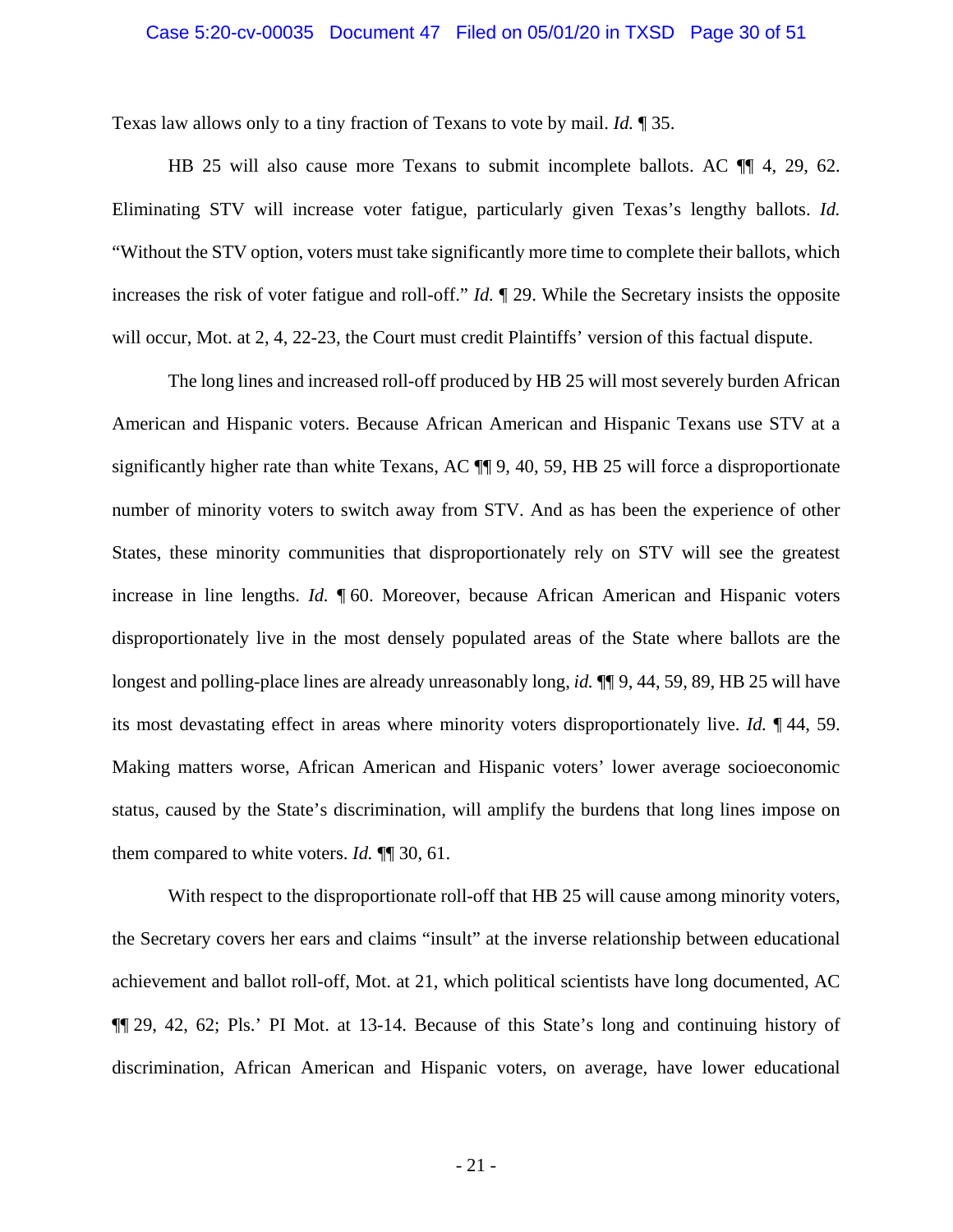## Case 5:20-cv-00035 Document 47 Filed on 05/01/20 in TXSD Page 31 of 51

achievement than white Texans. AC ¶ 62. Removing STV will therefore cause a disproportionately high amount of roll-off among those voters, particularly given that they use STV at a significantly higher rate. To the extent the Secretary insists on ignoring this fact, that behavior simply resembles HB 25's legislative proponents' refusal to acknowledge the law's disparate impacts, even when directly confronted with them. *See infra* Section VII; Pls.' PI Mot. at 28-31. [7](#page-30-5)

<span id="page-30-2"></span>Finally, the Court should reject *amicus*' promotion of Justice Scalia's restrictive theory of *Anderson*-*Burdick*. *See* ECF No. 42-2 at 5-8. Tellingly, *amicus* fails to cite a single case adopting this theory in the twelve years since publication of Justice Scalia's concurrence in *Crawford v. Marion County Election Board*, 553 U.S. 181 (2008). As already explained in Plaintiffs' Motion for Preliminary Injunction, a majority of the Supreme Court in *Crawford* rejected Justice Scalia's theory, as have numerous lower courts, including one in this District. Pls.' PI Mot. at 11-12. And because Justice Stevens's plurality opinion in *Crawford*—which examined the challenged law's impact on those it burdened the most—is narrower, it is controlling under the rule set forth in *Marks v. United States*, 430 U.S. 188, 193 (1977). *See* Pls.' PI Mot. at 12 n.9.

## <span id="page-30-4"></span><span id="page-30-3"></span><span id="page-30-1"></span>**B. The interests identified by the Secretary do not justify HB 25's burdens.**

<span id="page-30-0"></span>Regardless of the severity of HB 25's burdens, the interests identified by the Secretary do not justify them. Plaintiffs do not dispute that the State benefits when its voters are informed or when its elections involve high-quality, competitive campaigns. But eliminating STV does not serve those interests at all, let alone in a manner that "make[s] it necessary" to cause voters to wait in hours-long lines and submit incomplete ballots. *Anderson*, 460 U.S. at 789. To the extent the Secretary seeks to prove otherwise, she offers only unadorned factual assertions that cannot be

<span id="page-30-5"></span> <sup>7</sup> Plaintiffs independently claim that HB 25's disproportionate burdens on African Americans and Hispanics will unjustifiably burden the associational rights of Democrats, given that African American and Hispanic Texans' overwhelmingly support the Democratic party. AC ¶¶ 34-35, 63- 65. The Secretary offers no argument as to this claim.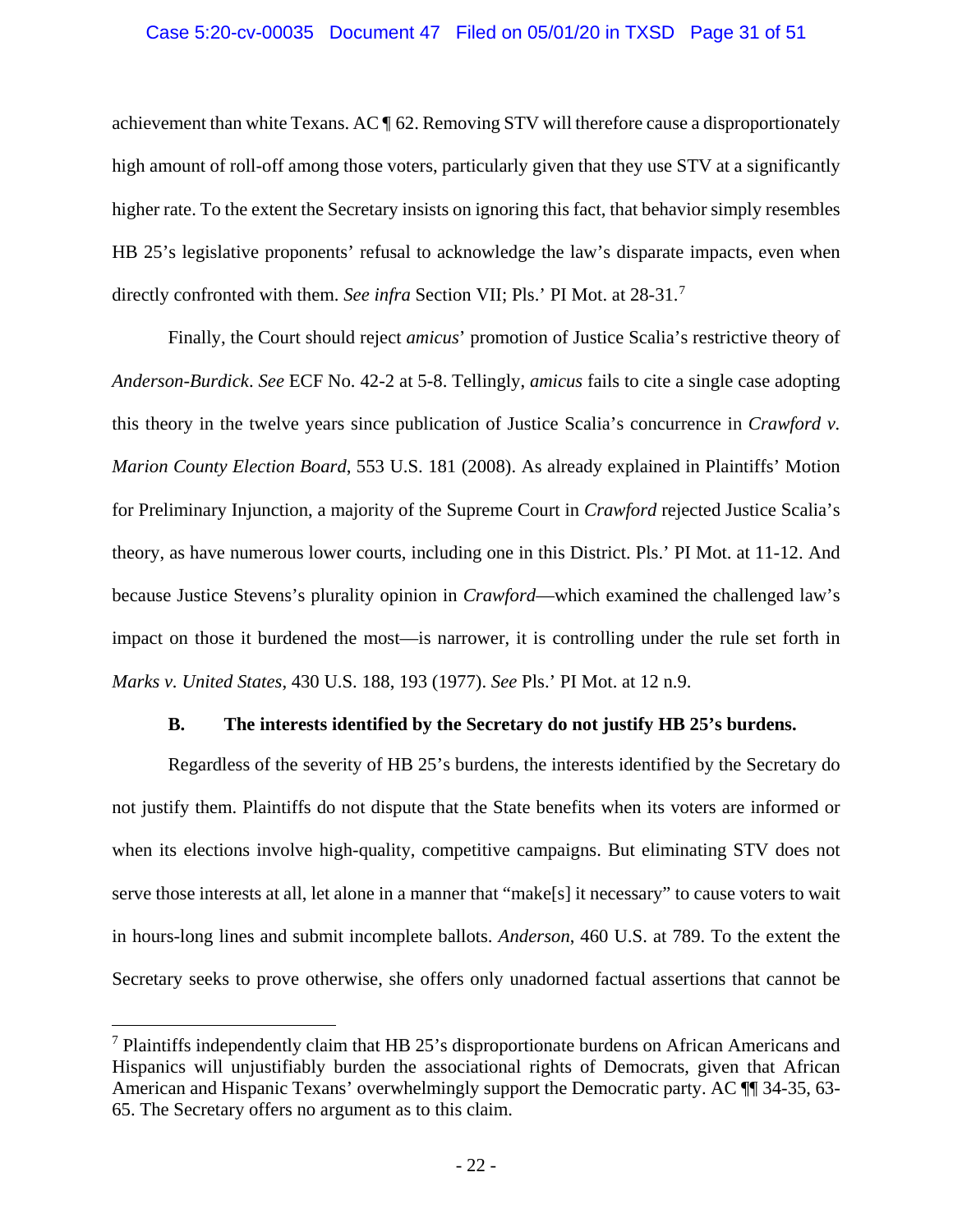credited at the motion to dismiss stage.

HB 25 does not serve any of the interests that the Secretary identifies. First, there is no reason to believe that forcing a voter to make individual selections on a ballot will make her more "informed." Mot. at 22. "[I]t is far from evident that" requiring each voter "to look, at least briefly, at each section of the partisan ballot in order to identify and fill in the desired bubble" will "foster[] an engaged electorate," particularly when the "party affiliation of each partisan candidate will still appear beside the candidate's name." *Mich. State*, 833 F.3d at 665-66. The Secretary's argument assumes that, if STV is not available on ballots, voters will better research candidates *before* coming to the polling place. But there is no reason to believe that will occur.<sup>[8](#page-31-0)</sup>

Second, the claim that, without STV, voters will choose candidates based on qualification, Mot. at 22, is similarly unintuitive. Texas's ballots do not describe candidates' qualifications; they include only each candidate's name and party affiliation. And the existence of STV in no way impedes voters from taking qualifications into account: after selecting the STV option, voters may change their selections in any given race. AC ¶ 2. Thus, if a voter selects the Republican Party using STV but feels particular Republican candidates are unqualified, nothing about the voter's use of STV stops her from choosing the more qualified candidate in those races.

Third, the Secretary's assertion that eliminating STV will *reduce* roll-off simply raises a factual dispute. The Amended Complaint specifically alleges that eliminating STV will increase roll-off among Texas voters, particularly in areas in which ballots are excessively long. AC ¶¶ 4, 29, 62. Rule 12(b)(6) requires the Court to accept Plaintiffs' side of this factual dispute.

Last, by asserting that eliminating STV will make Texas's elections more "competitive"

<span id="page-31-0"></span> <sup>8</sup> The Secretary's repeated citations to HB 25's "bill analyses," *e.g.*, Mot. at 22-23 & nn.23-24, does not support her assertion that HB 25 *actually* serves any of these interests. Such documents simply describe arguments that have been made for and against a given bill.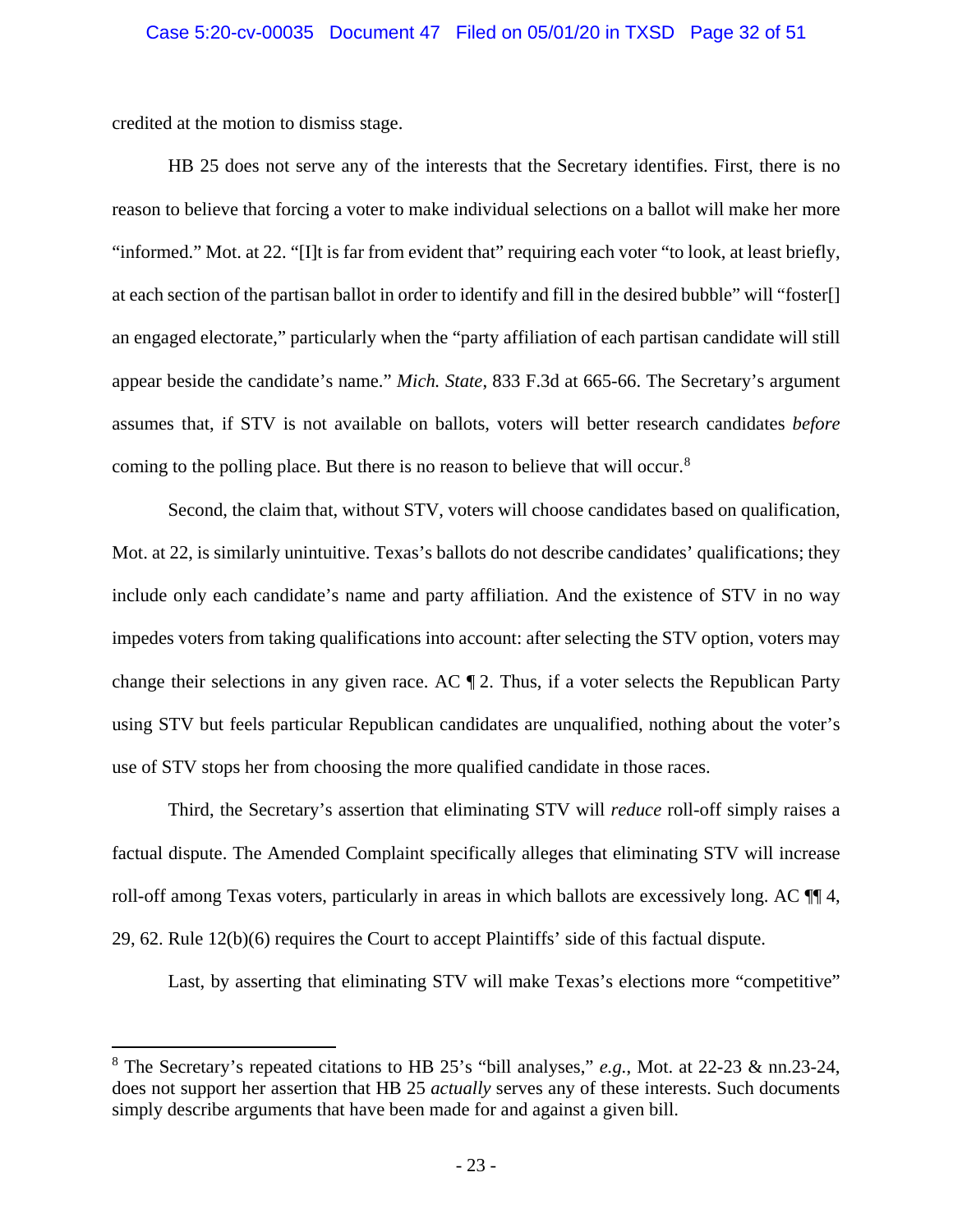#### Case 5:20-cv-00035 Document 47 Filed on 05/01/20 in TXSD Page 33 of 51

because it "makes incumbents more susceptible to third-party challenges," Mot. at 23, the Secretary is again merely raising a factual dispute. Indeed, Plaintiffs have already offered the Court evidence that eliminating STV has the opposite effect. *See* Pls.' PI Mot. at 16 (explaining and citing evidence that HB 25 "benefits incumbents and well-funded candidates").

<span id="page-32-2"></span>Put simply, the Secretary cannot obtain dismissal of Plaintiffs' *Anderson*-*Burdick* claims by asserting her own version of disputed facts. *Soltysik v. Padilla*, 910 F.3d 438, 447 (9th Cir. 2018) ("[W]ithout any factual record at [the pleadings] stage, we cannot say that the Secretary's justifications outweigh the constitutional burdens on [plaintiff] as a matter of law.").

<span id="page-32-1"></span><span id="page-32-0"></span>Finally, the Secretary's citations to other challenges to other States' elimination of STV, Mot. 24-26, are both misleading and inapplicable to this Motion. After a trial, the district court in *Mich. State A. Philp Randolph Inst. v. Johnson* concluded that Michigan's elimination of STV was intentionally discriminatory, failed *Anderson*-*Burdick*, and imposed a disparate impact in violation of Section 2 of the VRA. 326 F. Supp. 3d 532 (E.D. Mich. 2018). The Secretary suggests the Sixth Circuit "quickly vacated" that decision out of disagreement with its reasoning. Mot. 26. But that is false. The district court's judgment was vacated as moot because Michigan voters, unhappy with the State's elimination of STV, *re-instated* STV via initiative. *See Mich. State A. Philip Randolph Inst. v. Johnson*, No. 18-1910 (6th Cir. 2018), ECF No. 30-1. As for the remaining cases cited by the Secretary, just one included a claim that eliminating STV would increase polling-place lines, ballot roll-off, or voter confusion. There, the court found *after holding a trial* that plaintiffs' evidence was insufficient. *One Wis. Inst., Inc. v. Nichol*, 198 F. Supp. 3d 896, 945-46 (W.D. Wis. 2016). That decision has no utility here, where the Court must accept Plaintiffs' detailed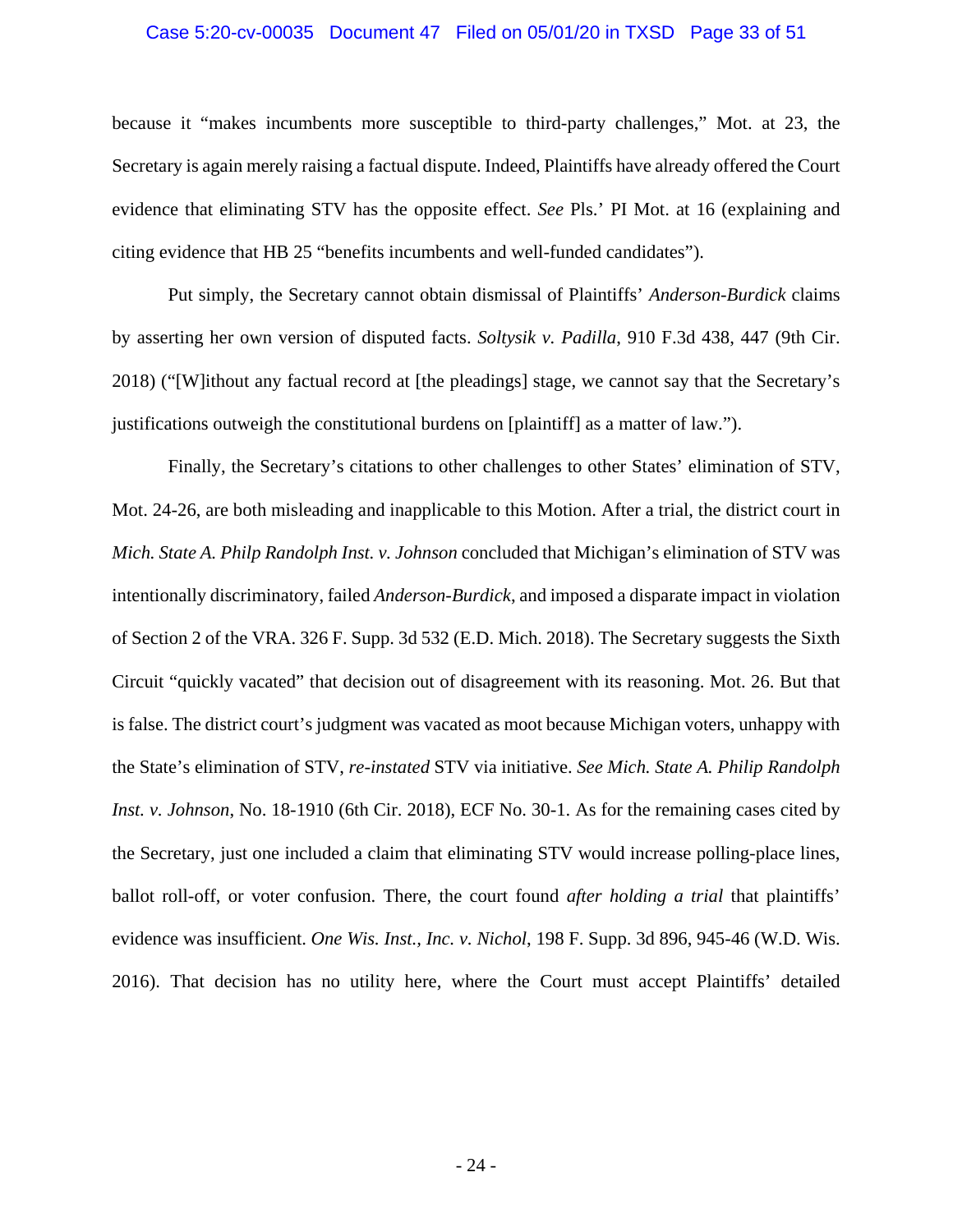allegations that HB 25 will have such effects. *Leal*, 731 F.3d at 413.[9](#page-33-5)

In sum, Plaintiffs' allegations are more than sufficient to state a claim that HB 25 will unduly burden the right to vote in violation of the First and Fourteenth Amendments.

## <span id="page-33-1"></span><span id="page-33-0"></span>**V. Plaintiffs plausibly allege that HB 25 will violate Section 2 of the VRA.**

## <span id="page-33-2"></span>**A. Plaintiffs' allegations easily satisfy the elements of a Section 2 claim.**

The Secretary's argument that Plaintiffs have not stated a Section 2 claim simply gets the law wrong. The Fifth Circuit, sitting en banc, recently announced a two-step test that governs Plaintiffs' Section 2 claim. Plaintiffs must prove: (1) HB 25 "impose[s] a discriminatory burden on members of a protected class, meaning that members of the protected class have less opportunity than other members of the electorate to participate in the political process and to elect representatives of their choice," and (2) that burden is "in part [] caused by or linked to social and historical conditions that have or currently produce discrimination against members of the protected class." *Veasey*, 830 F.3d at 244. And once again, the Secretary is wrong to suggest that other State's laws are in any way relevant to this analysis. Mot. at 29. Section 2 claims are "'peculiarly dependent upon the facts of each case' and require[] 'an intensely local appraisal of the design and impact' of the contested electoral mechanisms." *Thornburg v. Gingles*, 478 U.S. 30, 79 (1986) (quoting *Rogers v. Lodge*, 458 U.S. 613, 621-22 (1982)).

<span id="page-33-4"></span>The Amended Complaint easily establishes a plausible claim under *Veasey*'s two-step test. *See* Pls.' PI Mot. at 17-24. First, as explained, HB 25 will impose disparate burdens on African American and Hispanic voters in the form of unreasonably long polling-place lines and increased roll-off. *Supra* Section IV.A. That effect leaves African American and Hispanic voters with an

<span id="page-33-5"></span><span id="page-33-3"></span> $9<sup>9</sup>$  The same distinction applies to the Secretary's heavy reliance on the Sixth Circuit's unpublished order staying the district court's permanent injunction pending appeal in *Mich. State A. Philip Randolph Inst.*, which focused on plaintiffs' evidence *at trial*. *Mich. State A. Philip Randolph Inst. v. Johnson*, 749 F. App'x 342 (6th Cir. Sept. 5, 2018).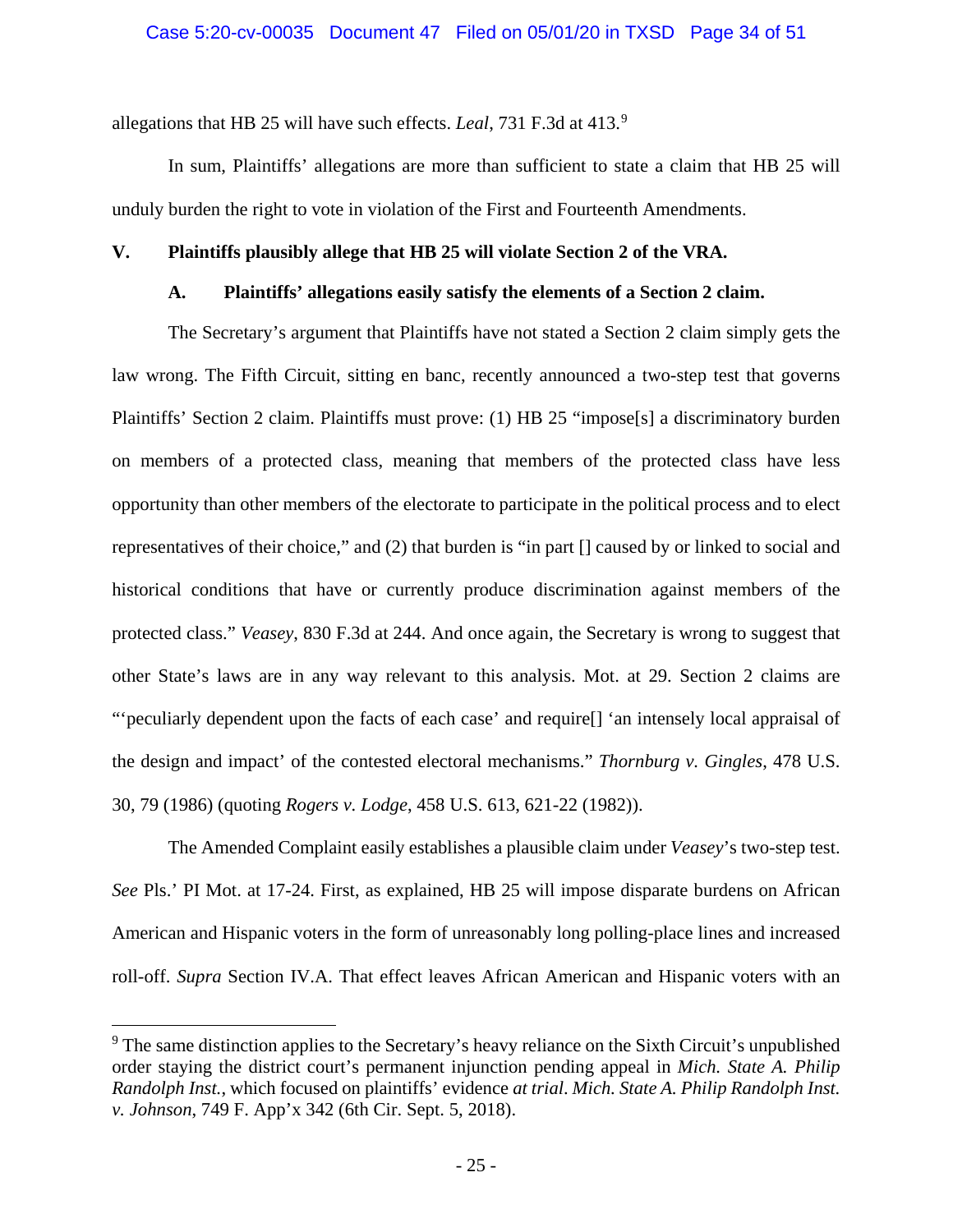unequal opportunity to participate in Texas's political process.

<span id="page-34-1"></span><span id="page-34-0"></span>In evaluating the second step, *Veasey* instructs courts to utilize the various "*Gingles* factors," also referred to as the "Senate Factors." 830 F.3d at 245-46. The Amended Complaint includes detailed allegations weighing each of the relevant Senate Factors in favor of finding a Section 2 violation. *See* AC ¶¶ 70-84. The Secretary does not contest that Texas has a continuing history of discrimination, including in the area of voting (Factor One), *id.* ¶¶ 70-77, that voting in Texas is severely racially and ethnically polarized (Factor Two), *id.* ¶ 82, or that discrimination in Texas has produced significant socioeconomic disparities that impair minority voters' ability to participate in the political process (Factor Five), *id.* ¶¶ 78-80. As for Texas's use of at-large statewide judicial elections (Factor Three), AC ¶ 84, the fact that those practices may not violate Section 2, Mot. at 29-30, does not change the fact that they "may enhance the *opportunity* for discrimination." *Westwego Citizens for Better Govt. v. City of Westwego*, 946 F.2d 1109, 1120 n.16 (5th Cir. 1991) (emphasis added). With respect to the racial appeals prevalent in Texas's politics (Factor Six), the Secretary's claim that the Complaint identifies only "isolated incidents," Mot. at 29, is belied by the fact that the illustrative incidents described in the Complaint came from just *the most recent election cycle*. AC ¶ 81; *see also* Pls.' PI Mot. at 22-23. The Secretary also wrongly suggests that a member of a minority group is incapable of capitalizing on racial and ethnic stereotypes for political gain, *see* Mot. at 29—neither case law nor logic supports that position. Next, that Texas elected a Hispanic Senator, Mot. at 29, does not change the indisputable fact that African Americans and Hispanics are woefully underrepresented in Texas public office (Factor Seven). AC  $\P$  83.<sup>[10](#page-34-2)</sup> As for Texas's responsiveness to minority communities (Factor Eight),

<span id="page-34-2"></span> $10$  The Secretary again gets the law wrong by arguing that minority underrepresentation should be measured against the pool of candidates, as opposed to the total percentage of the population. *See*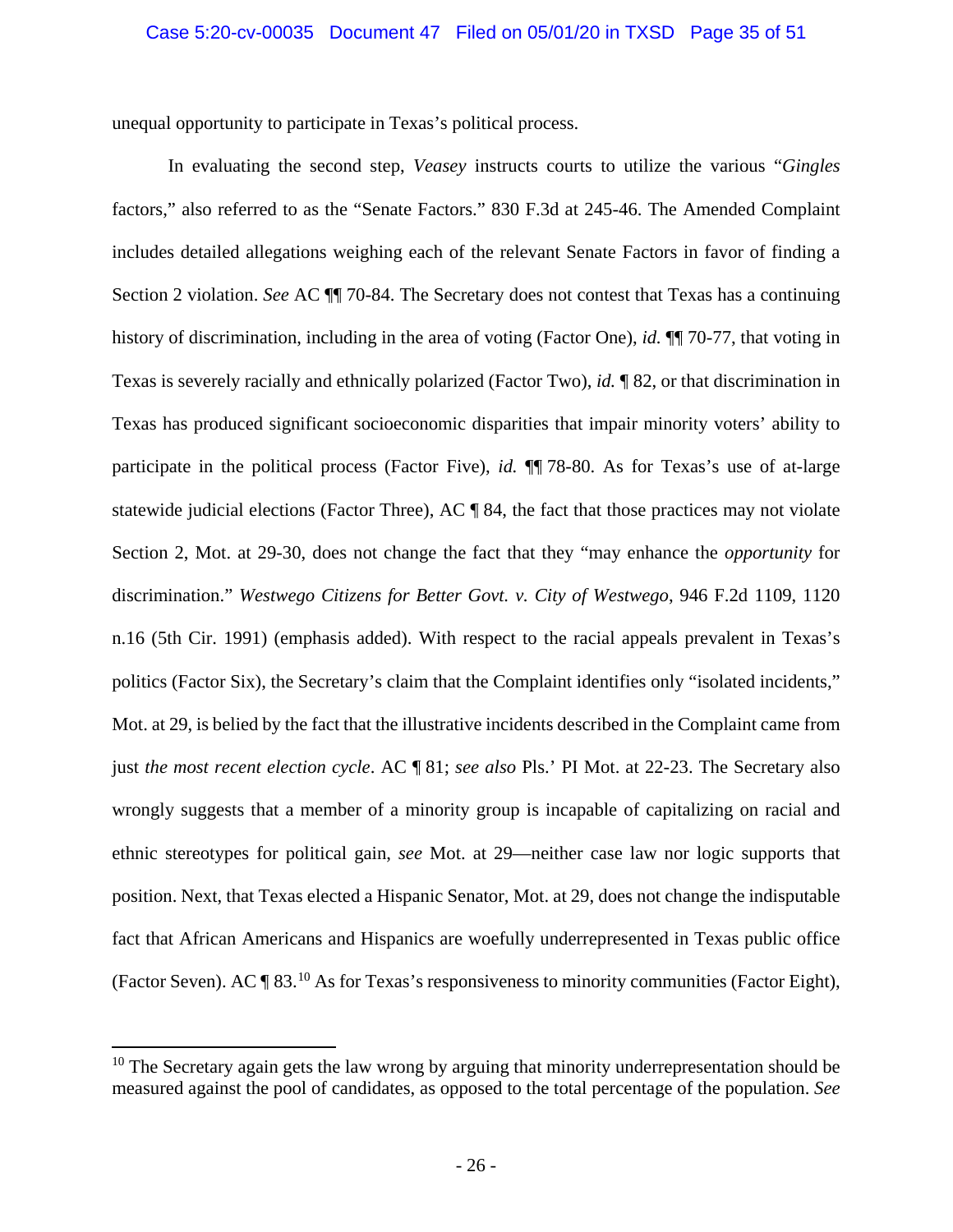## Case 5:20-cv-00035 Document 47 Filed on 05/01/20 in TXSD Page 36 of 51

HB 25 proponents' complete failure to discuss the law with minority leaders, AC  $\P$  41, and refusal to consider amendments that would have mitigated the law's impact on minorities, *id.* ¶¶ 40, 45, indicate a clear lack of responsiveness. *Veasey*, 830 F.3d at 261-62 (holding the same). Finally, HB 25 is tenuously related to its goals (Factor Nine) because it does not further any of the interests discussed above. *Supra* Section IV.B.

<span id="page-35-0"></span>Nothing in *Veasey* or any applicable case law supports the Secretary's claim that Plaintiffs must show HB 25 will actually prevent minority voters from electing candidates of their choice. Mot. at 28. The Secretary draws this groundless theory from vote-dilution case law, *id.* (quoting *Gingles*, 478 U.S. 47), which governs claims challenging laws that, while not impeding voters' ability to cast votes, "operate to minimize or cancel out the voting strength of racial minorities." *Westwego Citizens*, 946 F.2d at 1120 (quoting *Gingles*, 478 U.S. at 47)). Here, Plaintiffs do not assert a vote-dilution claim; they allege that HB 25 will *abridge and deny* minority voters' ability to cast votes. As *Veasey* explains, such claims entail a different test than that governing votedilution claims, and do not require any showing of prior or hypothetical electoral success. 830 F.3d at 243-44. Moreover, the Secretary's theory is preposterous: if it were correct, Section 2 would allow Texas to completely prohibit minorities from voting so long as those voters were previously unable to elect their candidates of choice.

Finally, the Secretary's and *amicus*' argument that *Veasey*'s two-step test endangers Section 2's constitutionality, Mot. at 30; ECF No. 42-2 at 2-5, is foreclosed by *Veasey* itself. There, the court rejected the argument that its two-step test would "make Section 2 'invalid as no longer

 $\overline{a}$ 

*Veasey*, 830 F.3d at 261 (agreeing minorities are underrepresented in Texas offices because "African Americans comprise 13.3% of *the population* in Texas, but only 1.7% of all Texas elected officials are African American," and "Hispanics comprise 30.3% of *the population* but hold only 7.1% of all elected positions" (emphases added)).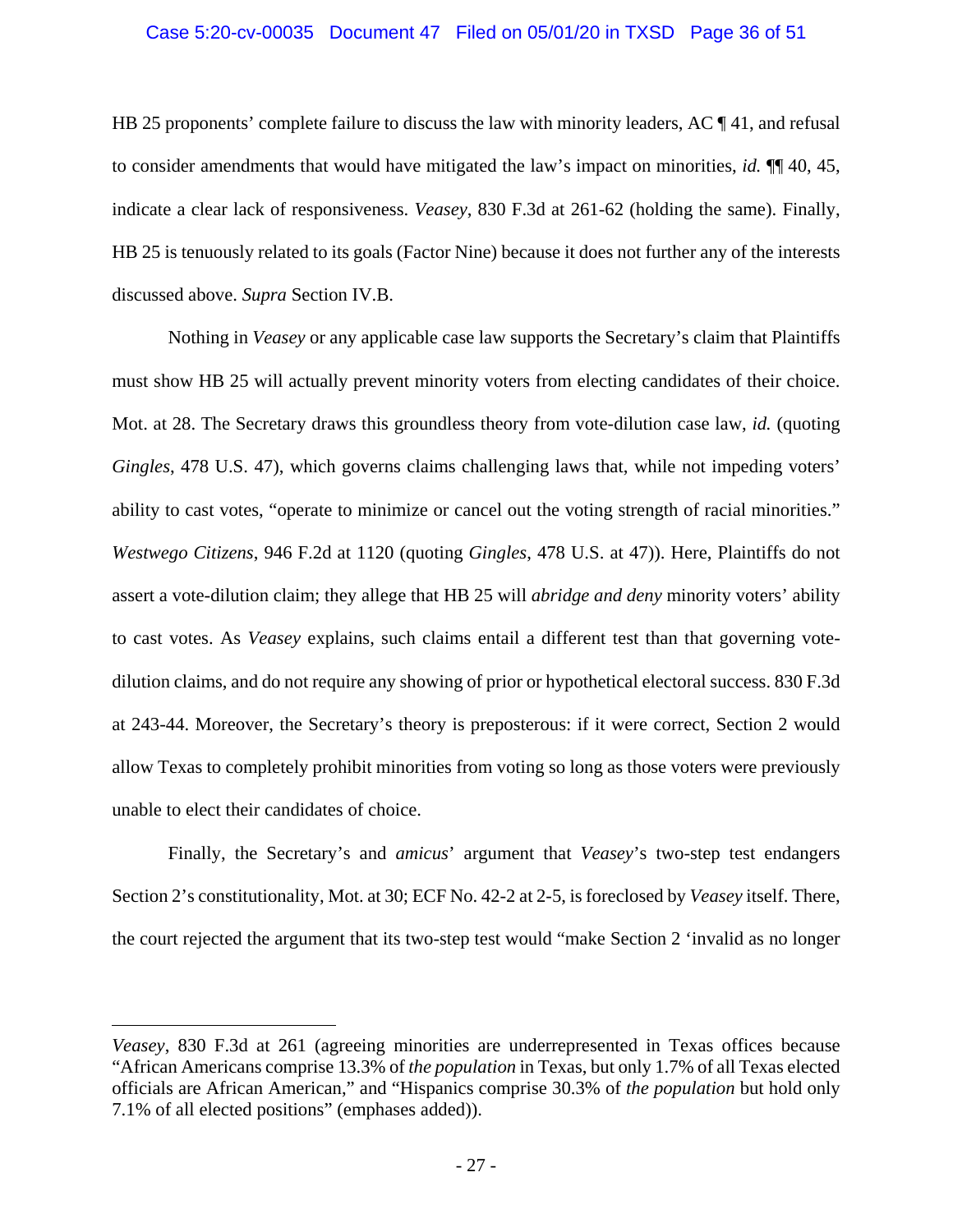### Case 5:20-cv-00035 Document 47 Filed on 05/01/20 in TXSD Page 37 of 51

congruent and proportional to the Fifteenth Amendment.'" *Veasey*, 830 F.3d at 253. Calling this argument "short sighted," the court explained that the "history and text of the Fifteenth Amendment" make clear that Congress can prohibit laws that disproportionately abridge minority voters' franchise rights, regardless of intent. *Id.* In particular, "[a]pplication of the" Senate Factors "determines whether any such abridgement is linked to social and historical conditions of discrimination such that the abridgement has occurred 'on account of race.'" *Id.* (quoting U.S. Const. amend. XV and 52 U.S.C. § 10301(a)). Thus, *Veasey*'s two-step test ensures "that Section 2's protections remain closely tied to the power granted Congress by the Fifteenth Amendment." *Id.*; *see also id.* at 253 n.47 (collecting decisions in which the Fifth Circuit "and many others have upheld the constitutionality of the Section 2 results test").

### <span id="page-36-0"></span>**B. Plaintiffs can challenge HB 25 under Section 2.**

#### <span id="page-36-2"></span>**1. HB 25 falls squarely within Section 2's protections.**

The VRA's plain language makes clear that a voting "procedure" like STV—*i.e.*, how a voter choose candidates on their ballot—is subject to Section 2's protections. 52 U.S.C. § 10301(a). Under the VRA, "voting" is defined in part as "casting a ballot." *Id.* § 10310(c)(1). And the federal regulations accompanying Section 5 of the Voting Rights Act, which Defendant selectively cites, make clear that "a voting standard, practice, or procedure" is one that affects "balloting." 28 C.F.R. § 51.13(b). STV is clearly a method of casting a ballot and balloting. Whether Texas voters have the option to use STV when casting their ballots thus implicates Section 2.

<span id="page-36-3"></span><span id="page-36-1"></span>In the only other case where a Section 2 challenge was raised in relation to a state's repeal of STV, the Sixth Circuit consistently referred to STV as a "voting practice." *Mich. State*, 833 F.3d at 665. Courts have also applied Section 2 to other balloting methods similar to STV. For example, in *Southwest Voter Registration Education Project v. Shelley*, 344 F.3d 914 (9th Cir. 2003), the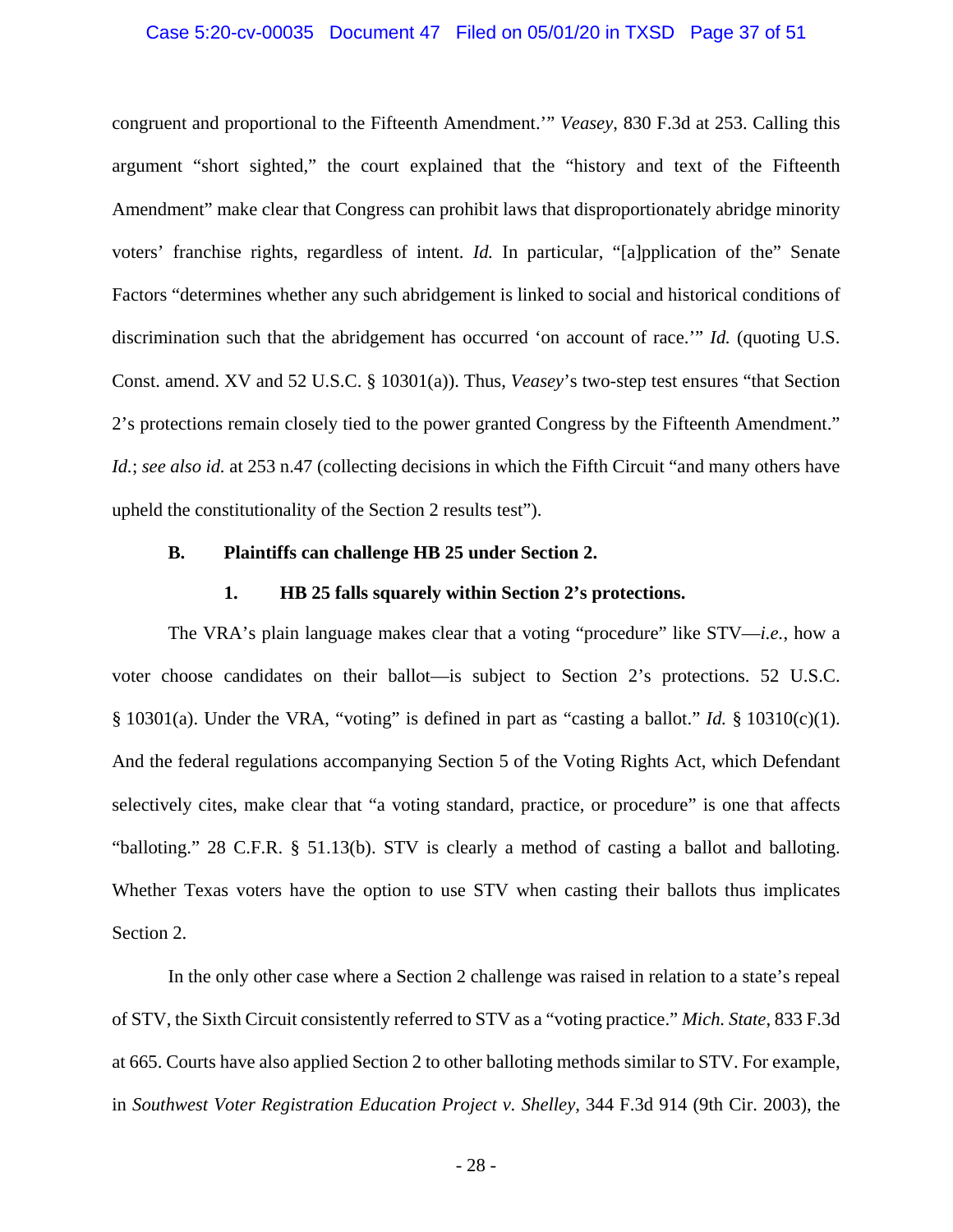### <span id="page-37-3"></span>Case 5:20-cv-00035 Document 47 Filed on 05/01/20 in TXSD Page 38 of 51

Ninth Circuit evaluated whether California's use of punch-card ballots violated Section 2. This voting method, much like the option to vote straight ticket, was a procedure by which voters would cast their ballots and was thus appropriately the subject of a Section 2 challenge. *See also Stewart v. Blackwell*, 444 F.3d 843, 851 (6th Cir. 2006).

<span id="page-37-2"></span>The Secretary's appeal to *Lucas v. Townsend*, 698 F. Supp. 909 (M.D. Ga. 1988), which was not a Section 2 case, is misplaced. In *Lucas*, the challenged act was not a voting procedure, but rather a substantive decision on whether to submit a bond measure for approval to the electorate and the content of that bond measure—choices Georgia law explicitly left to the discretion of school boards. *Id.* at 912. The court held that a decision to exercise that preexisting discretion and combine into a single bond measure funding that would be allocated to three different purposes does not implicate a "procedure" by which voters cast their ballots. *Id.* That substantive decision was appropriately left to the school board because Georgia law authorized the school board to make that decision. In contrast, the way by which Texans actually cast their ballots is a voting procedure appropriately the subject of a Section 2 challenge.

#### <span id="page-37-0"></span>**2. Section 2 provides Plaintiffs a right of action.**

<span id="page-37-1"></span>There is no question that there is a private right of action to enforce Section 2, and that right extends to organizations like Plaintiffs TDP, DSCC, and DCCC. Suggesting otherwise, the Secretary ignores the VRA's plain text, Congress's clear intent, binding Supreme Court precedent, and every single Section 2 case brought by private individual and organizational plaintiffs. The Department of Justice has filed only four of the 61 actions under § 2 since 2013. *Ala. State Conf. of NAACP v. Alabama*, 949 F.3d 647, 649 n.2 (11th Cir. 2020) (citing U.S. Civil Rights Commission, An Assessment of Minority Voting Rights Access in the United States 10 (2018)). Each of the other *57 actions* were initiated through a private right of action, even more than a decade after *Alexander v. Sandoval*, 532 U.S. 275 (2001), which the Secretary claims marked a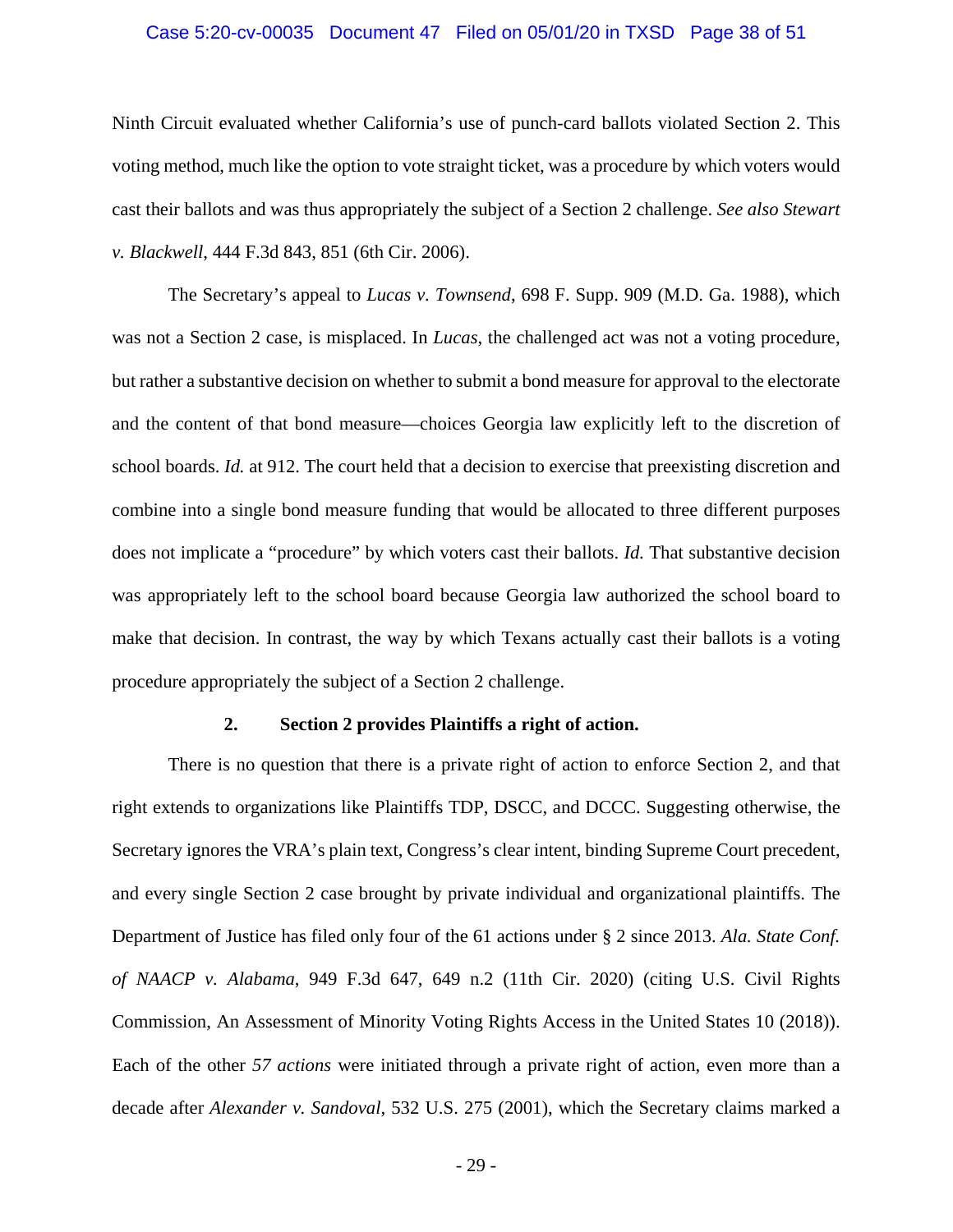#### Case 5:20-cv-00035 Document 47 Filed on 05/01/20 in TXSD Page 39 of 51

change in the Supreme Court's approach to evaluating whether a statute provides a private right of action. Ignoring all of this, the Secretary puts forth a theory that has never been accepted by any court in the country.

<span id="page-38-0"></span>At the outset, the Secretary mischaracterizes *Morse v. Republican Party of Va.*, 517 U.S. 186 (1996). There, a majority of the Court (not a "minority," as the Secretary claims) agreed Section 2 may be enforced by private plaintiffs. Though *Morse* was not a Section 2 case, it considered the issue of whether there is a private right of action under a sister provision in the VRA. In discussing that question, a majority of the Court concluded Section 2 may be enforced by private plaintiffs. *Id.* at 232 (plurality opinion) (Stevens, J., joined by Ginsburg, J.) ("[T]he existence of the private right of action under Section 2 . . . has been clearly intended by Congress since 1965. We, in turn, have entertained cases brought by private litigants to enforce §2." (internal quotation marks omitted)); *id*. at 240 (Breyer, J., concurring, joined by O'Connor and Souter, J.J.) (agreeing with plurality's statement regarding private enforcement of Section 2). And as *Morse*  recognized, when Congress amended the VRA in 1975, its accompanying Senate Report explained "the purpose of [one of] the change[s] made was to provide the same remedies *to private parties* as had formerly been available to the Attorney General alone." *Morse*, 517 U.S. at 233 (emphasis added); *see* 52 U.S.C. § 10302 (providing remedies under the VRA where "the Attorney General *or an aggrieved person* institutes a proceeding" (emphasis added)).

<span id="page-38-1"></span>It is also unquestionable that this private right of action extends to organizations. Section 2 allows suits to be instituted by "aggrieved person[s]," which includes organizations. As the Senate Report accompanying the 1975 amendments to the VRA explained:

[a]n 'aggrieved person' is any person injured by an act of discrimination. *It may be an individual or an organization* representing the interests of injured persons. In enacting remedial legislation, Congress has regularly established a dual enforcement mechanism. It has, on the one hand, given enforcement responsibility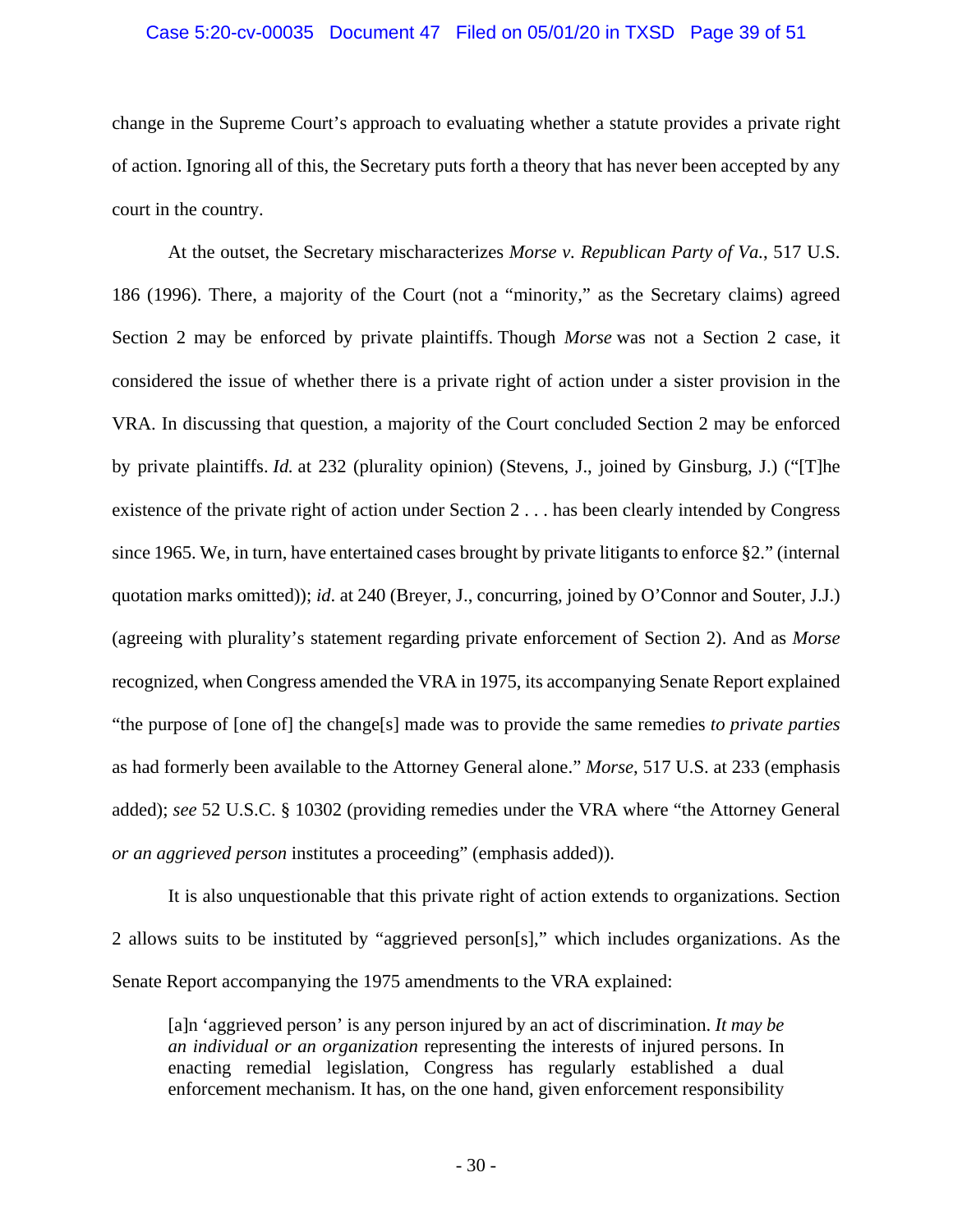### Case 5:20-cv-00035 Document 47 Filed on 05/01/20 in TXSD Page 40 of 51

<span id="page-39-3"></span>to a governmental agency, and on the other, has also provided remedies to private persons acting as a class or on their own behalf.

S. Rep. 94-295, 9-10, 1975 U.S.C.C.A.N. 774, 775 (emphasis added); *see also Lopez v. Merced Cty., Cal.*, No. 06-1526, 2008 WL 170696, at \*10-11 (E.D. Cal. Jan. 16, 2008) ("History associates the word 'aggrieved' with a congressional intent to cast the standing net broadly—beyond the common-law interests and substantive statutory rights upon which 'prudential' standing traditionally rested. The 1975 Amendment's use of the term 'aggrieved person' [] cited by the Senate Report, support[s] an expansive interpretation." (citations omitted)).

<span id="page-39-5"></span><span id="page-39-2"></span>For exactly these reasons, all other courts that have considered whether organizations may bring Section 2 claims have found that they can. In rejecting the Secretary's argument here, one court explained that "[t]he word 'person' in an act of Congress is presumed to include organizations," that nothing in the VRA "suggest[s] that a cause of action under Section 2 is limited to individuals," and that the legislative history "confirms that Congress intended to confer a right to sue on organizations seeking to protect the voting rights of their members and others." *Frank v. Walker*, 17 F. Supp. 3d 837, 867 (E.D. Wis.), *rev'd on other grounds,* 768 F.3d 744 (7th Cir. 2014). The court in *One Wis. Inst., Inc. v. Nichol*, 186 F. Supp. 3d 958, 968 (W.D. Wis. 2016), reached the same conclusion, finding organizations "qualify as 'aggrieved persons'" under Section 2 and thus "can therefore assert claims." *See also Democratic Nat'l Comm. v. Az. Sec'y of State's Office*, No. CV-16-01065-PHX-DLR, 2017 WL 3149914, at \*4 (D. Ariz. July 25, 2017) ("Political parties and other civic organizations often are plaintiffs in constitutional and [VRA] litigation challenging state election laws and procedures."). The Supreme Court has also consistently and repeatedly heard Section 2 suits filed by private organizations. *See, e.g.*, *LULAC v. Perry*, 548 U.S. 399 (2006); *Ala. Legislative Black Caucus v. Alabama*, 575 U.S. 254 (2015).

<span id="page-39-4"></span><span id="page-39-1"></span><span id="page-39-0"></span>In addition to ignoring the *One Wisconsin* and *Frank* decisions, the Secretary fails to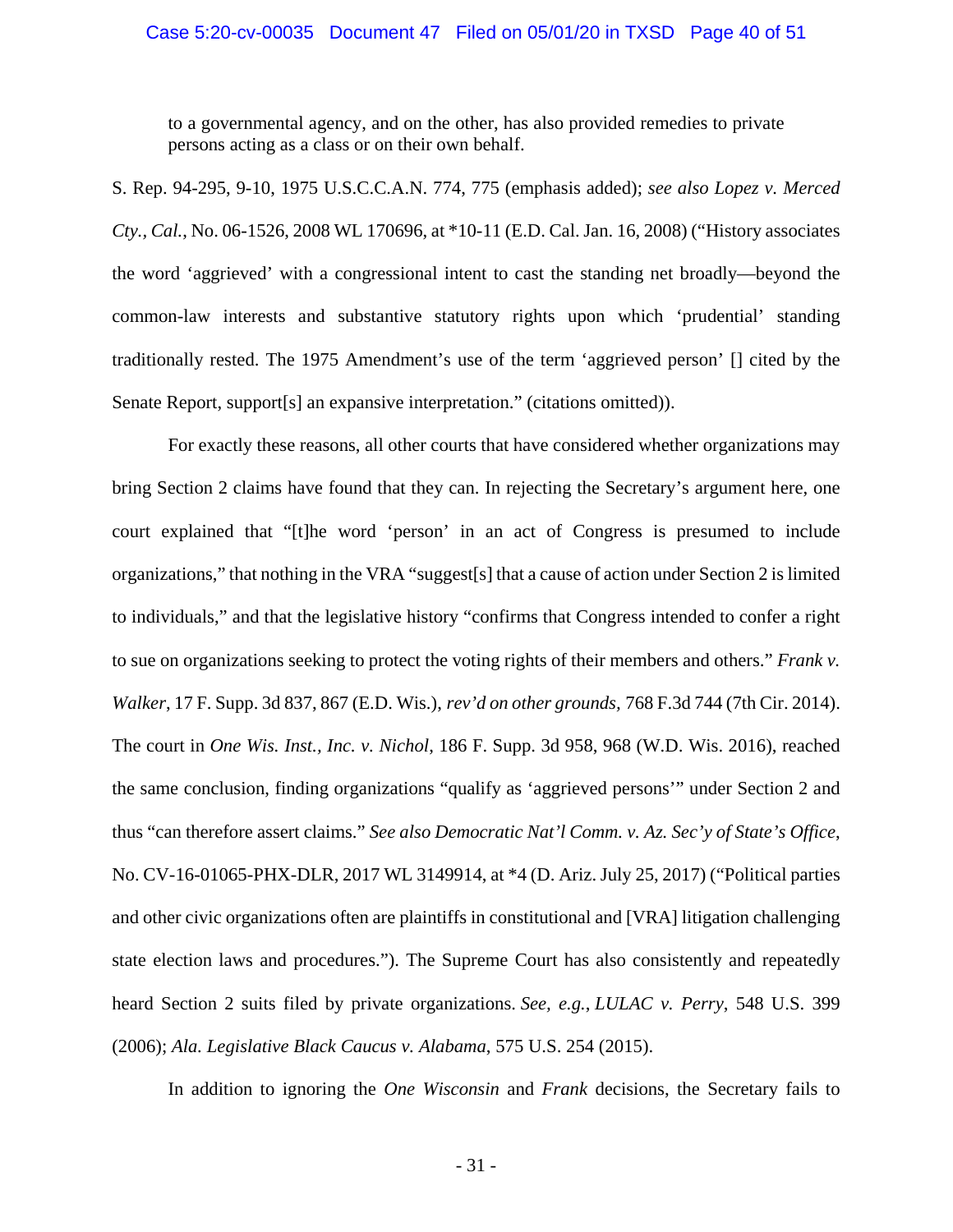### <span id="page-40-2"></span><span id="page-40-1"></span>Case 5:20-cv-00035 Document 47 Filed on 05/01/20 in TXSD Page 41 of 51

mention that another court in this District rejected this exact theory. *Veasey v. Perry*, 29 F. Supp. 3d 896, 906 (S.D. Tex. 2014). There, the court found that "[o]rganizations and private parties have been permitted to enforce Section 2 of the VRA, both before and after the 2001 *Alexander* case on which Defendants rely," *id.*, and on which the Secretary again relies here, Mot. at 30-31. As is the case here, the court observed that "[d]efendants have failed to supply any case in which organizations . . . were denied standing to bring a Section 2 challenge," and catalogued a list of federal decisions in which organizations "ha[d] been permitted to enforce Section 2 of the VRA." *Veasey*, 29 F. Supp. 3d at 906-07. This Court should not be the first in history to accept the Secretary's unfounded theory.<sup>[11](#page-40-4)</sup>

## <span id="page-40-0"></span>**VI. Plaintiffs plausibly allege that HB 25 was intended to impede minority political participation.**

The circumstances surrounding HB 25's enactment demonstrate that its purpose was to combat increasing African American and Hispanic electoral strength. In seeking to dismiss this claim, the Secretary offers an incorrect legal standard. Mot. at 33. It is Plaintiffs' burden to demonstrate only that limiting minority electoral strength was a "substantial" or "motivating" factor behind HB 25. *Veasey*, 830 F.3d at 231. This intent "need only be one purpose" behind HB 25, "and not even a primary purpose." *Id.* at 230. Once Plaintiffs make that showing, the evidentiary burden "shifts to the [Secretary] to demonstrate that the law would have been enacted without this factor." *Id.* at 231 (quoting *Hunter v. Underwood*, 471 U.S. 222, 228 (1985)).

<span id="page-40-3"></span>The Complaint offers detailed allegations supporting each of the factors relevant to determining whether discriminatory intent motivated HB 25. *See Vill. of Arlington Heights v. Metro. Hous. Dev. Corp.*, 429 U.S. 252, 265-68 (1977); Pls.' PI Mot. at 24-33. First, as already

<span id="page-40-4"></span><sup>&</sup>lt;sup>11</sup> In any case, Plaintiff Ms. Bruni is a resident of Laredo Texas, and a Hispanic voter who in the past has relied on straight ticket voting. Thus, even under the State's consistently rejected theory, she may bring this claim.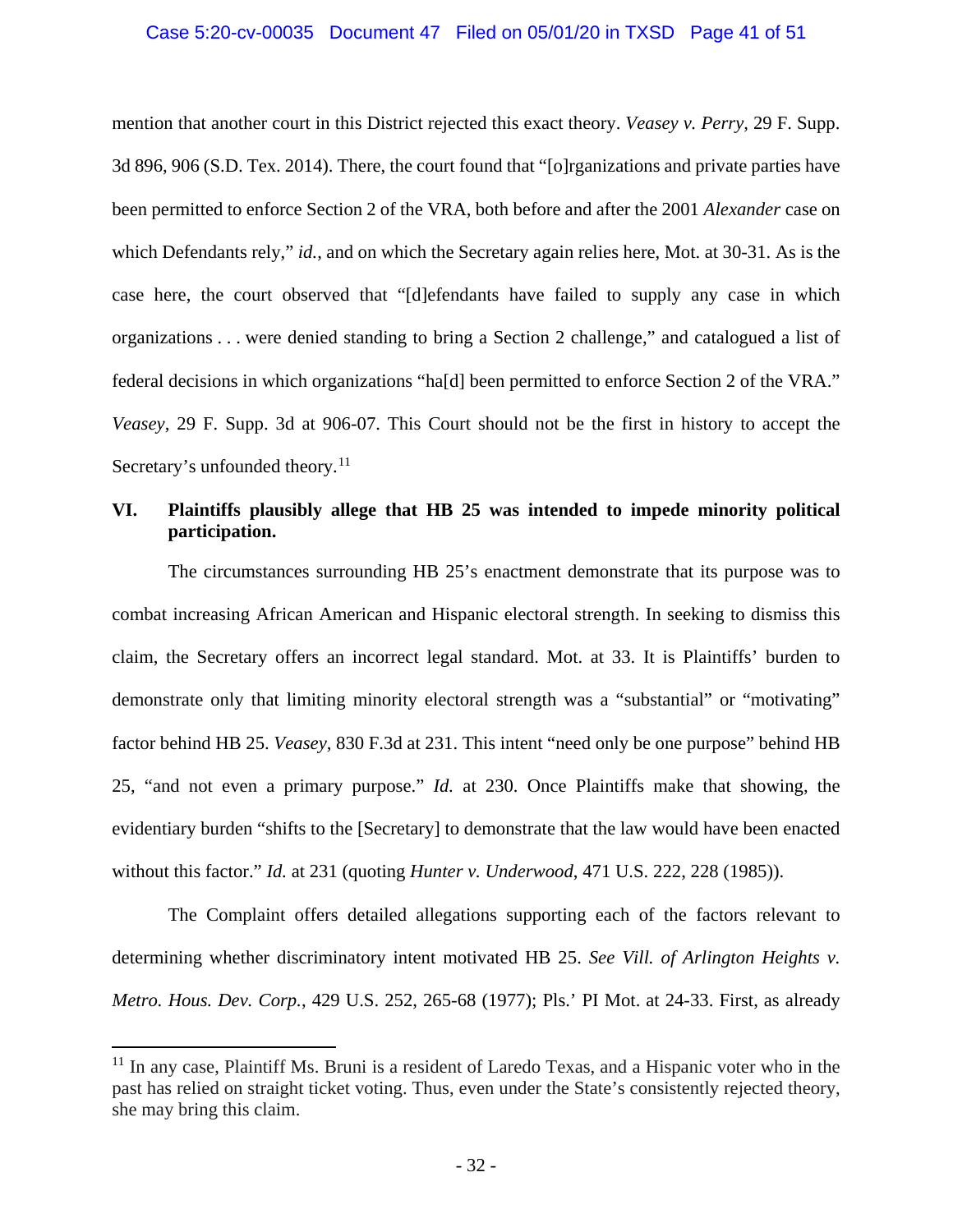## Case 5:20-cv-00035 Document 47 Filed on 05/01/20 in TXSD Page 42 of 51

explained, HB 25's burdens will "bear[] more heavily on one race [and ethnicity] than another." *Arlington Heights*, 429 U.S. at 266; *see supra* Section IV.A. Next, the "sequence of events" leading to HB 25's passage, *Arlington Heights*, 429 U.S. at 267, demonstrates that eliminating STV became a priority for the Legislature only when it was clear that doing so would impose politically expedient burdens on African Americans and Hispanic voters. As the Secretary herself admits, the Texas Legislature consistently rejected efforts to eliminate STV prior to 2017. Mot. at 3. But in 2017, the Legislature decided instead that eliminating STV was appropriate. What changed? In those intervening years, minority voters, who overwhelmingly skew Democrat, increased in electoral strength and began using STV more often than white voters, who overwhelmingly skew Republican. AC ¶ 49; *see also* Pls.' PI Mot. at 26-28. HB 25's proponents, who "faced a declining voter base[,] stood to gain partisan advantage by suppressing the . . . votes of African-Americans and Latinos" by eliminating STV. *Veasey*, 830 F.3d at 241 n.30. [12](#page-41-3)

<span id="page-41-2"></span><span id="page-41-0"></span>This strategy aligns with HB 25's "historical background," *Arlington Heights*, 429 U.S. at 267, which consists of Texas's repeated attempts to handicap "increased voting power by emerging demographic groups." *Perez v. Abbott*, 253 F. Supp. 3d 864, 959 (W.D. Tex. 2017); *Veasey*, 830 F.3d at 241 n.30; *LULAC*, 548 U.S. at 439-40. Indeed, during HB 25's debate, the bill's author stated he was too "busy" to familiarize himself with decisions issued in the prior three months finding Texas had intentionally discriminated against minority voters on three separate occasions.  $AC \P 40.$ 

<span id="page-41-3"></span><span id="page-41-1"></span> $12$  That partisanship played a role in these considerations does not mitigate their racially and ethnically discriminatory nature: "[i]ntentions to achieve partisan gain and to racially discriminate are not mutually exclusive." *Id.* While "[u]sing race as a proxy for party may be an effective way to win an election," "intentionally targeting a particular race's access to the franchise because its members vote for a particular party, in a predictable manner, constitutes discriminatory purpose." *N.C. State Conf. of NAACP v. McCrory*, 831 F.3d 204, 222 (4th Cir. 2016).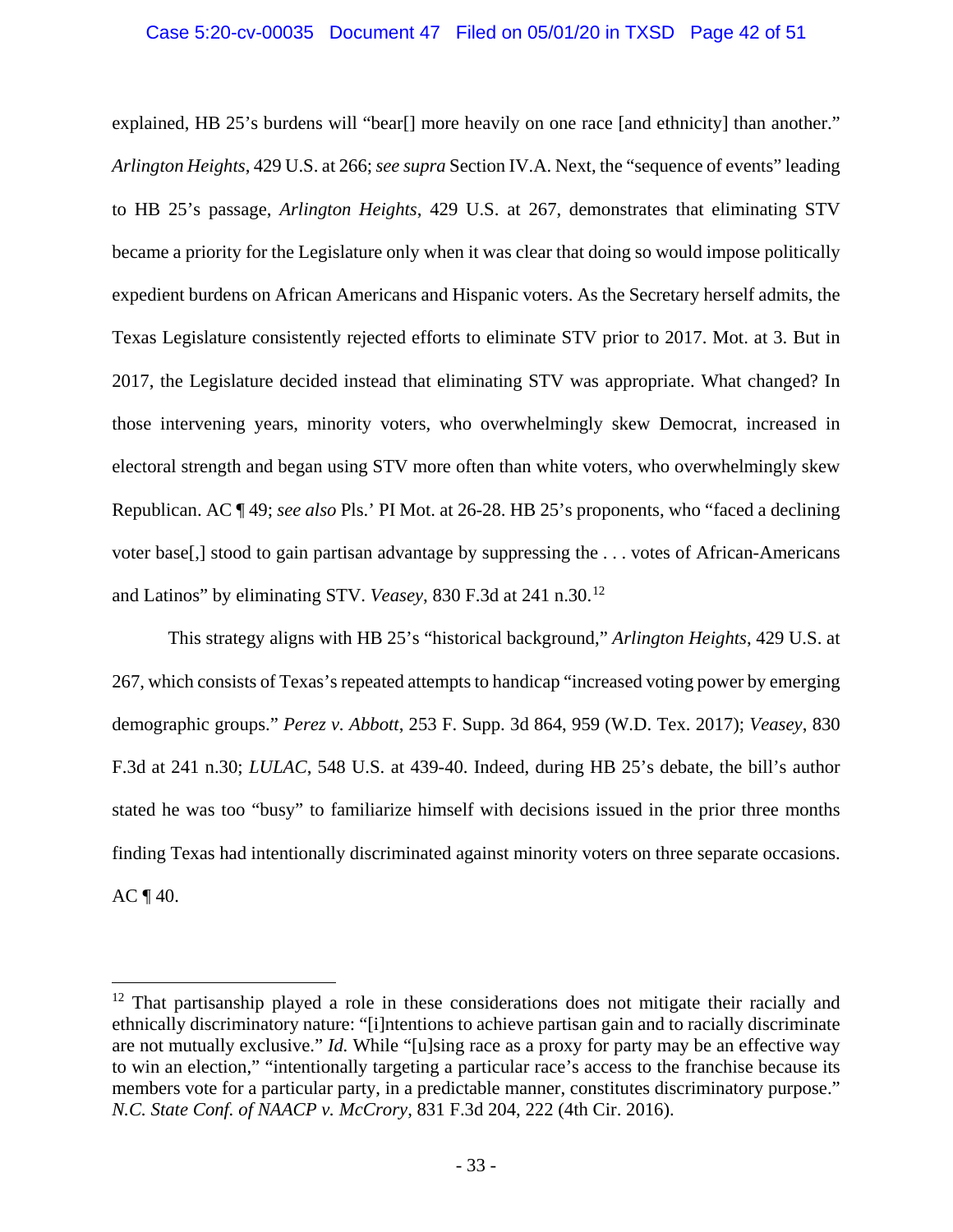### Case 5:20-cv-00035 Document 47 Filed on 05/01/20 in TXSD Page 43 of 51

HB 25's proponents' steadfast refusal to examine the law's disparate effect, as well as their blanket rejection of any amendment that would have ameliorated its disparate burdens—even in the face of repeated warnings of the law's racial and ethnic effects—also indicate those burdens were the reason the law was passed. *Veasey*, 830 F.3d at 263-37 (explaining that strikingly similar behavior during Texas's enactment of its voter ID law supported a conclusion of discriminatory intent). Time and again, HB 25's proponents were told that the law would have disparate effects on minority voters. AC ¶¶ 39-47. HB 25's proponents flatly denied this fact, but at the same time admitted they were unaware of anything actually disputing these concerns. *Id.* ¶ 40.

HB 25's passage also involved significant procedural and substantive deviations. *Veasey*, 830 F.3d at 231; *see also* Pls.' PI Mot. at 31-32. The bill received just two public hearings. AC ¶ 38. In the House, the bill's author deviated from the normal approach of taking positions on proposed amendments. *Id.* ¶ 39. In the Senate, HB 25 was considered in a committee unaccustomed to reviewing election-law bills. *Id.* ¶ 38. While the Secretary suggests that these deviations were justified given that HB 25 was a "high-priority bill" that was expected to be "challenge[d] . . . in court," Mot. at 35-36, one would expect the exact opposite: if legislators were concerned about the law's ability to withstand judicial review, they should have fully vetted the law, rather than pushing it through to avoid rigorous consideration. And by eliminating a practice that has been a part of Texas's elections for a century, HB 25 is a significant substantive deviation.  $AC \sqrt{26}$ .

The Secretary is wrong to suggest that because eliminating STV will also harm a substantial yet significantly smaller portion of white voters, it cannot have a disproportionate impact on minority voters. Mot. at 34. As explained, HB 25 will disproportionately harm minority voters not only because they utilize STV at a significantly higher rate, but also because they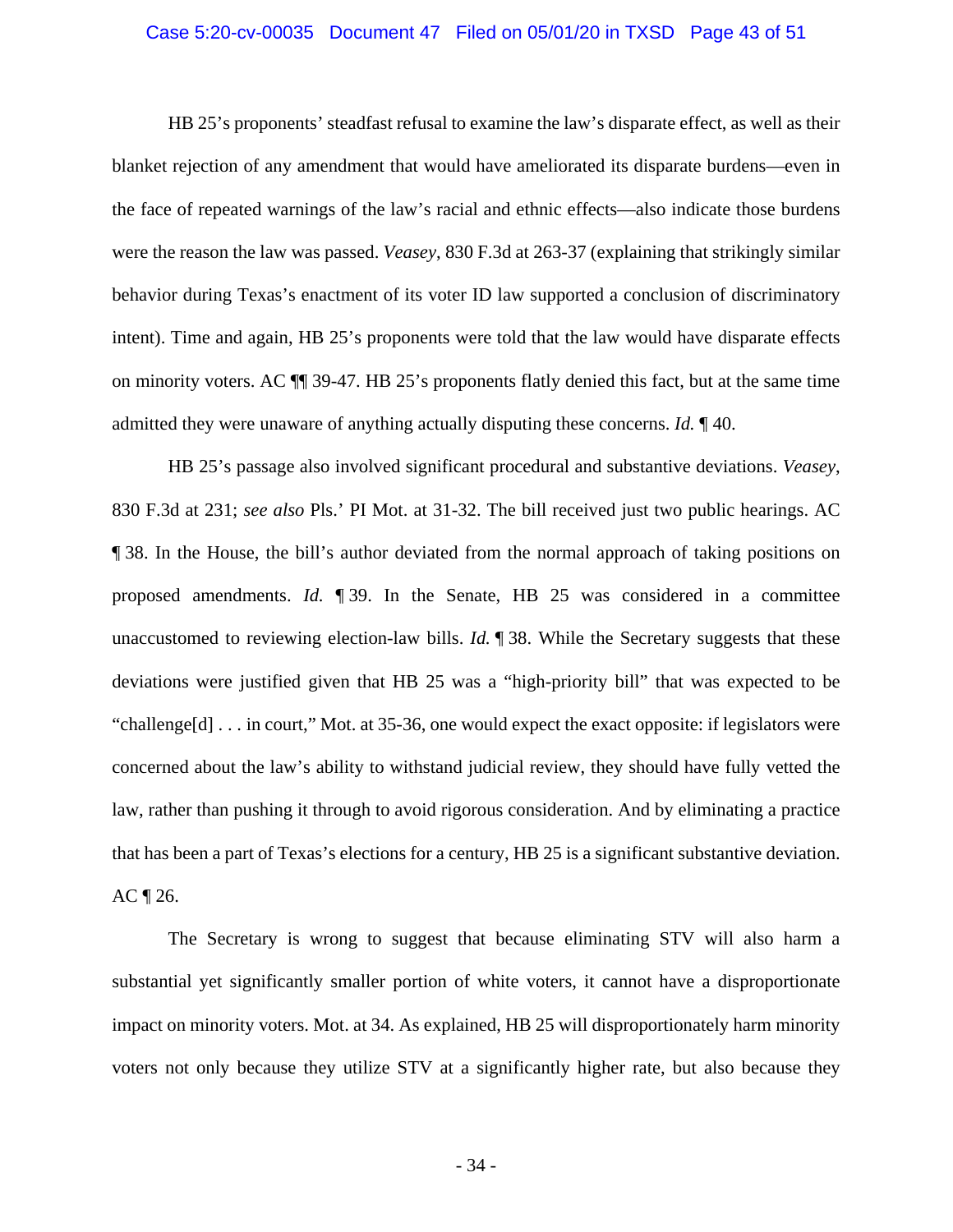## Case 5:20-cv-00035 Document 47 Filed on 05/01/20 in TXSD Page 44 of 51

disproportionately live in more densely populated areas where the increase in lines will be greatest and their lower average socioeconomic status amplifies the burdens that long lines otherwise normally impose on voters. Minority voters will also experience greater roll-off as a result of HB 25. The Secretary's citations thus have no application here, where the burdens that minority voters will face as a result of HB 25 will be more *severe* than the burdens faced by white voters.<sup>[13](#page-43-3)</sup>

Because Plaintiffs plausibly allege that a substantial and motivating factor behind HB 25's enactment was an attempt to limit minority political participation, the burden shifts to the Secretary to prove the law would have been passed absent this purpose. Aside from the fact that the Secretary cannot attempt to resolve this issue on a motion to dismiss, Plaintiffs have already explained that the justifications the Secretary offers for HB 25 were clear pretext. *Supra* Section IV.B. As a result, Plaintiffs plausibly allege that HB 25 violates the Fourteenth and Fifteenth Amendments.

## <span id="page-43-0"></span>**VII. Plaintiffs plausibly allege that HB 25 is the product of unconstitutional viewpoint discrimination.**

As just explained, HB 25's proponents wished to impose burdens on minority voters. They did so because, in Texas, African American and Hispanic voters overwhelmingly support the Democratic party. AC  $\P$  64, 117-18. In addition to constituting unlawful race discrimination, this conduct also squarely violates the First Amendment. A State may not impede the franchise rights of "a sector of the population because of the way they may vote." *Carrington v. Rash*, 380 U.S. 89, 94 (1965).

<span id="page-43-1"></span>The analysis governing this claim follows the *Arlington Heights* invidious-motive

<span id="page-43-3"></span><span id="page-43-2"></span><sup>&</sup>lt;sup>13</sup> The Secretary's reliance on a sentence in a nearly 30-year-old dissent opining on the effect of straight-ticket voting in that specific case, Mot. at 35 (citing *LULAC Council No. 4434 v. Clements*, 999 F.2d 831, 912 (5th Cir. 1993) (King, J., dissenting)), has no relevance to Plaintiffs' allegations here. But if anything, Judge King's point supports Plaintiffs' position in that the Legislature was unconcerned about STV's effects so long as it "reinforce[d] minority voters' unequal access to the political process," *LULAC*, 999 F.2d at 912 (King J., dissenting), and waited to eliminate STV only when doing so would limit minority electoral power.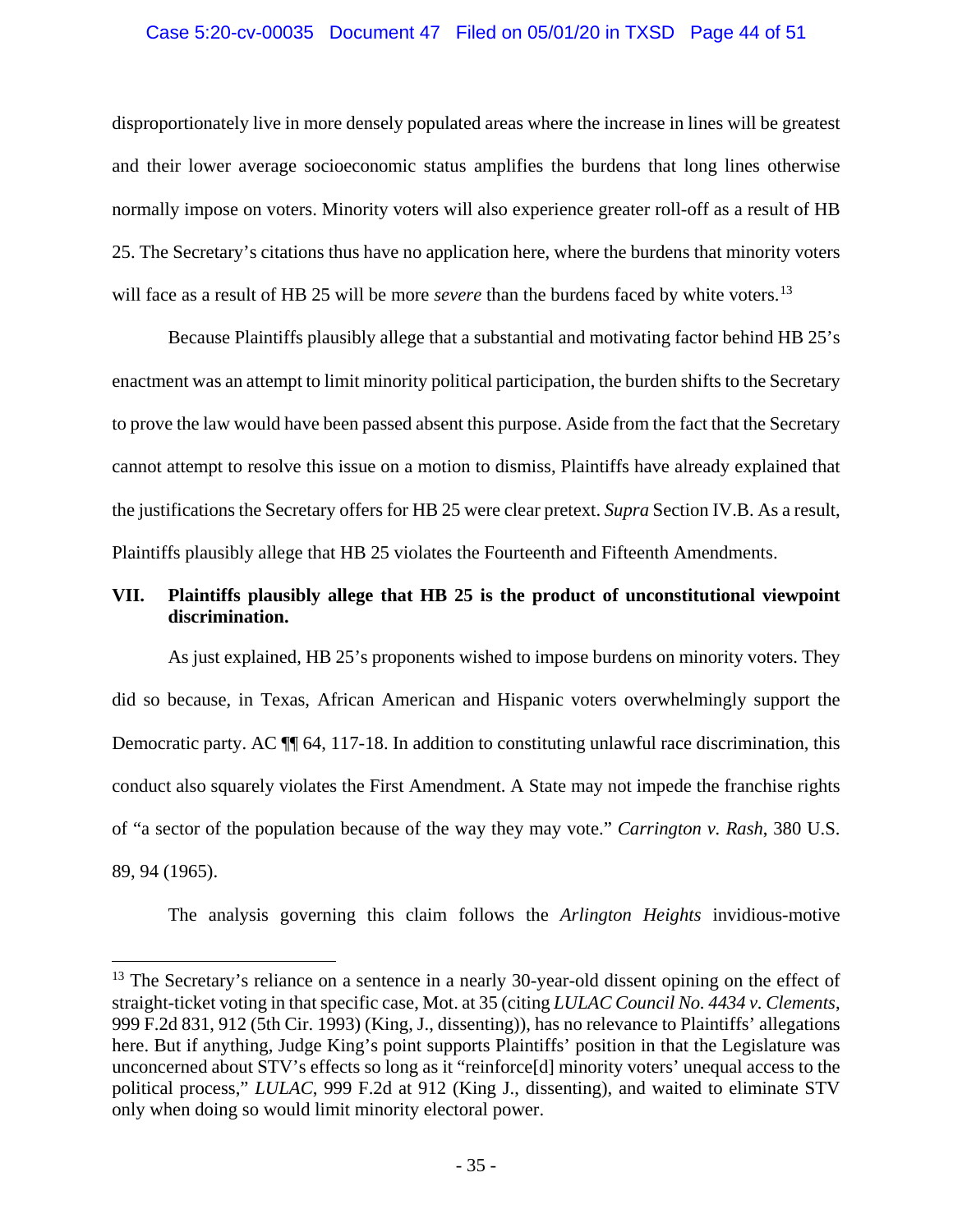### Case 5:20-cv-00035 Document 47 Filed on 05/01/20 in TXSD Page 45 of 51

<span id="page-44-1"></span>framework just discussed, not *Anderson*-*Burdick*. Burdening individuals because of their political views is an invidious form of discrimination that strikes at the heart of the First Amendment. *Rosenberger v. Rector & Visitors of Univ. of Va.*, 515 U.S. 819, 828-29 (1995). Such discrimination is inconsistent with the *Anderson*-*Burdick* balancing test, which is reserved for "reasonable, *nondiscriminatory* restrictions upon the First and Fourteenth Amendment rights of voters." *TDP*, 84 F.3d at 182 (emphasis added). "When there is a proof that a discriminatory purpose has been a motivating factor in the [State's] decision," the "judicial deference" that *Anderson*-*Burdick* is meant to provide States "is no longer justified." *Arlington Heights*, 429 U.S. at 265-66. As a result, *Arlington Heights*' analysis, which guides the determination of "whether invidious discriminatory purpose was a motivating factor," applies to this claim. *Id.* at 266.<sup>[14](#page-44-3)</sup>

As just explained, *supra* Section VI, the *Arlington Heights* analysis makes clear that HB 25's substantial and motivating purpose was to limit the electoral participation of minority voters because of their political views. Without this invidious purpose, there was no reason to eliminate STV because doing so would not have furthered any of the government interests the Secretary identifies. *Supra* Section IV.B. As a result, HB separately violates the First Amendment.

<span id="page-44-2"></span><span id="page-44-0"></span>The Court should reject the Secretary's attempt to expand the Supreme Court's decision in *Rucho* beyond its logical bounds. Mot. at 37 (citing *Rucho v. Common Cause*, 139 S. Ct. 2484 (2019)). A federal court recently rejected this exact argument—*i.e.*, that *Rucho* renders challenges to ballot-design choices political questions—calling it "[h]ogwash." *Jacobson v. Lee*, 411 F. Supp. 3d 1249, 1257 (N.D. Fla. 2019), *vacated on other grounds*, 2020 WL 2049076 (11th Cir. Apr. 29, 2020). *Rucho* held that partisan gerrymandering claims present political questions; it did not hold that federal courts lack jurisdiction to hear election-related claims relating to politics. Partisan

<span id="page-44-3"></span> <sup>14</sup> But even if *Anderson*-*Burdick* governs this claim, HB 25 is unconstitutional. *Supra* Section IV.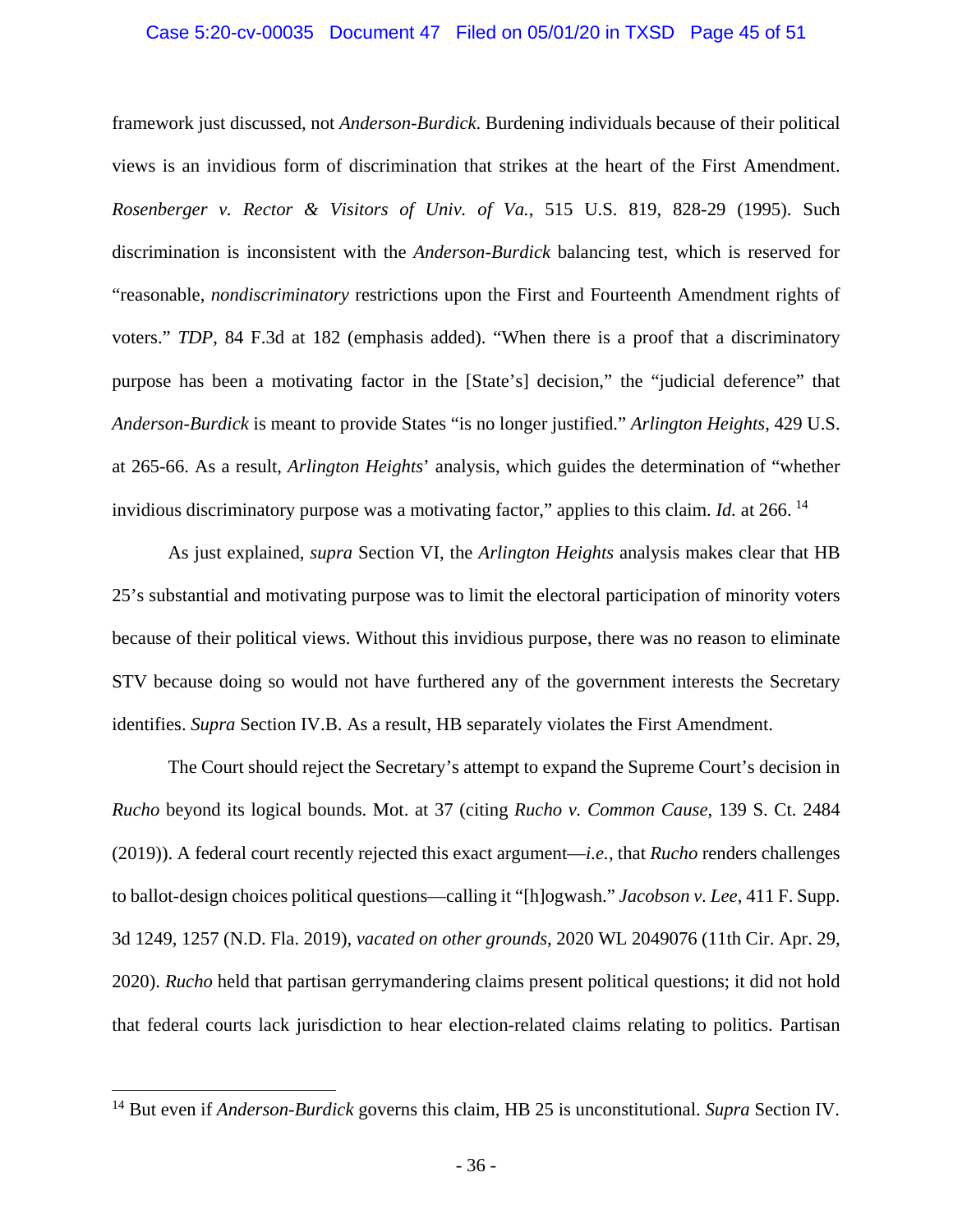### <span id="page-45-6"></span>Case 5:20-cv-00035 Document 47 Filed on 05/01/20 in TXSD Page 46 of 51

<span id="page-45-4"></span>gerrymandering claims are unlike those that can "be decided under basic equal protection principles," such as the *Arlington Heights* standard. *Id.* at 2496. The Court explained that "[p]artisan gerrymandering claims have proved far more difficult to adjudicate" because "a jurisdiction may engage in constitutional partisan gerrymandering." *Id.* at 2497. But in no instance is it constitutionally permissible for a State to punish voters because of their political views: "partisan gain can never justify a legislative enactment that burdens the right to vote." *One Wis. Inst.*, 198 F. Supp. 3d at 929. Thus, the mere fact that "political entities" may choose a State's ballot design, Mot. at 37, does not preclude federal courts from enjoining the abuse of such power to violate constitutional rights. "The legislative power is not a Midas touch that gilds a matter on contact and insulates it from judicial review, and a decision does not become a political question merely because it is made by a political branch of government." *Jacobson*, 411 F. Supp. 3d at 1257-58.

## <span id="page-45-2"></span><span id="page-45-0"></span>**VIII. The Secretary's equitable defenses fail.**

<span id="page-45-1"></span>As a matter of law, laches cannot be applied in this case, which seeks prospective relief against future constitutional and statutory violations. "[L]aches may not be used as a shield for future, independent violations of the law" because "[t]he concept of undue prejudice, an essential element in a defense of laches, is normally inapplicable when the relief is prospective." *Envt'l Def. Fund v. Marsh*, 651 F.2d 983, 1005 n.32 (5th Cir. 1981); *see also Peter Letterese & Assocs., Inc. v. World Inst. of Scientology Enters.*, 533 F.3d 1287, 1321 (11th Cir. 2008) (laches "bar[s] only . . . retrospective damages, not [] prospective relief"). The Secretary cites no authority to the contrary.

<span id="page-45-5"></span><span id="page-45-3"></span>Even ignoring this controlling law, the Secretary has not satisfied her burden of proving any element required for a laches defense: (1) a delay in asserting a right or claim; (2) that the delay was not excusable; and (3) that there was undue prejudice to the party against whom the claim is asserted. *Law*, 578 F.2d at 101. Because the only prejudice relevant to this inquiry is that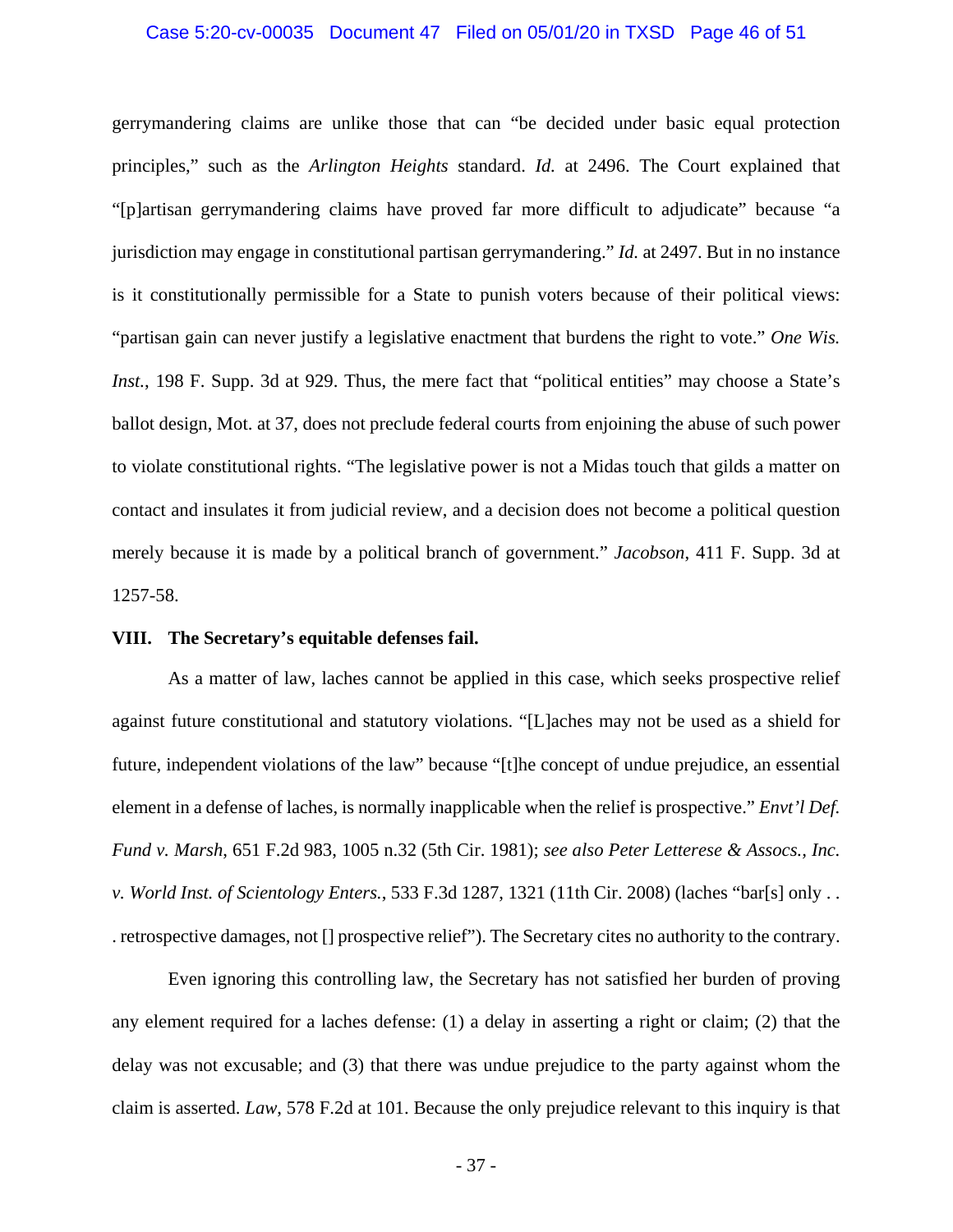### <span id="page-46-3"></span><span id="page-46-2"></span>Case 5:20-cv-00035 Document 47 Filed on 05/01/20 in TXSD Page 47 of 51

<span id="page-46-1"></span>occurring to the *Secretary*, *id.*, her references to potential prejudice to *other* actors in Texas politics, Mot. at 38, offers her laches argument no support. And to the extent the Secretary vaguely complains that defending multiple voting rights lawsuits "taxes public resources and creates inefficiencies," Mot. at 38, that is simply not enough to prove laches. *Matter of Bohart*, 743 F.2d 313, 327 (5th Cir. 1984) (requiring defendant to show prejudice "causes a disadvantage in asserting and establishing a claimed right or defense"). The costs of defending a lawsuit is not prejudice for purposes of laches. *Goodman v. McDonnell Douglas Corp.*, 606 F.2d 800, 808 (8th Cir. 1979) ("[W]e reject the contention that the cost of litigation . . . by itself could constitute prejudice within the contemplation of a laches defense."). The Secretary also fails to explain either why these "inefficiencies" are so severe that this case should be dismissed outright, or how they would have been different had this suit been brought at a different time. That the Secretary must defend multiple voting rights suits is an unfortunate product of the number of laws Texas has promulgated violating its citizens' voting rights.

Nor has the Secretary demonstrated any alleged delay was unjustified. While HB 25 was passed in 2017, it is not set to take effect until the November 2020 election. AC ¶ 7. After HB 25 was passed, it was unclear whether the Secretary would provide counties funding to mitigate the law's expected harms. Plaintiffs filed this suit soon after the Secretary made clear that she would provide nothing to protect voters from HB 25's burdens. *Id.* ¶ 46. Furthermore, Plaintiffs filed as soon as the Democratic candidates were selected on March 3, 2020, which confirmed the identities of Organizational Plaintiffs' candidates on the ballot in November.

<span id="page-46-0"></span>At the very least, this issue is inappropriate for a motion to dismiss. Because laches "is fact-dependent[,]... courts generally do not prevent a plaintiff from proceeding with his claims when very little factual information is available." *Crittendon*, 347 F. Supp. 3d at 1339. The Court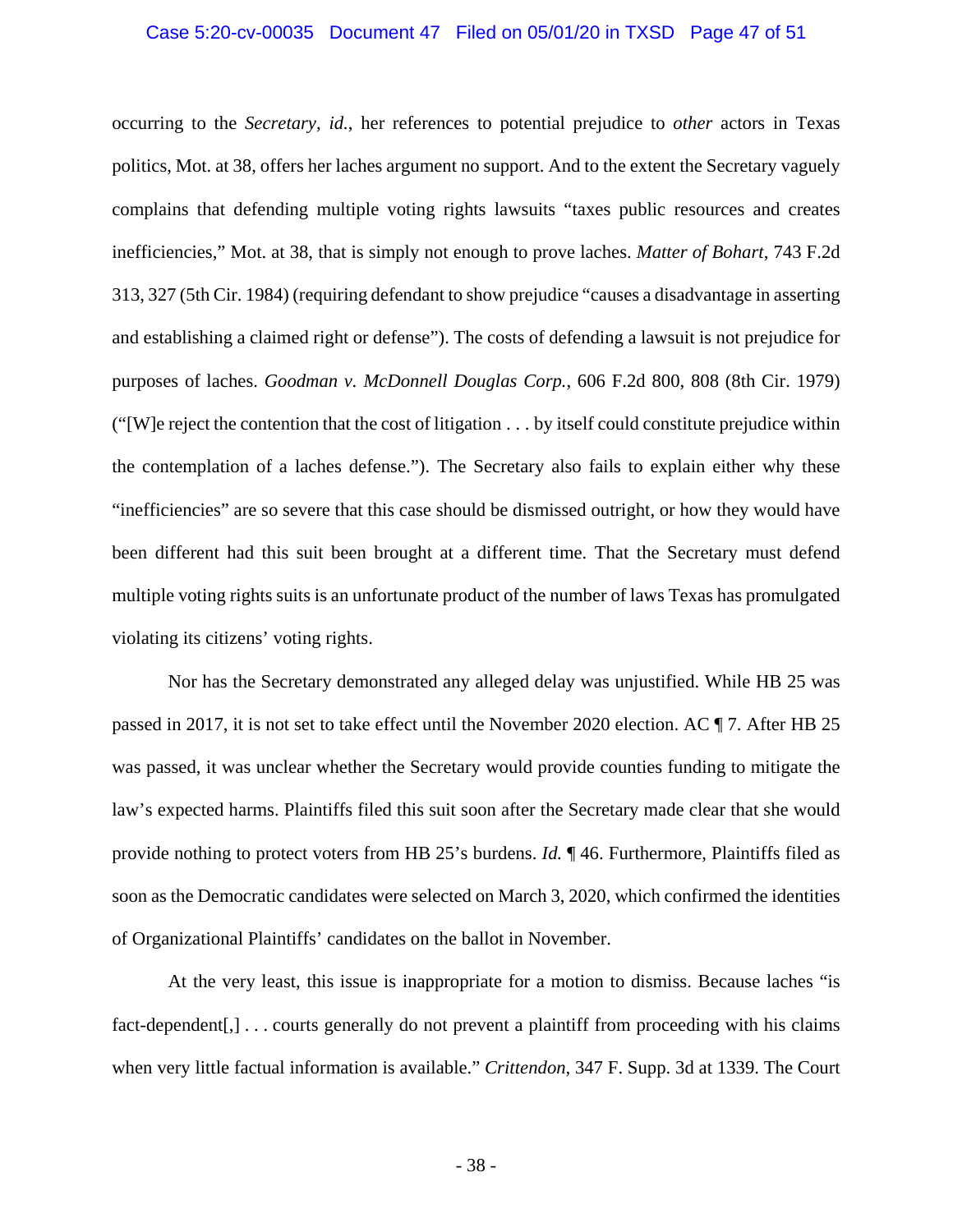### Case 5:20-cv-00035 Document 47 Filed on 05/01/20 in TXSD Page 48 of 51

should not dismiss Plaintiffs' claims simply because of bald assertions made by the Secretary.

<span id="page-47-4"></span>The Secretary's second affirmative defense, that the unclean hands doctrine bars TDP's claims, has no basis in law or fact. Mot. at 39-40. The unclean hands doctrine cannot apply in a case, such as this, that seeks the vindication of fundamental rights. Even the cases on which the Secretary relies, which involve inapposite areas of law, recognize that the "public interest" determines whether application of the unclean-hands doctrine is appropriate. *Id.* at 39 (quoting *United States v. Perez-Torres*, 15 F.3d 403, 407 (5th Cir. 1994)). The vindication of constitutional rights is "always in the public interest." *O'Donnell v. Harris Cty.*, 260 F. Supp. 3d 810, 821 (S.D. Tex. 2017). This is particularly so when, as here, a case seeks to protect the "fundamental right to vote," which "is one of the cornerstones of our democratic society," and the "threatened deprivation of which . . . can never be tolerated." *Murphree v. Winter*, 589 F. Supp. 374, 382 (S.D. Miss. 1984). Indeed, the Supreme Court has "often indicated the inappropriateness of invoking broad common-law barriers to relief where a private suit serves important public purposes." *Mitsubishi Motors Corp. v. Soler Chrysler-Plymouth, Inc.*, 473 U.S. 614, 654 n.21 (1985). Because this suit serves the public interest, the unclean-hands doctrine is clearly inapplicable.

<span id="page-47-3"></span><span id="page-47-2"></span><span id="page-47-1"></span><span id="page-47-0"></span>Even if this doctrine could apply, the Secretary cannot meet her burden. To assert this defense, the Secretary must prove at least (1) "a direct relationship" between the "inequitable conduct" and "the proceeding in which the doctrine is invoked," and (2) that the Secretary "has personally been injured by the plaintiff's conduct." *BP*, 941 F.3d at 812; *see also Calloway v. Partners Nat'l Health Plans*, 986 F.2d 446, 451 (11th Cir. 1993). Other than pointing to TDP's role in Texas' white primary system prior to 1944, Mot. at 39, the Secretary offers nothing suggesting there is a "direct relationship" between any conduct by TDP and Plaintiffs' challenge to HB 25 today. And the Secretary does not, and cannot, argue she "has personally been injured"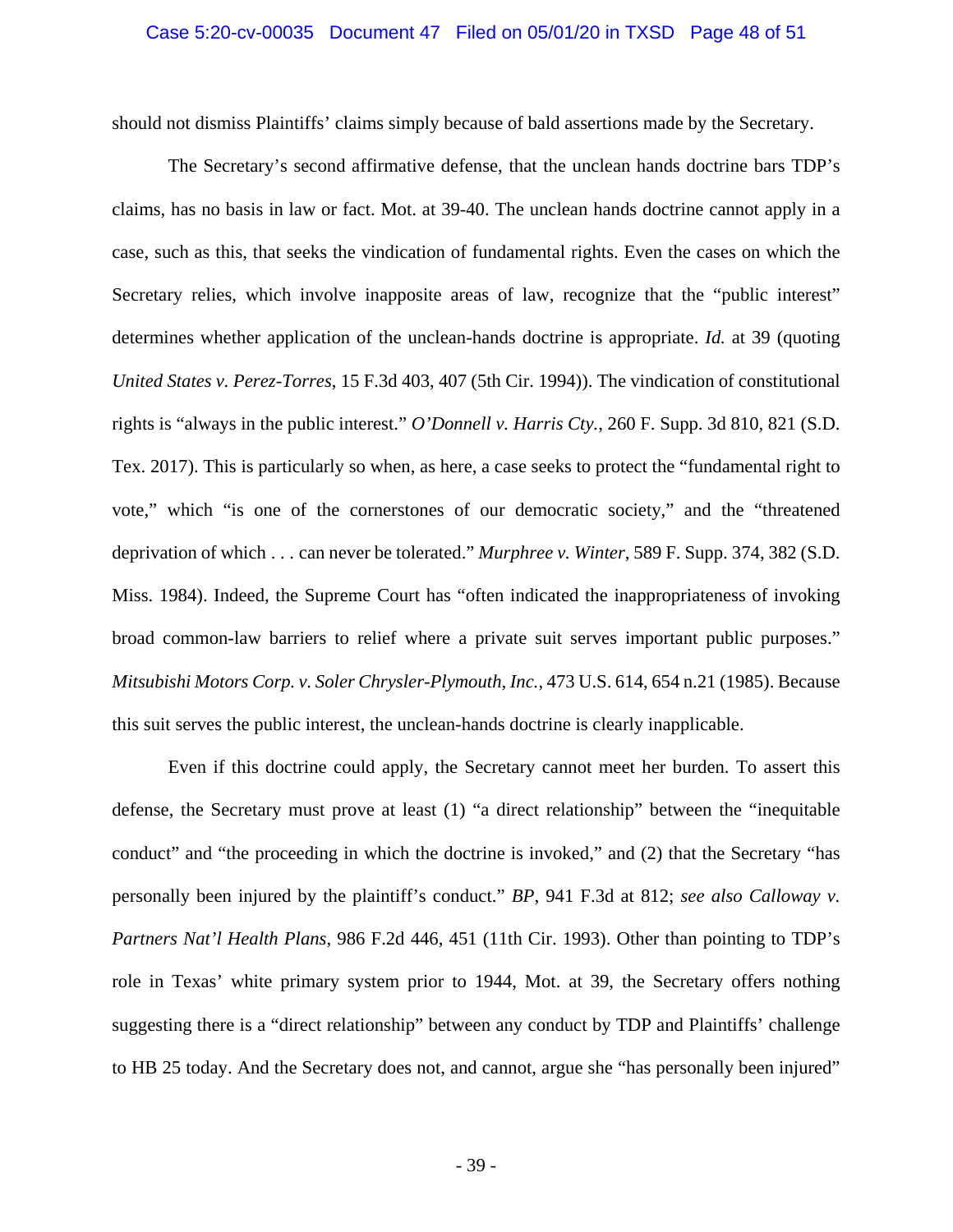by TDP.

As a final matter, the Secretary's argument simply makes no sense. Those who control political parties change over time. This is particularly so in Texas, where the Democratic Party's embrace of civil rights protections for racial and ethnic minorities transformed the State's partisan alignment and caused white Democrats who opposed such protections to abandon the party. After this shift, Texas continued to engage in racial and ethnic discrimination. *Veasey*, 830 F.3d at 239- 40. Even in the last decade, multiple federal courts have found Texas's Republican-controlled government intentionally discriminated against minorities on multiple occasions. *Id.* Today, African American and Hispanic voters overwhelmingly support the Democratic Party. AC  $\P$  11, 64. It would be absurd to deny those voters injunctive relief against unlawful and unconstitutional State action today because of prior actions of individuals with ideologically opposite views about civil rights. Although the Democratic Party has in recent decades championed civil rights, given the sordid racial history of the major political parties in this State, the Secretary's argument would prevent both from vindicating the rights of their members and constituents—irrespective of state action violating their fundamental right to vote. Indeed, most of the arguments advanced in the Secretary's Motion would render the judiciary powerless to enforce voting rights, which are "preservative of other basic civil and political rights." *Reynolds v. Sims*, 377 U.S. 533, 562 (1964). It is for good reason that, time and again, courts around the country have rejected these arguments.

## <span id="page-48-1"></span>**CONCLUSION**

<span id="page-48-0"></span>The Court should deny Defendant's motions to dismiss and transfer venue.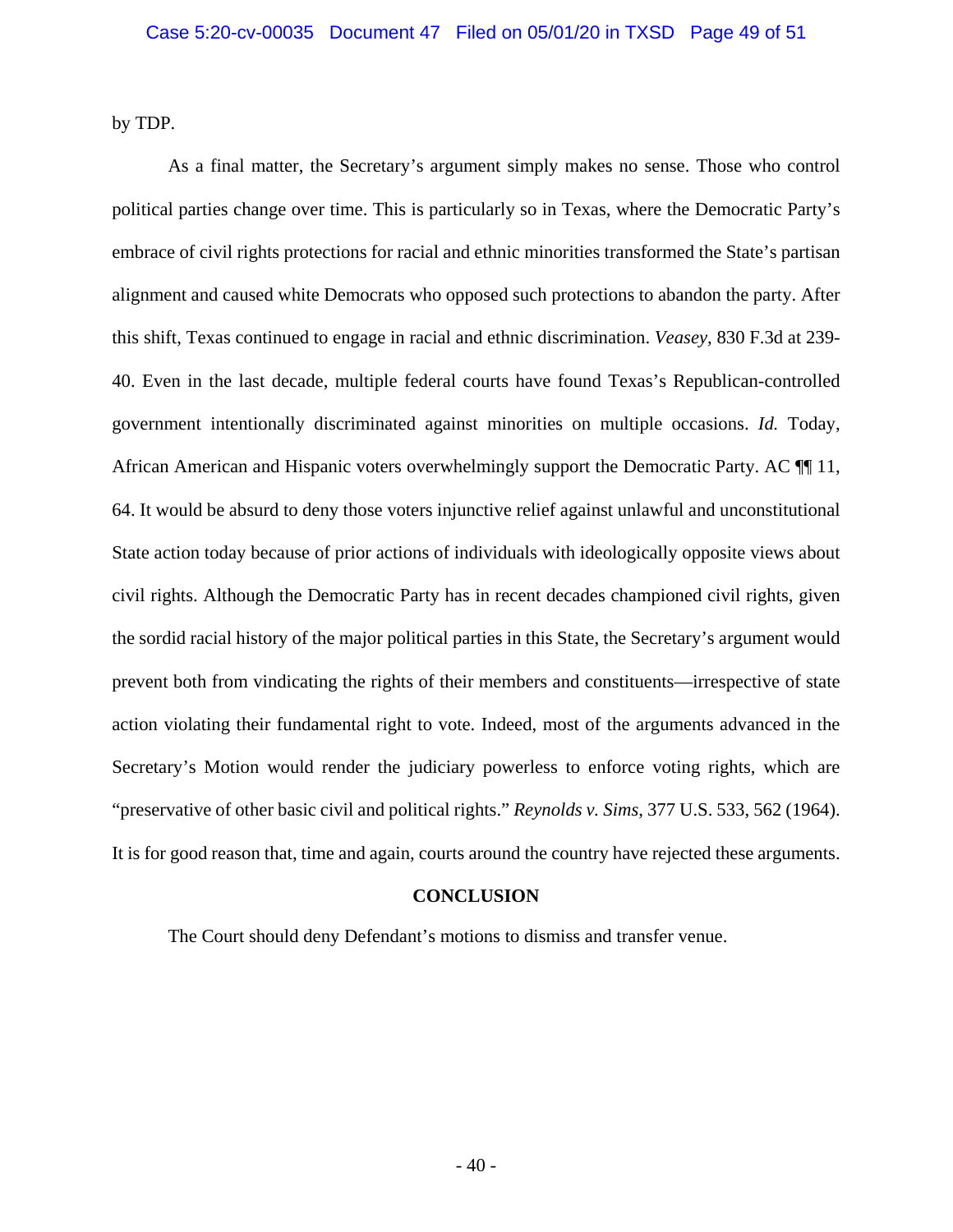May 1, 2020

Chad W. Dunn, TX# 24036507 Brazil & Dunn, LLP 4407 Bee Caves Road, Suite 111 Austin, Texas 78746 Telephone: (512) 717-9822 Facsimile: (512) 515-9355 chad@brazilanddunn.com

*Counsel for Plaintiff Texas Democratic Party*

Respectfully submitted,

/s/ *Skyler M. Howton* Skyler M. Howton Attorney-in-Charge TX# 24077907 SDTX#2395101 PERKINS COIE LLP 500 North Akard St., Suite 3300 Dallas, TX 75201-3347 Telephone: (214) 965-7700 Facsimile: (214) 965-7799 SHowton@perkinscoie.com

Marc E. Elias\* Bruce V. Spiva\* Lalitha D. Madduri\* Daniel C. Osher\* Emily R. Brailey\* Stephanie I. Command\* MElias@perkinscoie.com BSpiva@perkinscoie.com LMadduri@perkinscoie.com DOsher@perkinscoie.com EBrailey@perkinscoie.com SCommand@perkinscoie.com PERKINS COIE LLP 700 Thirteenth Street, N.W., Suite 800 Washington, D.C. 20005-3960 Telephone: (202) 654-6200 Facsimile: (202) 654-6211

*Counsel for All Plaintiffs*

\*Admitted *Pro Hac Vice*